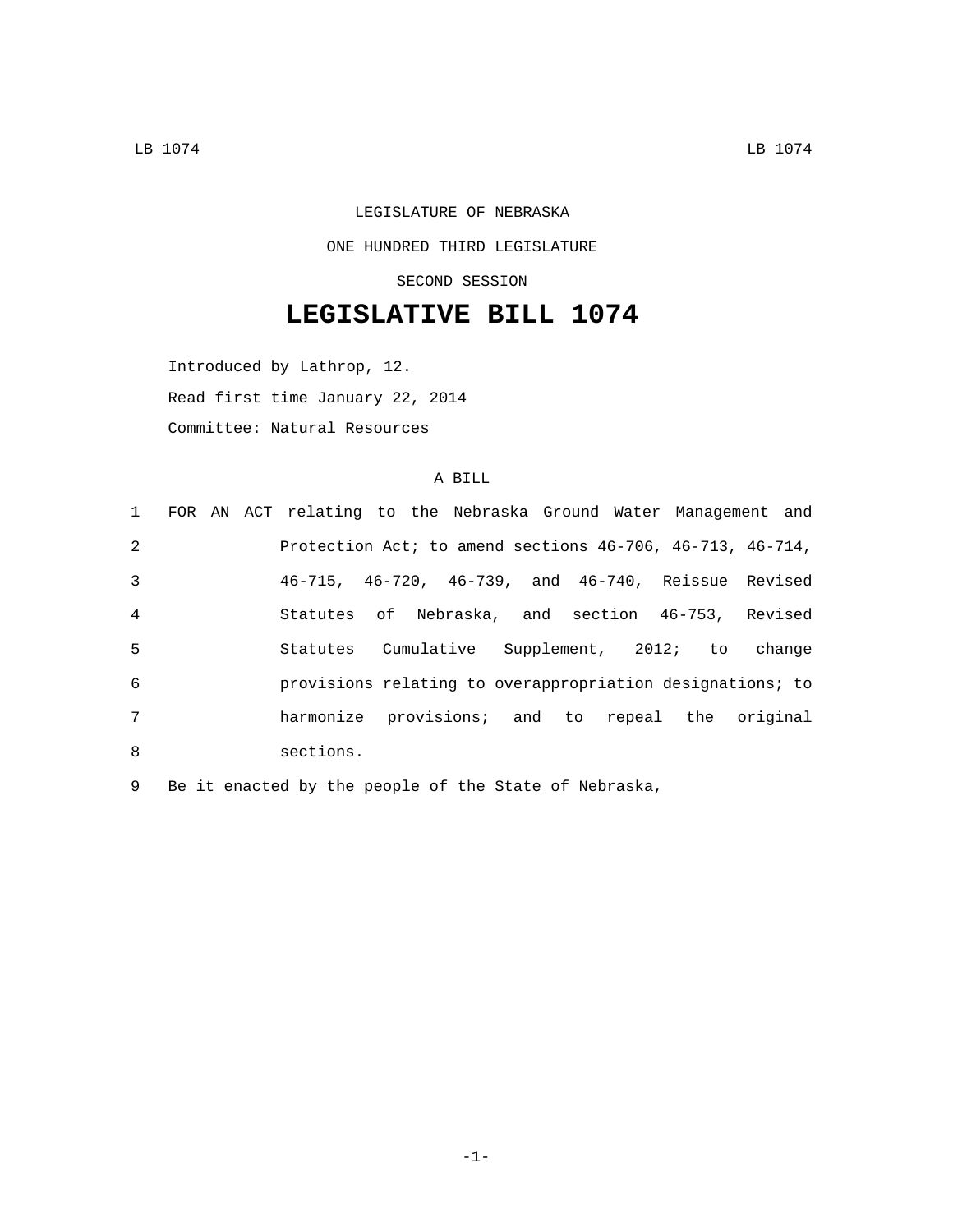LB 1074 LB 1074

 Section 1. Section 46-706, Reissue Revised Statutes of 2 Nebraska, is amended to read: 46-706 For purposes of the Municipal and Rural Domestic Ground Water Transfers Permit Act, the Nebraska Ground Water Management and Protection Act, and sections 46-601 to 46-613.02, 46-636, 46-637, and 46-651 to 46-655, unless the context otherwise 7 requires: (1) Person means a natural person, a partnership, a limited liability company, an association, a corporation, a municipality, an irrigation district, an agency or a political subdivision of the state, or a department, an agency, or a bureau of 12 the United States; (2) Ground water means that water which occurs in or moves, seeps, filters, or percolates through ground under the surface 15 of the land; (3) Contamination or contamination of ground water means nitrate nitrogen or other material which enters the ground water due to action of any person and causes degradation of the quality of ground water sufficient to make such ground water unsuitable for present or reasonably foreseeable beneficial uses; (4) District means a natural resources district operating 22 pursuant to Chapter 2, article 32; (5) Illegal water well means (a) any water well operated or constructed without or in violation of a permit required by the

-2-

Nebraska Ground Water Management and Protection Act, (b) any water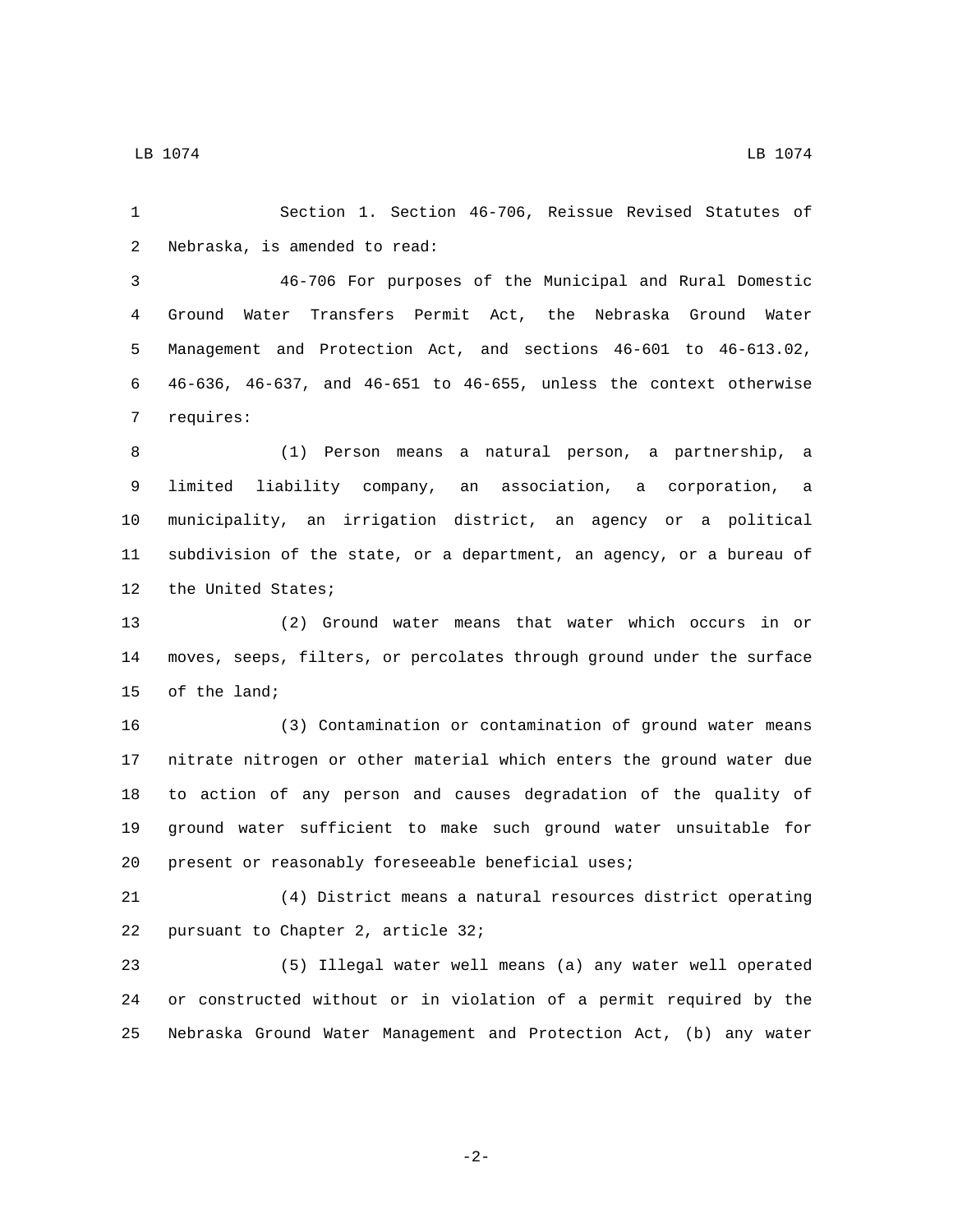well not in compliance with rules and regulations adopted and promulgated pursuant to the act, (c) any water well not properly registered in accordance with sections 46-602 to 46-604, or (d) any water well not in compliance with any other applicable laws of the State of Nebraska or with rules and regulations adopted and promulgated pursuant to such laws;6

 (6) To commence construction of a water well means the beginning of the boring, drilling, jetting, digging, or excavating of the actual water well from which ground water is to be withdrawn;

 (7) Management area means any area so designated by a district pursuant to section 46-712 or 46-718, by the Director of Environmental Quality pursuant to section 46-725, or by the Interrelated Water Review Board pursuant to section 46-719. Management area includes a control area or a special ground water quality protection area designated prior to July 19, 1996;

 (8) Management plan means a ground water management plan developed by a district and submitted to the Director of Natural 18 Resources for review pursuant to section 46-711;

 (9) Ground water reservoir life goal means the finite or infinite period of time which a district establishes as its goal for maintenance of the supply and quality of water in a ground water reservoir at the time a ground water management plan is adopted;

 (10) Board means the board of directors of a district; (11) Acre-inch means the amount of water necessary to 25 cover an acre of land one inch deep;

-3-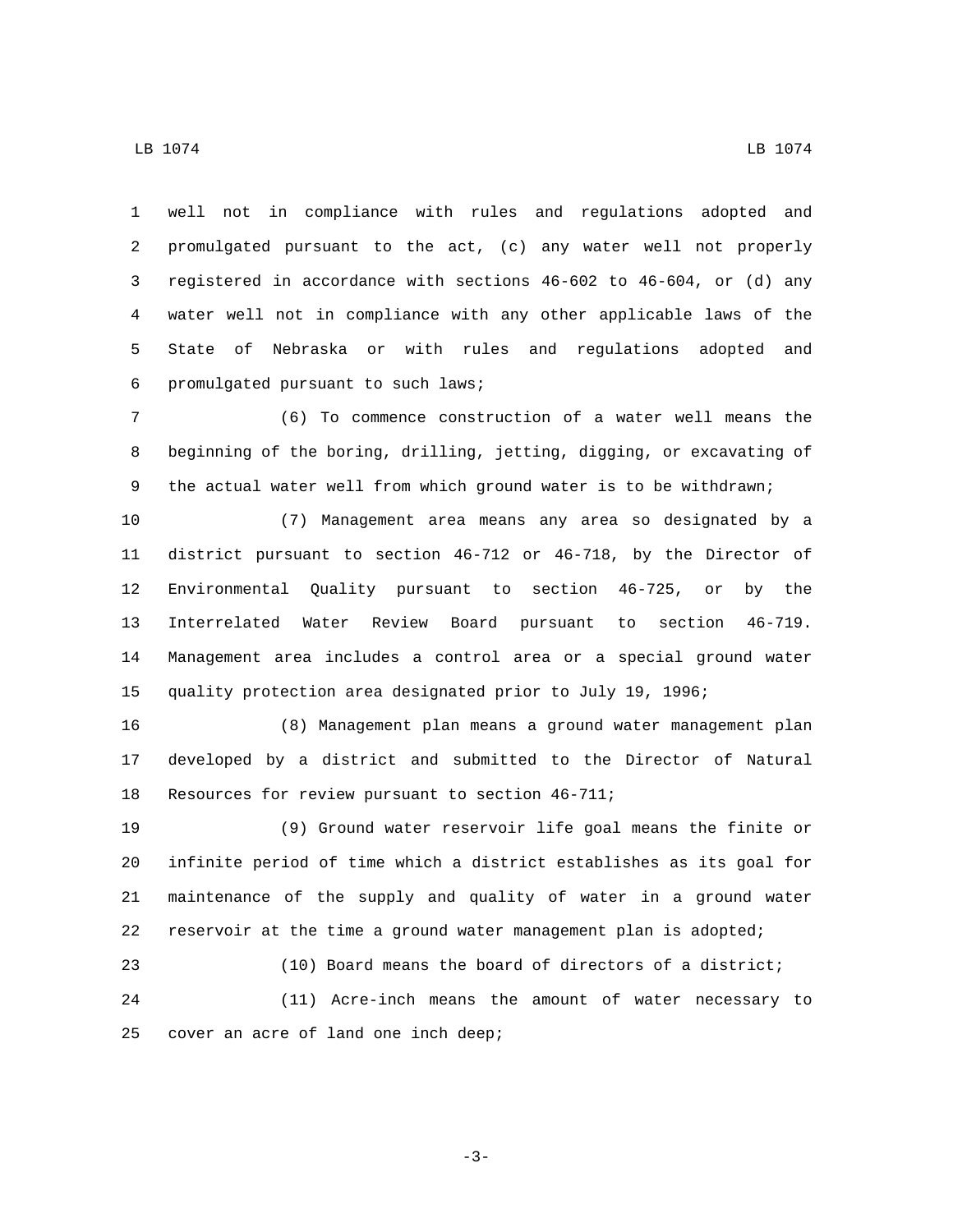(12) Subirrigation or subirrigated land means the natural occurrence of a ground water table within the root zone of agricultural vegetation, not exceeding ten feet below the surface of 4 the ground;

 (13) Best management practices means schedules of activities, maintenance procedures, and other management practices utilized for purposes of irrigation efficiency, to conserve or effect a savings of ground water, or to prevent or reduce present and future contamination of ground water. Best management practices relating to contamination of ground water may include, but not be limited to, irrigation scheduling, proper rate and timing of fertilizer application, and other fertilizer and pesticide management programs. In determining the rate of fertilizer application, the district shall consult with the University of Nebraska or a certified crop advisor 15 certified by the American Society of Agronomy;

 (14) Point source means any discernible, confined, and discrete conveyance, including, but not limited to, any pipe, channel, tunnel, conduit, well, discrete fissure, container, rolling stock, vessel, other floating craft, or other conveyance, over which the Department of Environmental Quality has regulatory authority and from which a substance which can cause or contribute to contamination 22 of ground water is or may be discharged;

 (15) Allocation, as it relates to water use for irrigation purposes, means the allotment of a specified total number of acre-inches of irrigation water per irrigated acre per year or an

LB 1074 LB 1074

-4-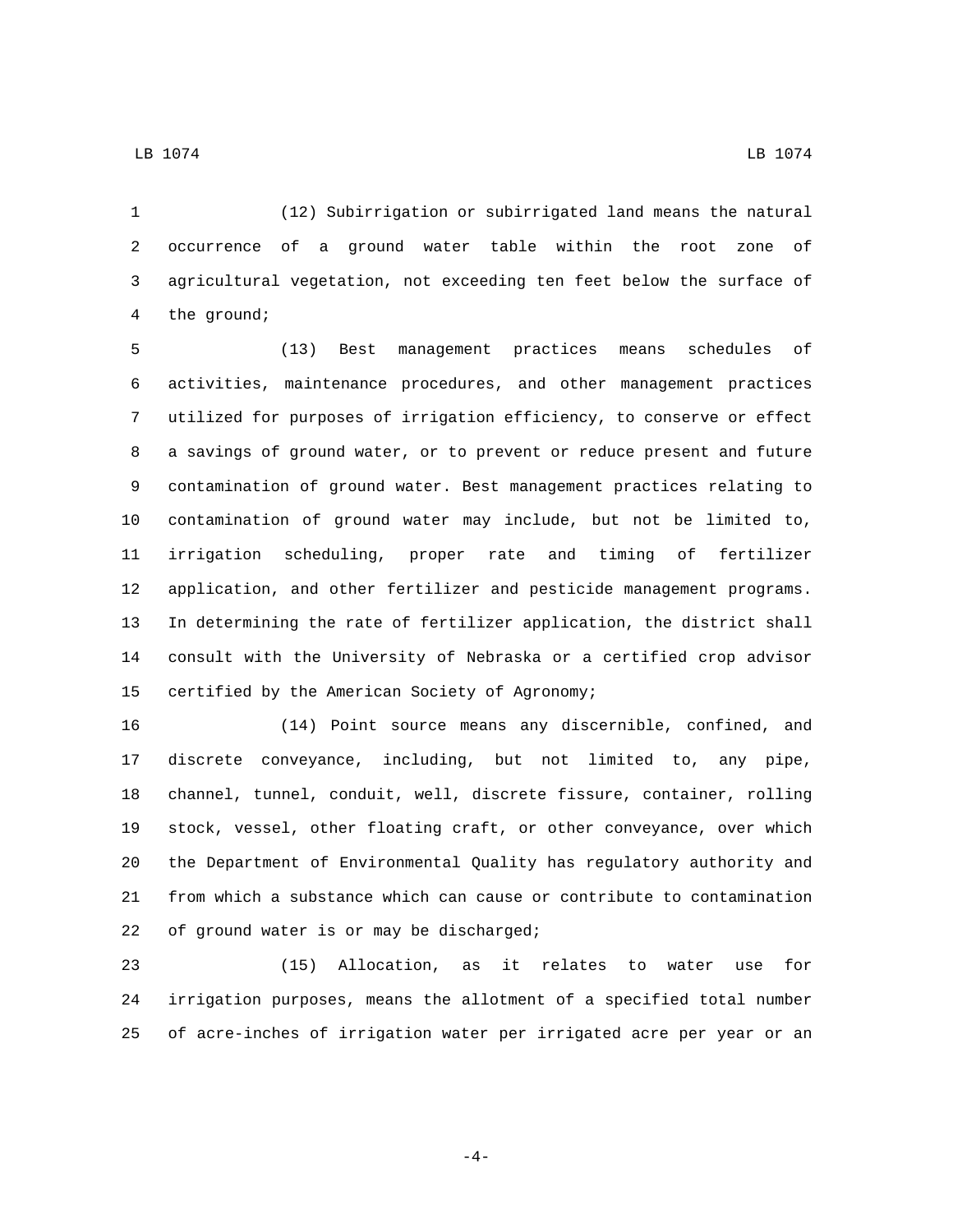average number of acre-inches of irrigation water per irrigated acre 2 over any reasonable period of time;

 (16) Rotation means a recurring series of use and nonuse of irrigation wells on an hourly, daily, weekly, monthly, or yearly 5 basis;

 (17) Water well has the same meaning as in section  $746-601.01;$ 

 (18) Surface water project sponsor means an irrigation district created pursuant to Chapter 46, article 1, a reclamation district created pursuant to Chapter 46, article 5, or a public power and irrigation district created pursuant to Chapter 70, article 6;

 (19) Beneficial use means that use by which water may be 13 put to use to the benefit of humans or other species;

 (20) Consumptive use means the amount of water that is consumed under appropriate and reasonably efficient practices to accomplish without waste the purposes for which the appropriation or 17 other legally permitted use is lawfully made;

 (21) Dewatering well means a well constructed and used solely for the purpose of lowering the ground water table elevation;

 (22) Emergency situation means any set of circumstances that requires the use of water from any source that might otherwise be regulated or prohibited and the agency, district, or organization responsible for regulating water use from such source reasonably and in good faith believes that such use is necessary to protect the public health, safety, and welfare, including, if applicable,

-5-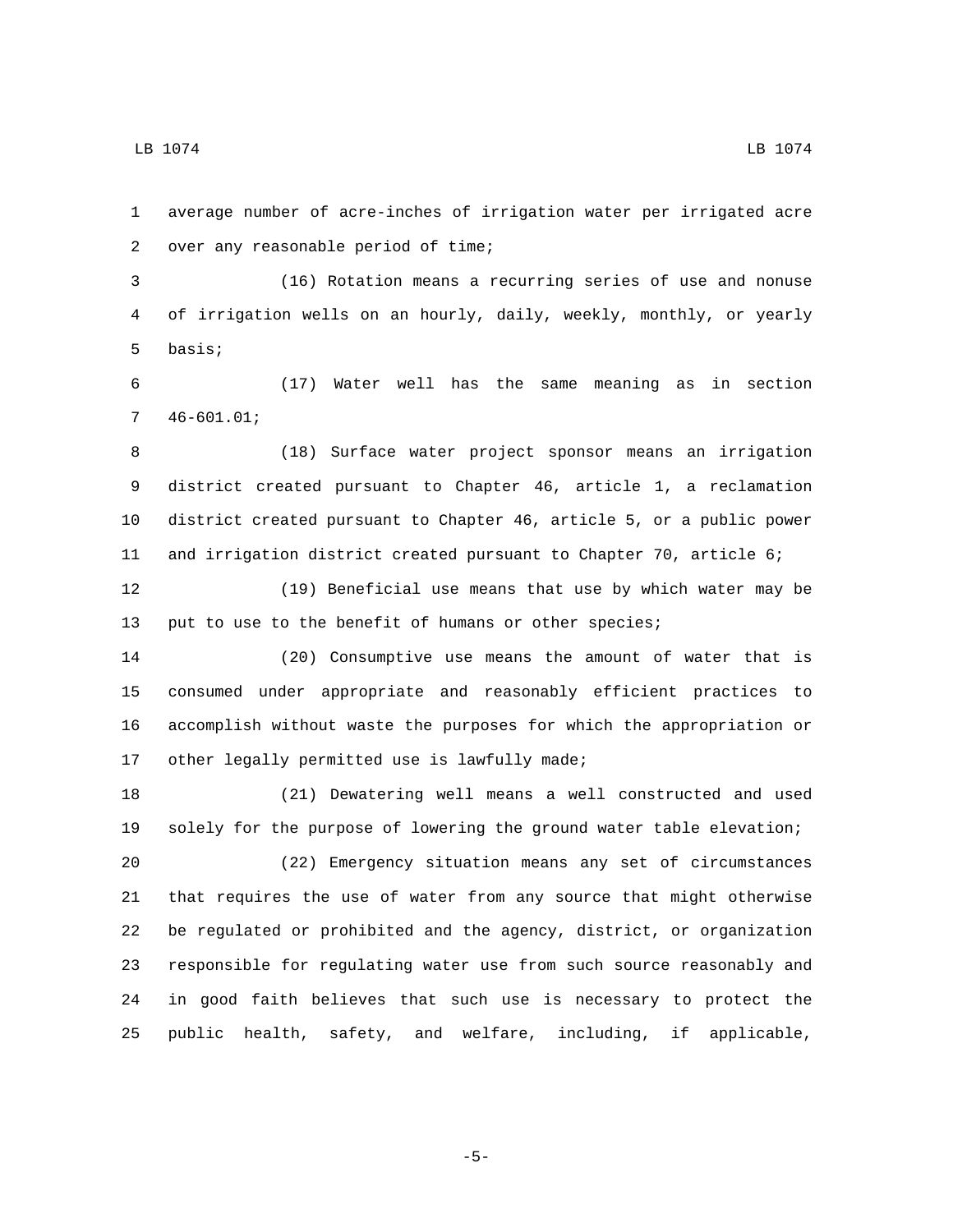compliance with federal or state water quality standards;

 (23) Good cause shown means a reasonable justification for granting a variance for a consumptive use of water that would otherwise be prohibited by rule or regulation and which the granting agency, district, or organization reasonably and in good faith believes will provide an economic, environmental, social, or public health and safety benefit that is equal to or greater than the benefit resulting from the rule or regulation from which a variance is sought;9

 (24) Historic consumptive use means the amount of water that has previously been consumed under appropriate and reasonably efficient practices to accomplish without waste the purposes for which the appropriation or other legally permitted use was lawfully 14 made;

 (25) Monitoring well means a water well that is designed and constructed to provide ongoing hydrologic or water quality information and is not intended for consumptive use;

 (26) Order, except as otherwise specifically provided, includes any order required by the Nebraska Ground Water Management and Protection Act, by rule or regulation, or by a decision adopted by a district by vote of the board of directors of the district taken at any regularly scheduled or specially scheduled meeting of the 23 board;

 (27) Overall difference between the current and fully appropriated levels of development means the extent to which existing

-6-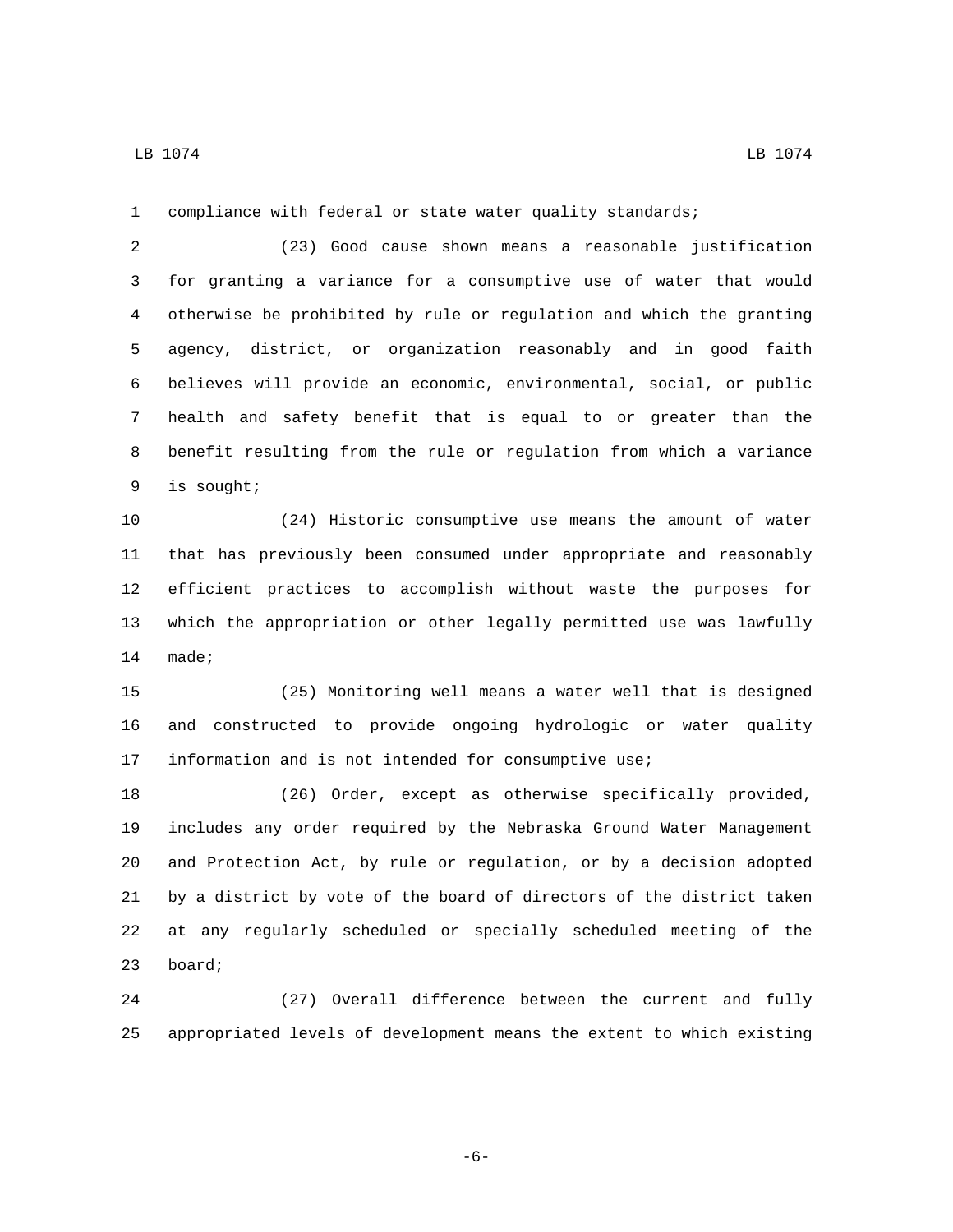uses of hydrologically connected surface water and ground water and conservation activities result in the water supply available for purposes identified in subsection (3) of section 46-713 to be less than the water supply available if the river basin, subbasin, or reach had been determined to be fully appropriated in accordance with 6 section  $46-714$ ;

 (28) Test hole means a hole designed solely for the purposes of obtaining information on hydrologic or geologic 9 conditions;

 (29) Variance means (a) an approval to deviate from a 11 restriction imposed under subsection  $(1)$ ,  $(2)$ ,  $(8)$ , or  $(9)$  or  $(2)$  of section 46-714 or (b) the approval to act in a manner contrary to existing rules or regulations from a governing body whose rule or 14 regulation is otherwise applicable;

 (30) Certified irrigated acres means the number of acres or portion of an acre that a natural resources district has approved for irrigation from ground water in accordance with law and with 18 rules adopted by the district; and

 (31) Certified water uses means beneficial uses of ground water for purposes other than irrigation identified by a district 21 pursuant to rules adopted by the district.

 Sec. 2. Section 46-713, Reissue Revised Statutes of 23 Nebraska, is amended to read:

 46-713 (1)(a) By January 1 of each year beginning in 2006 and except as otherwise provided in this section and section 46-720,

-7-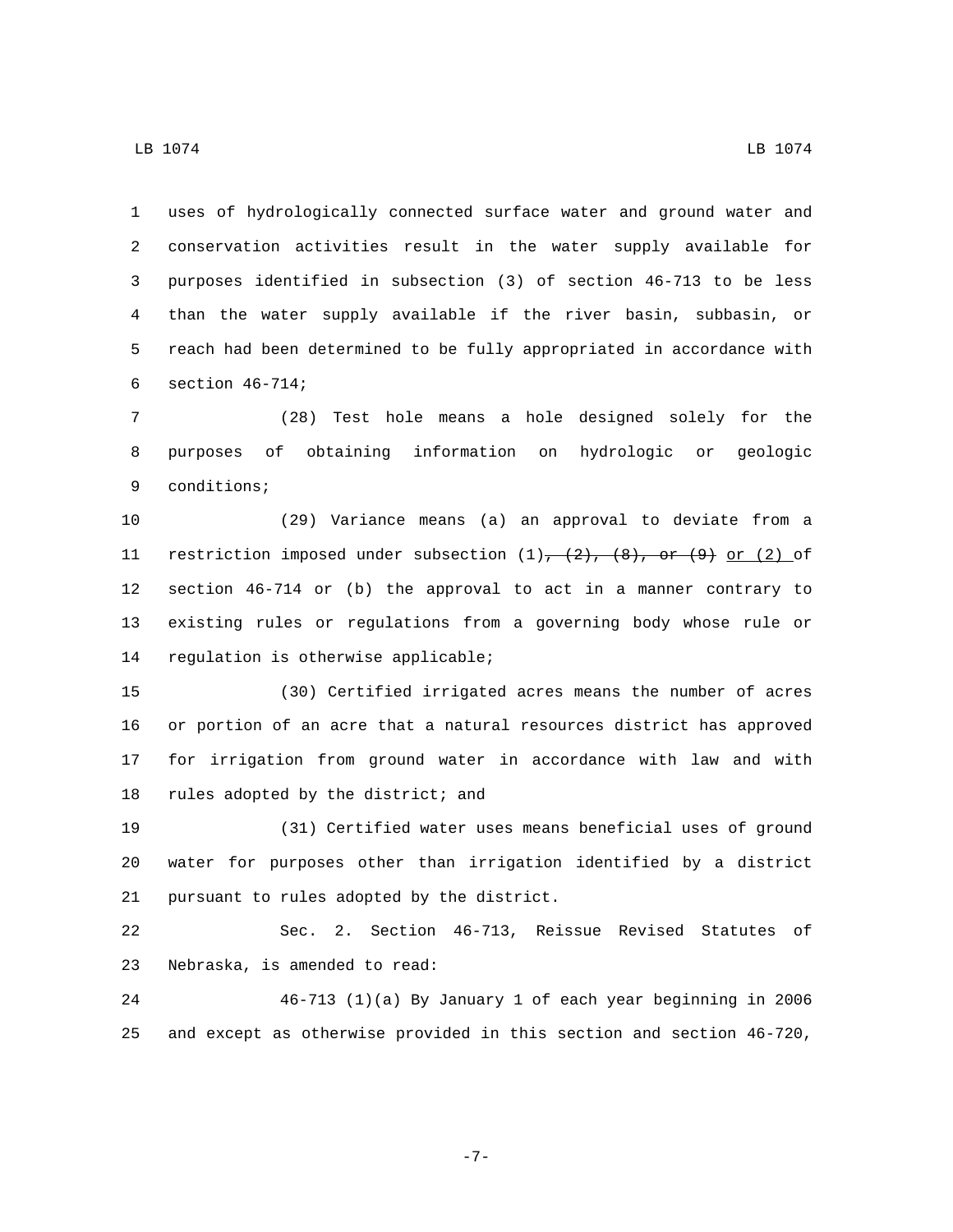the Department of Natural Resources shall complete an evaluation of the expected long-term availability of hydrologically connected water supplies for both existing and new surface water uses and existing and new ground water uses in each of the state's river basins and shall issue a report that describes the results of the evaluation. For purposes of the evaluation and the report, a river basin may be divided into two or more subbasins or reaches. A river basin, subbasin, or reach for which an integrated management plan has been or is being developed pursuant to sections 46-715 to 46-717 or pursuant to section 46-719 shall not be evaluated unless it is being reevaluated as provided in subsection (2) of this section. For each river basin, subbasin, or reach evaluated, the report shall describe (i) the nature and extent of use of both surface water and ground water in each river basin, subbasin, or reach, (ii) the geographic area within which the department preliminarily considers surface water and ground water to be hydrologically connected and the criteria used for that determination, and (iii) the extent to which 18 the then-current uses of hydrologically connected surface water and ground water in the river basin, subbasin, or reach cause or will in the reasonably foreseeable future cause (A) the surface water supply 21 to be insufficient to sustain over the long term the beneficial or useful purposes for which existing natural-flow or storage appropriations were granted and the beneficial or useful purposes for which, at the time of approval, any existing instream appropriation was granted, (B) the streamflow to be insufficient to sustain over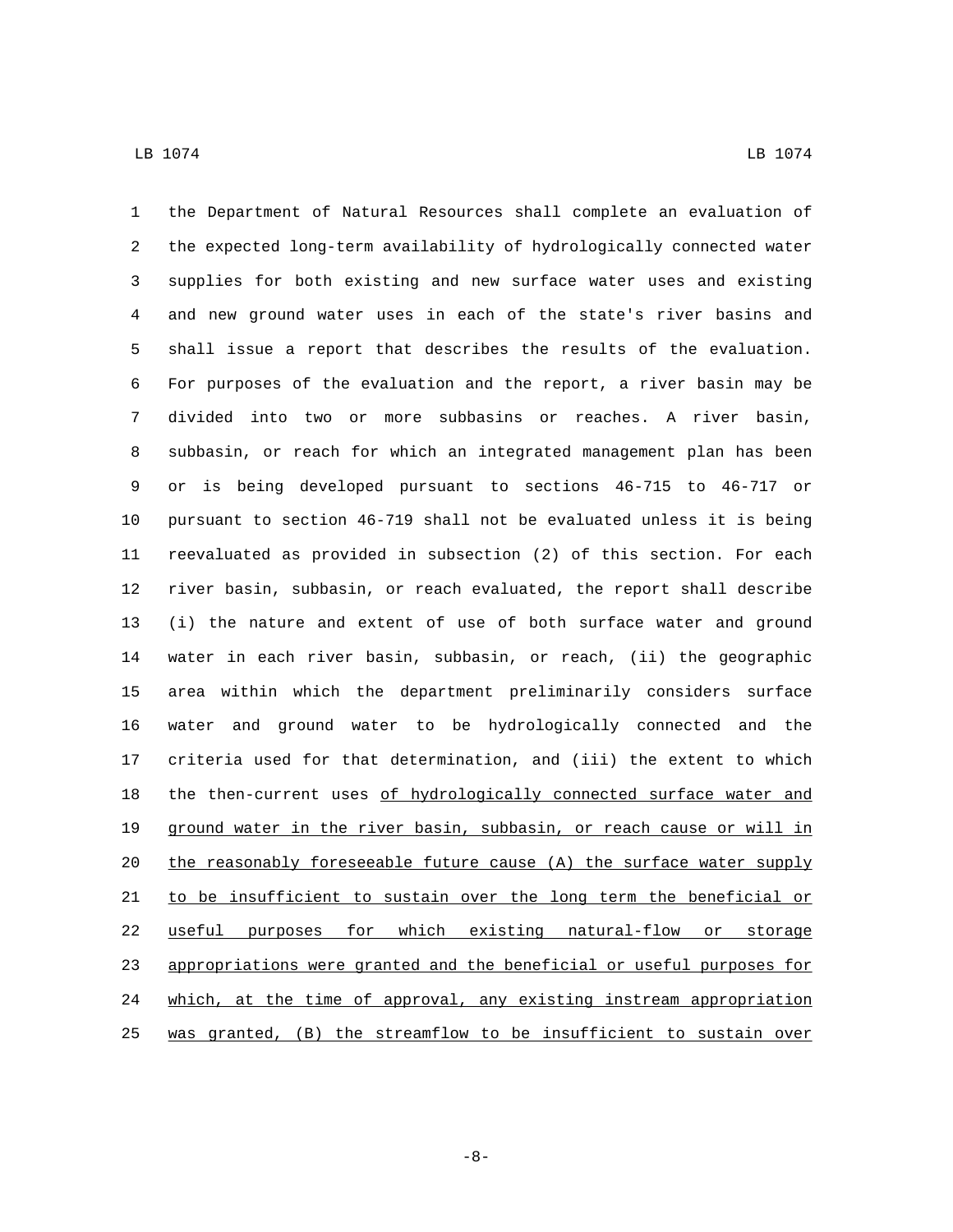the long term the beneficial uses from wells constructed in aquifers dependent on recharge from the river or stream involved, or (C) a reduction in the flow of a river or stream sufficient to cause noncompliance by Nebraska with an interstate compact or decree, other formal state contract or agreement, or applicable state or federal laws, or otherwise affect available near-term and long-term water supplies. River basins, subbasins, and reaches designated as overappropriated in accordance with subsection (4) of this section prior to the effective date of this legislative bill shall not be evaluated by the department. The department is not required to perform an annual evaluation for a river basin, subbasin, or reach during the four years following a status change in such river basin, 13 subbasin, or reach under subsection  $(12)$  (9) of section 46-714.

 (b) Based on the information reviewed in the evaluation process, the department shall arrive at a preliminary conclusion for each river basin, subbasin, and reach evaluated as to whether such 17 river basin, subbasin, or reach presently is fully appropriated or 18 overappropriated without the initiation of additional uses and to what extent additional uses will cause the surface water supplies to be insufficient to sustain the uses of existing surface water appropriators, the beneficial uses of existing wells dependent on recharge from the river or stream involved, or the reduction in the flow of a river or stream sufficient to cause noncompliance by Nebraska with an interstate compact or decree, other formal state contract or agreement, or applicable state or federal laws. The

-9-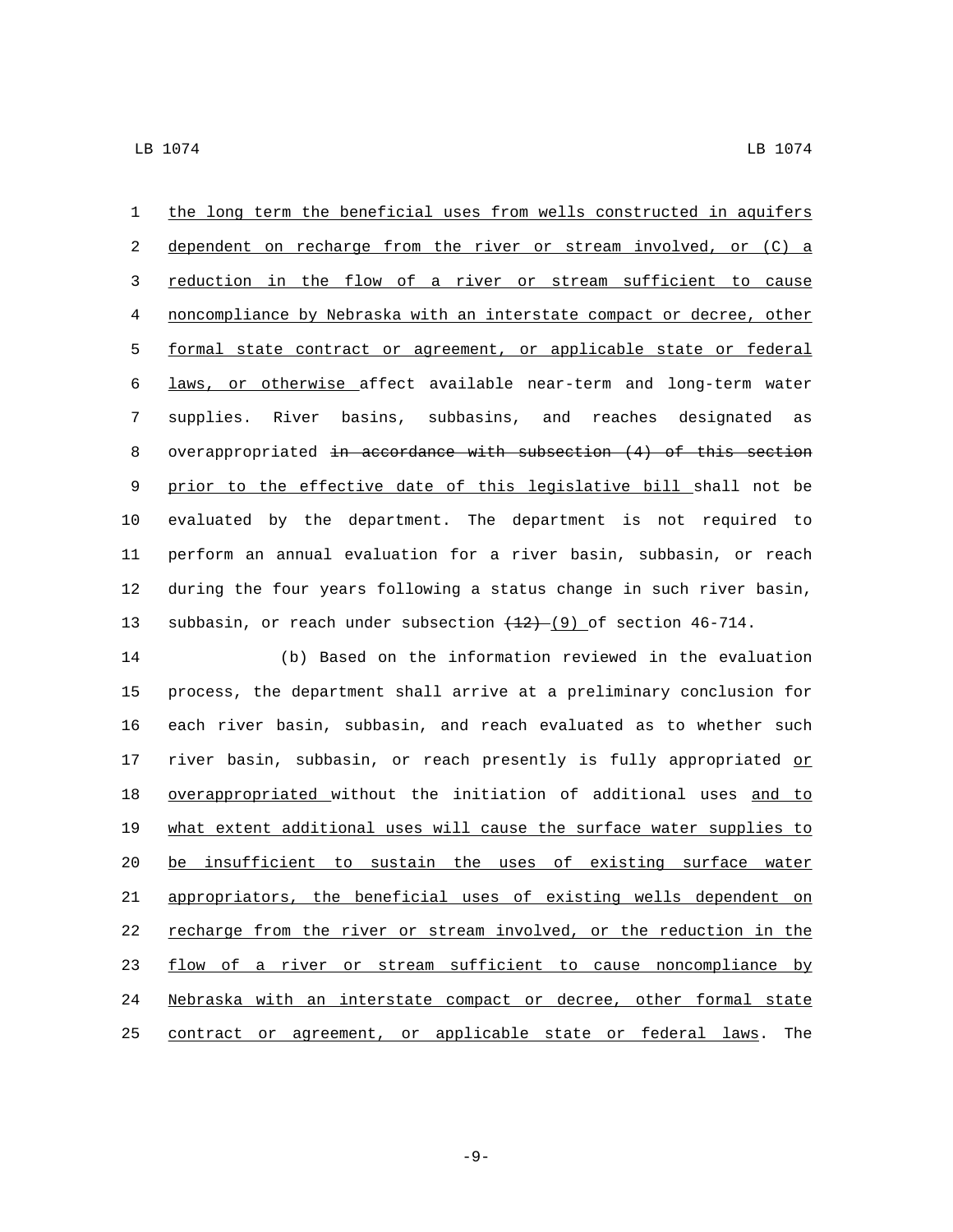department shall also determine if and how such preliminary conclusion would change if no additional legal constraints were imposed on future development of hydrologically connected surface water and ground water and reasonable projections are made about the extent and location of future development in such river basin, subbasin, or reach.6

 (c) In addition to the conclusion about whether a river 8 basin, subbasin, or reach is fully appropriated or overappropriated, the department shall include in the report, for informational purposes only, a summary of relevant data provided by any interested party concerning the social, economic, and environmental impacts of additional hydrologically connected surface water and ground water uses on resources that are dependent on streamflow or ground water levels but are not protected by appropriations or regulations.

 (d) In preparing the report, the department shall rely on the best scientific data, information, and methodologies readily available to ensure that the conclusions and results contained in the report are reliable. In its report, the department shall provide sufficient documentation to allow these data, information, methodologies, and conclusions to be independently replicated and assessed. Upon request by the department, state agencies, natural resources districts, irrigation districts, reclamation districts, public power and irrigation districts, mutual irrigation companies, canal companies, municipalities, and other water users and stakeholders shall provide relevant data and information in their

 $\,$  LB 1074  $\,$  LB 1074  $\,$ 

 $-10-$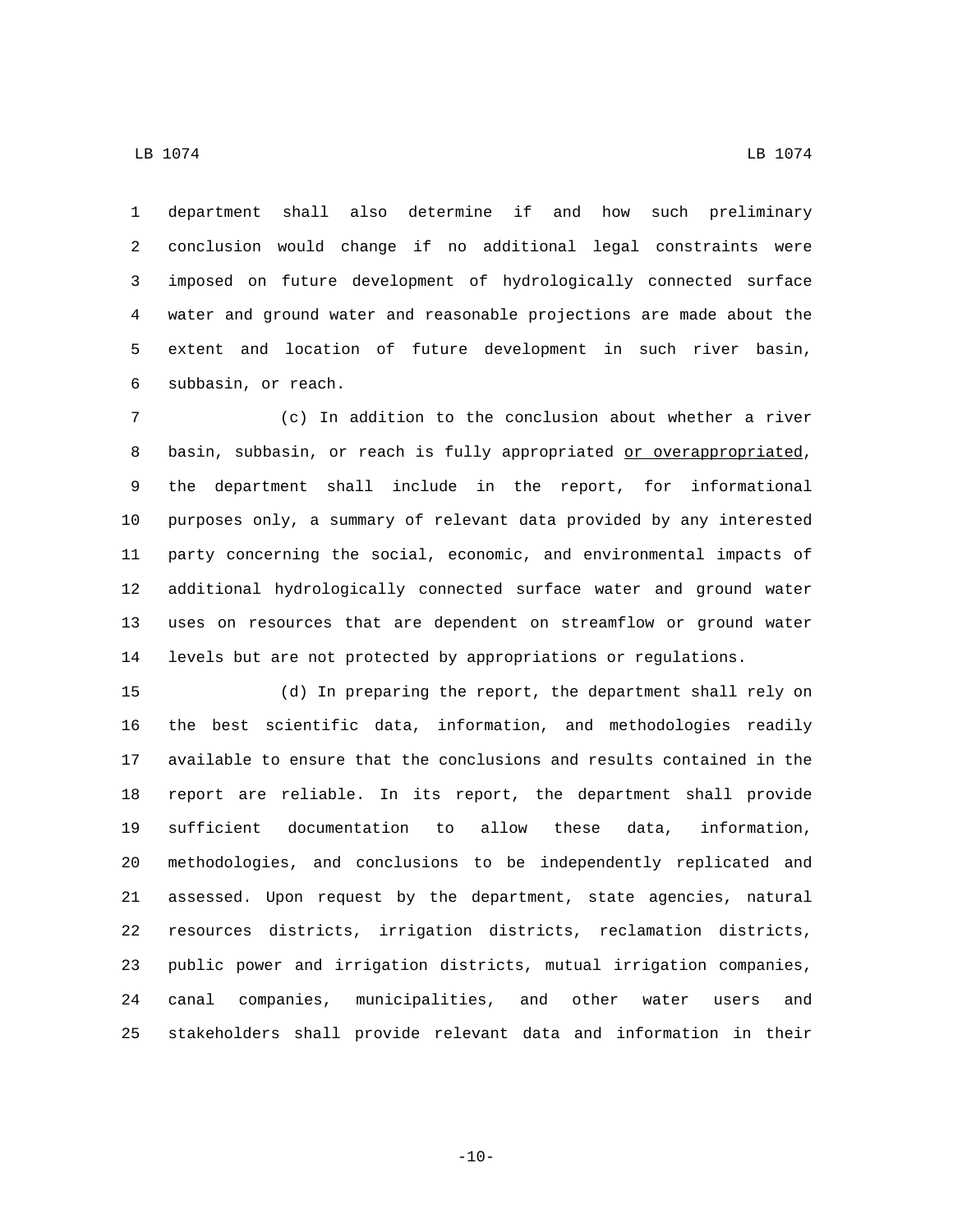possession. The Department of Natural Resources shall specify by rule and regulation the types of scientific data and other information that will be considered for making the preliminary determinations 4 required by this section.

 (2)(a) The department shall complete an evaluation or a reevaluation of a river basin, subbasin, or reach for which an integrated management plan has been or is being prepared if the 8 department has reason to believe that an evaluation or a reevaluation 9 might lead to a different designation determination about whether such river basin, subbasin, or reach is fully appropriated or 11 overappropriated. A decision to evaluate or reevaluate may be reached by the department on its own or in response to a petition filed with the department by any interested person. To be considered sufficient to justify an evaluation or a reevaluation, a petition shall be accompanied by supporting information showing that (i) new scientific data or other information relevant to the determination of whether the river basin, subbasin, or reach is fully appropriated or 18 overappropriated has become available since the last evaluation or determination of such river basin, subbasin, or reach, (ii) the department relied on incorrect or incomplete information when the 21 river basin, subbasin, or reach was last evaluated,  $\sigma r$  (iii) the department erred in its interpretation or application of the information available when the river basin, subbasin, or reach was 24 last evaluated, or (iv) an evaluation or reevaluation is necessary due to the changes made pursuant to this legislative bill. If a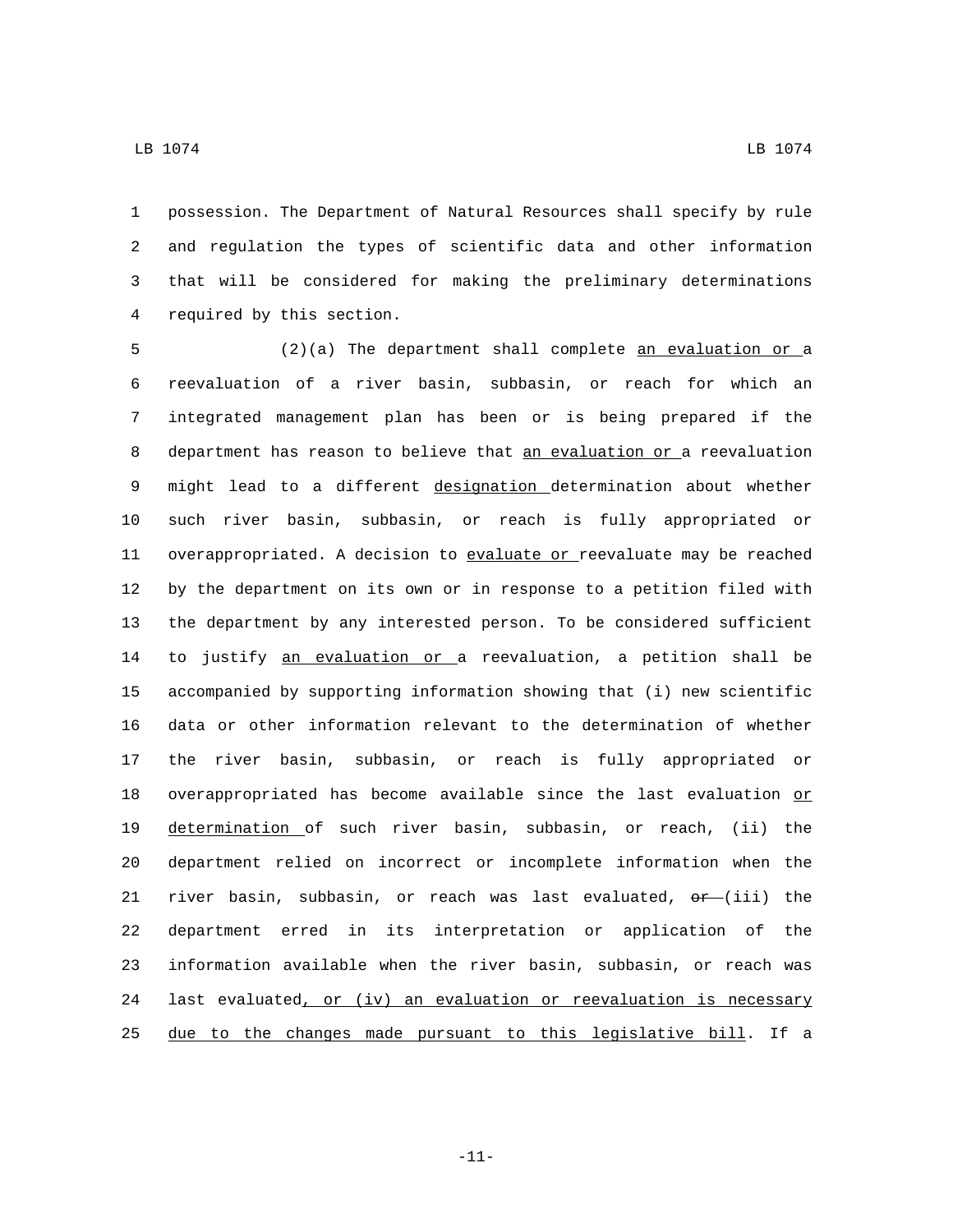petition determined by the department to be sufficient is filed 2 before July 1 of any year, the evaluation or reevaluation of the river basin, subbasin, or reach involved shall be included in the next annual report prepared in accordance with subsection (1) of this section. If any such petition is filed on or after July 1 of any year, the department may defer the evaluation or reevaluation of the river basin, subbasin, or reach involved until the second annual 8 report after such filing. Such report shall meet the same 9 requirements as in subsection (1) of this section.

 (b) If the evaluation or reevaluation results in a different determination by the department, then (i) the department shall notify, by certified mail, the affected natural resources districts and any irrigation district, public power and irrigation district, mutual irrigation company, canal company, or municipality that relies on water from the affected river basin, subbasin, or reach of the preliminary change in the determination and (ii) the department shall hold one or more public hearings not more than ninety days after the publication of the notice required in subdivision (b)(i) of this subsection. Notice of the hearings shall be provided in the same manner as the notice required in subsection (1) of section 46-714. Any interested person may appear at the hearing and present written or oral testimony and evidence concerning the appropriation status of the river basin, subbasin, or reach.

 (c) Within thirty days after the final hearing under subdivision (b) of this subsection, the department shall notify the

-12-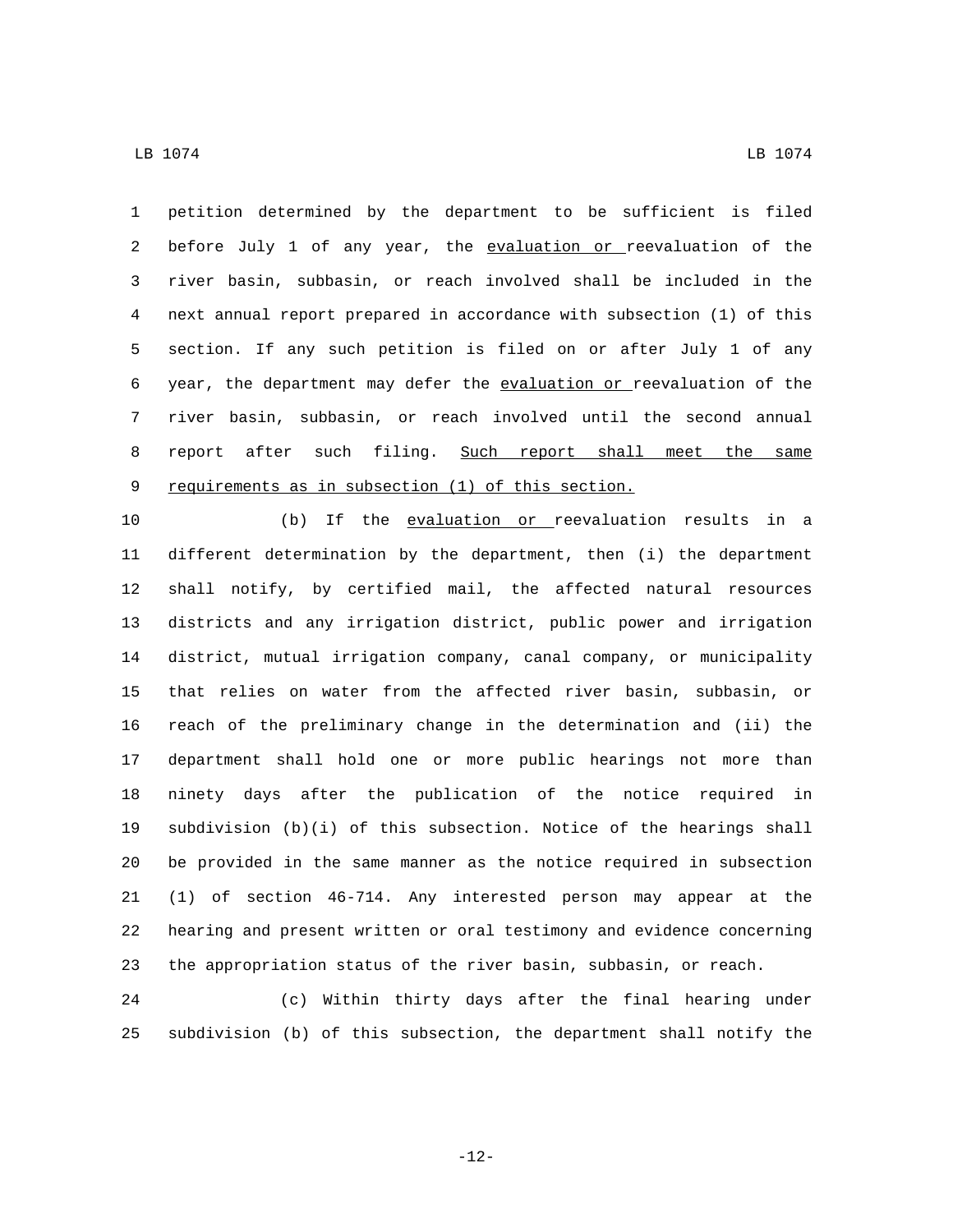appropriate natural resources districts of the department's final determination with respect to the appropriation status of the river basin, subbasin, or reach.3

 (3) A river basin, subbasin, or reach shall be deemed fully appropriated if the department determines based upon its 6 evaluation  $or$  reevaluation conducted pursuant to subsection (1)  $or$  (2) of this section and information presented at the hearing pursuant to subsection (4) of section 46-714 that then-current uses of hydrologically connected surface water and ground water in the river basin, subbasin, or reach cause or will in the reasonably foreseeable future cause (a) the surface water supply to be insufficient to sustain over the long term the beneficial or useful purposes for which existing natural-flow or storage appropriations were granted and the beneficial or useful purposes for which, at the time of approval, any existing instream appropriation was granted, (b) the streamflow to be insufficient to sustain over the long term the beneficial uses from wells constructed in aquifers dependent on recharge from the river or stream involved, or (c) reduction in the flow of a river or stream sufficient to cause noncompliance by Nebraska with an interstate compact or decree, other formal state contract or agreement, or applicable state or federal laws.

22  $(4)(a)$  A river basin, subbasin, or reach shall be deemed 23 overappropriated if, on July 16, 2004, the river basin, subbasin, or reach is subject to an interstate cooperative agreement among three 25 or more states and if, prior to such date, the department has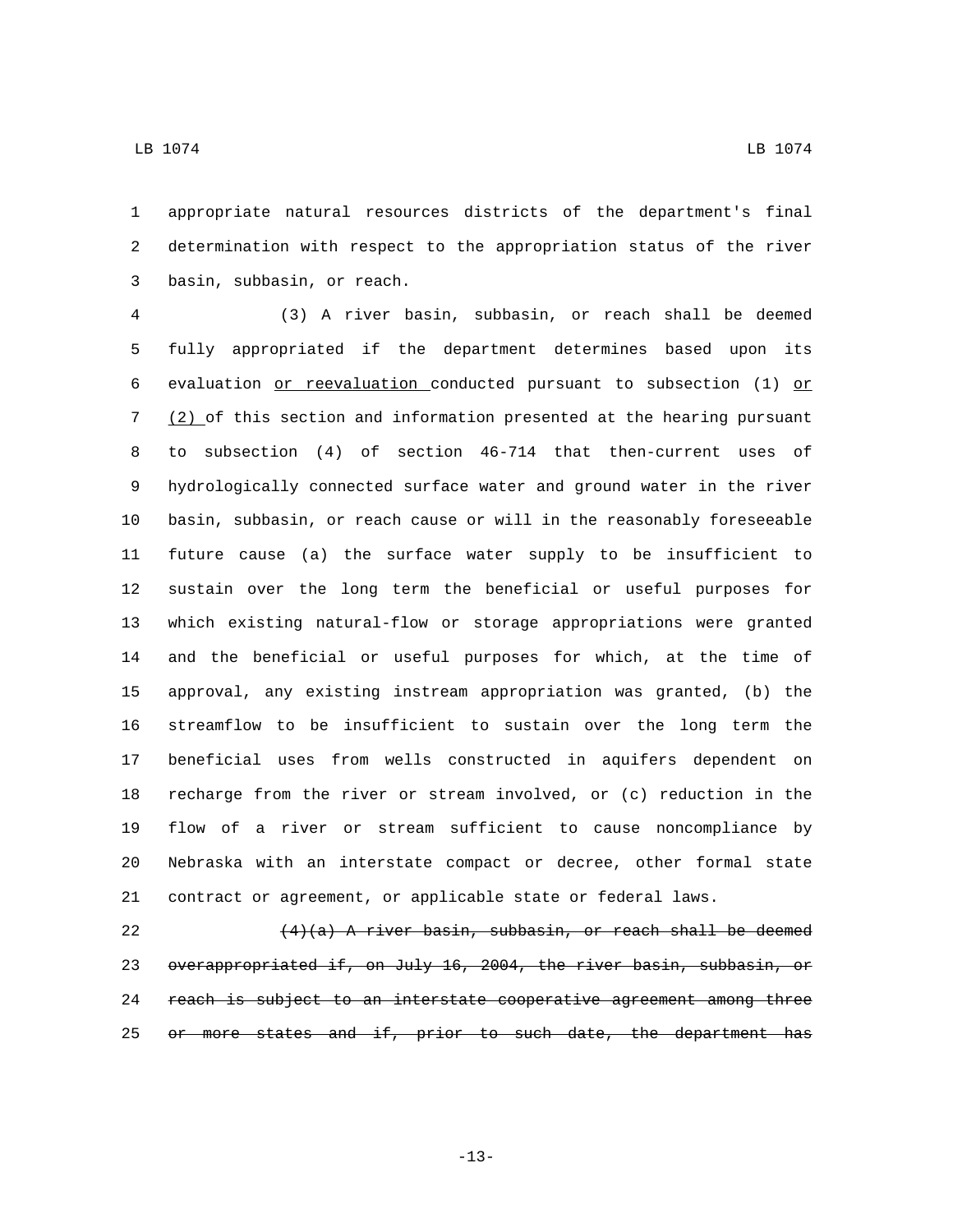declared a moratorium on the issuance of new surface water appropriations in such river basin, subbasin, or reach and has requested each natural resources district with jurisdiction in the affected area in such river basin, subbasin, or reach either (i) to close or to continue in effect a previously adopted closure of all or part of such river basin, subbasin, or reach to the issuance of 7 additional water well permits in accordance with subdivision  $(1)(k)$ 8 of section 46-656.25 as such section existed prior to July 16, 2004, 9 or (ii) to temporarily suspend or to continue in effect a temporary suspension, previously adopted pursuant to section 46-656.28 as such section existed prior to July 16, 2004, on the drilling of new water 12 wells in all or part of such river basin, subbasin, or reach. (b) Within sixty days after July 16, 2004, the department 14 shall designate which river basins, subbasins, or reaches are overappropriated. The designation shall include a description of the

 geographic area within which the department has determined that surface water and ground water are hydrologically connected and the 18 eriteria used to make such determination.

 (4) A river basin, subbasin, or reach shall be deemed 20 <u>overappropriated if the department determines based upon its</u> evaluation or reevaluation conducted pursuant to subsection (1) or (2) of this section and information presented at the hearing pursuant to subsection (4) of section 46-714 that then-current uses of hydrologically connected surface water and ground water in the river basin, subbasin, or reach have already caused (a) the surface water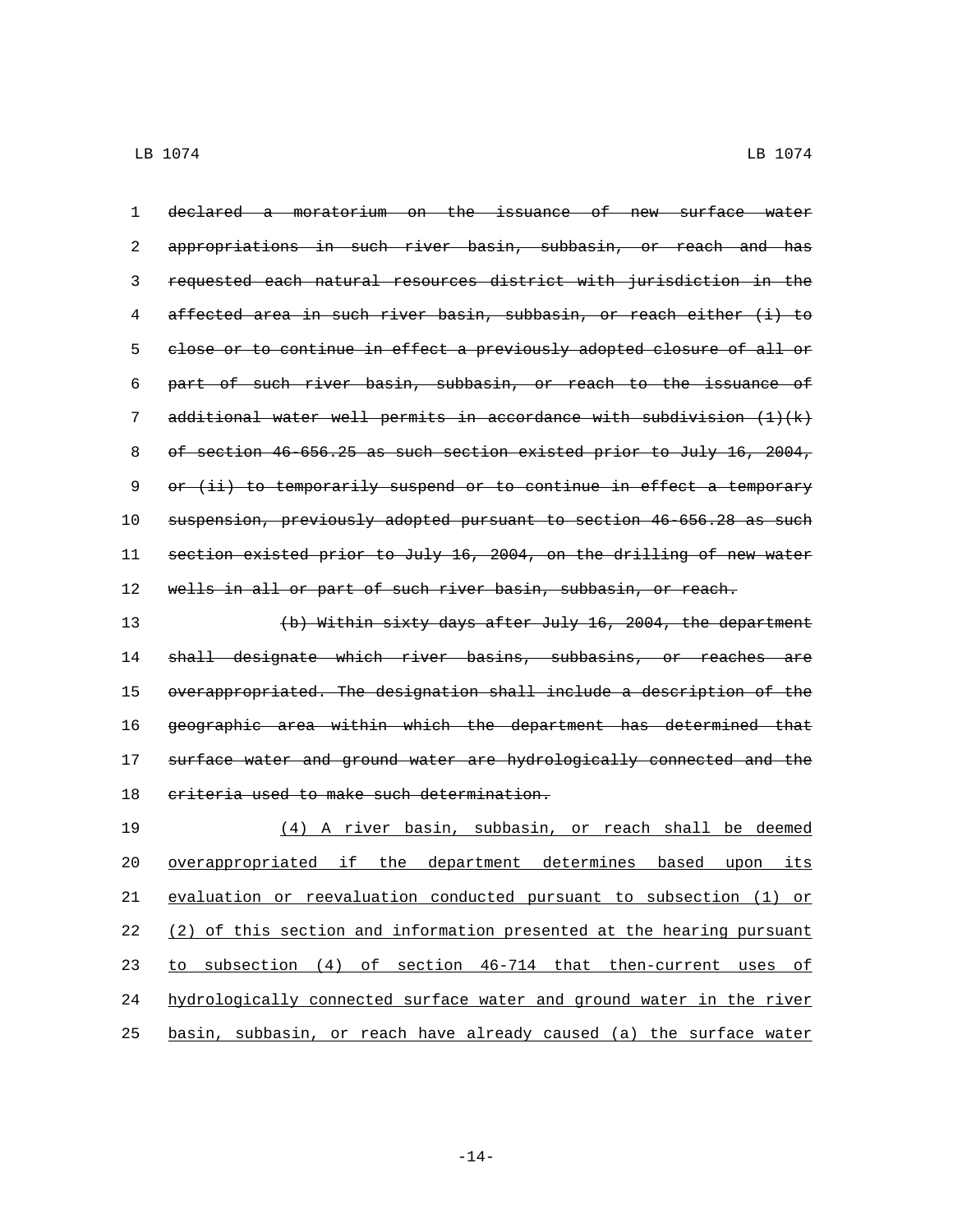supply to be insufficient to sustain over the long term the beneficial or useful purposes for which existing natural-flow or storage appropriations were granted and the beneficial or useful purposes for which, at the time of approval, any existing instream appropriation was granted, (b) the streamflow to be insufficient to sustain over the long term the beneficial uses from wells constructed in aquifers dependent on recharge from the river or stream involved, 8 or (c) reduction in the flow of a river or stream sufficient to cause noncompliance by Nebraska with an interstate compact or decree, other formal state contract or agreement, or applicable state or federal  $_{\underline{laws.}}$  Sec. 3. Section 46-714, Reissue Revised Statutes of 13 Nebraska, is amended to read: 46-714 (1) Whenever the Department of Natural Resources makes a preliminary determination that a river basin, subbasin, or

 reach not previously designated as overappropriated and not 17 previously determined to be fully appropriated or overappropriated 18 has become fully appropriated or overappropriated, the department shall place an immediate stay on the issuance of any new natural- flow, storage, or storage-use appropriations in such river basin, subbasin, or reach. The department shall also provide prompt notice of such preliminary determination to all licensed water well contractors in the state and to each natural resources district that encompasses any of the geographic area involved. Such notice to natural resources districts shall be by certified mail. The notice

-15-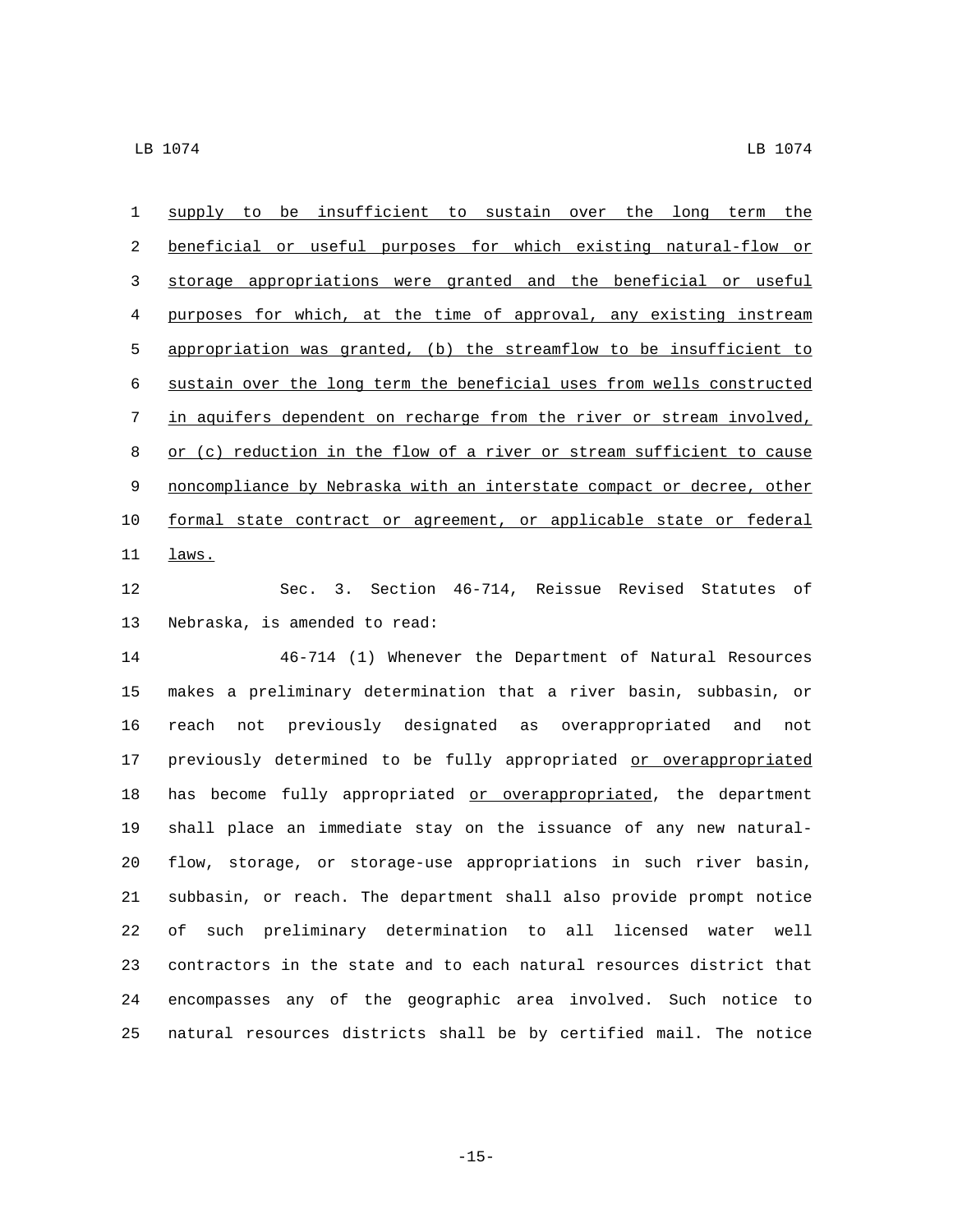shall be addressed to the manager of the natural resources district or his or her designee and shall include the signature of the Director of Natural Resources. Immediately upon receipt of such notice by the natural resources district, there shall be a stay on issuance of water well construction permits in the geographic area preliminarily determined by the department to include hydrologically connected surface water and ground water in such river basin, subbasin, or reach. The department shall also notify the public of the preliminary determination that the river basin, subbasin, or reach is fully appropriated or overappropriated and of the affected geographic area. Such notice shall be provided by publication once each week for three consecutive weeks in at least one newspaper of statewide circulation and in such other newspaper or newspapers as are deemed appropriate by the department to provide general circulation in the river basin, subbasin, or reach.

 (2) If the department preliminarily determines a river 17 basin, subbasin, or reach to be fully appropriated or overappropriated and has identified the existence of hydrologically connected surface water and ground water in such river basin, 20 subbasin, or reach, stays shall also be imposed:

 (a) On the construction of any new water well in the area covered by the determination unless a permit with conditions imposed by the natural resources district has been issued prior to the determination. Such conditions shall meet the objectives of subsection (4) of section 46-715 and may include, but are not limited

-16-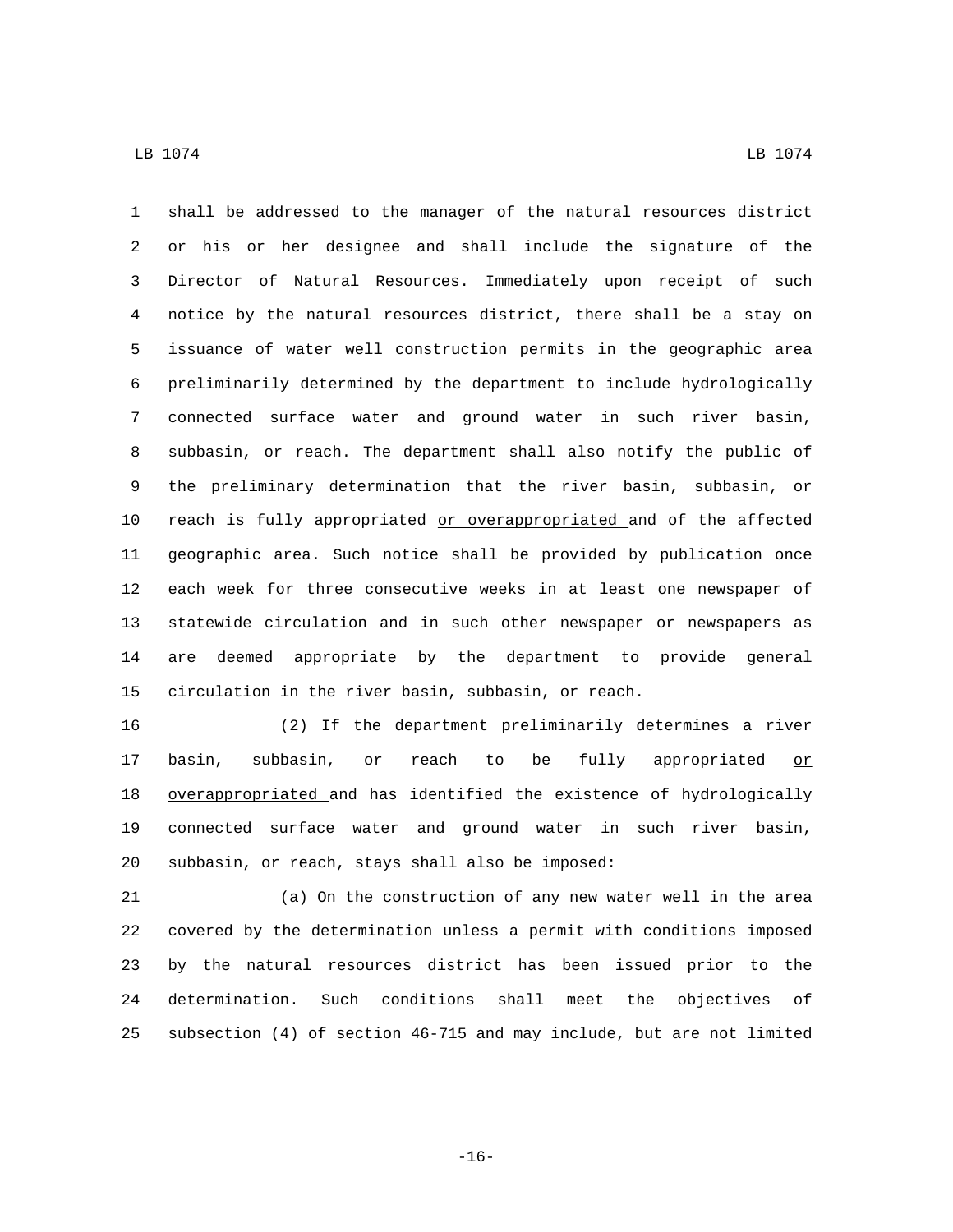to, conditions in accordance with subsection (6) of section 46-739. Any well constructed pursuant to such permit shall be completed in 3 accordance with section 46-738; and

 (b) On the use of an existing water well or an existing surface water appropriation in the affected area to increase the number of acres historically irrigated.6

 Such additional stays shall begin ten days after the first publication, in a newspaper of statewide circulation, of the notice of the preliminary determination that the river basin, 10 subbasin, or reach is fully appropriated or overappropriated.

 (3) Exceptions to the stays imposed pursuant to subsection (1), (2), (8), or (9) of this section shall exist for (a) test holes, (b) dewatering wells with an intended use of one year or less, (c) monitoring wells, (d) wells constructed pursuant to a ground water remediation plan under the Environmental Protection Act, (e) water wells designed and constructed to pump fifty gallons per minute or less, except that no two or more water wells that each pump fifty gallons per minute or less may be connected or otherwise combined to serve a single project such that the collective pumping would exceed fifty gallons per minute, (f) water wells for range livestock, (g) new surface water uses or water wells that are necessary to alleviate an emergency situation involving the provision of water for human consumption or public health and safety, (h) water wells defined by the applicable natural resources district as replacement water wells, but the consumptive use of any such

-17-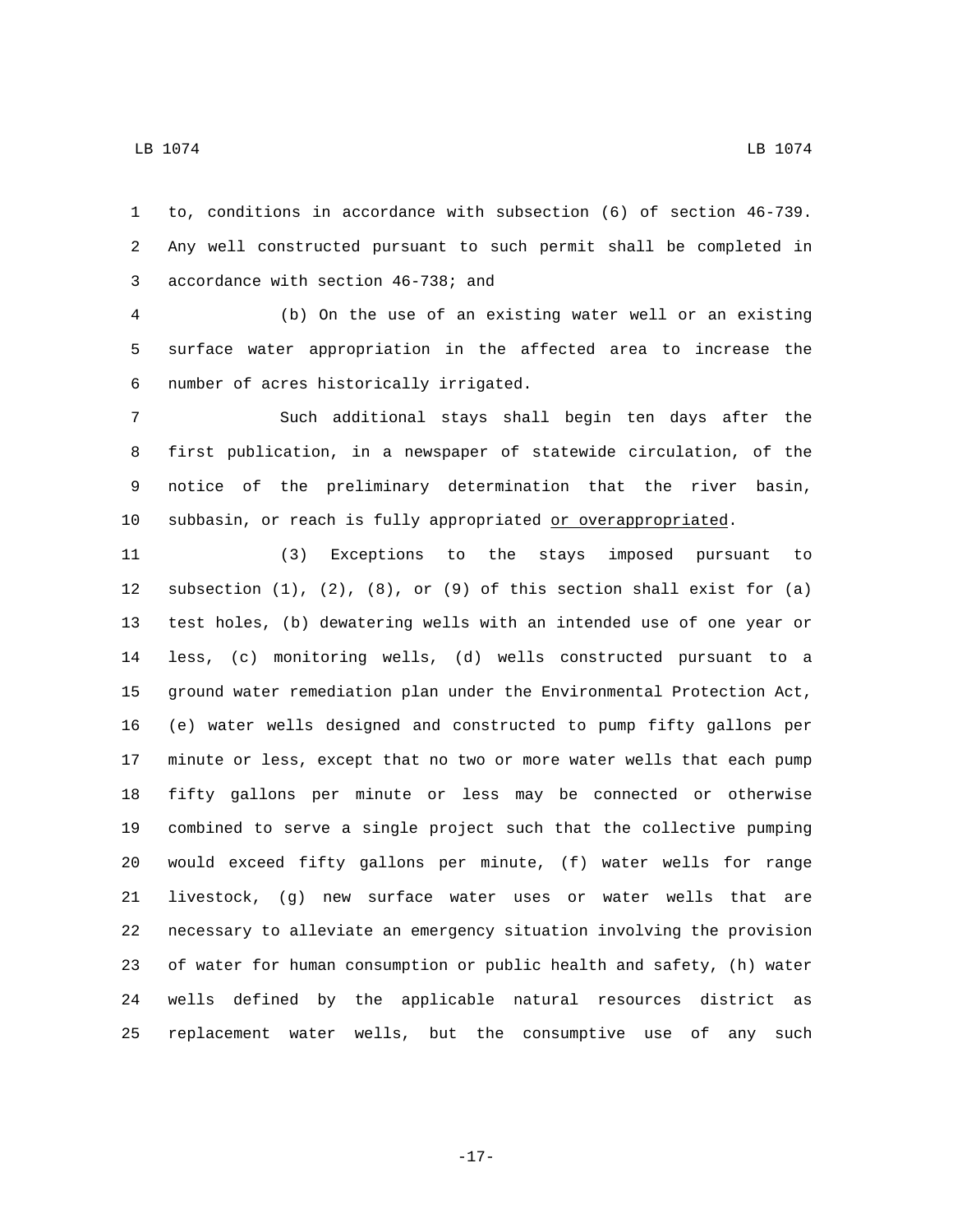replacement water well can be no greater than the historic consumptive use of the water well it is to replace or, if applicable, the historic consumptive use of the surface water use it is to replace, (i) new surface water uses and water wells to which a right or permit is transferred in accordance with state law, but the consumptive use of any such new use can be no greater than the historic consumptive use of the surface water use or water well from which the right or permit is being transferred, (j) water wells and increases in ground water irrigated acres for which a variance is granted by the applicable natural resources district for good cause shown, (k) subject to any conditions imposed by the applicable natural resources district, to the extent permitted by the applicable natural resources district, increases in ground water irrigated acres that result from the use of water wells that were permitted prior to the effective date of the determination made in subsection (1) of this section and completed in accordance with section 46-738 but were not used for irrigation prior to that effective date, (l) to the extent permitted by the applicable natural resources district, increases in ground water irrigated acres that result from the use of water wells that are constructed after the effective date of the stay in accordance with a permit granted by that natural resources district prior to the effective date of the stay, (m) surface water uses for which temporary public-use construction permits are issued pursuant to subsection (8) of section 46-233, (n) surface water uses and increases in surface water irrigated acres for which a variance

-18-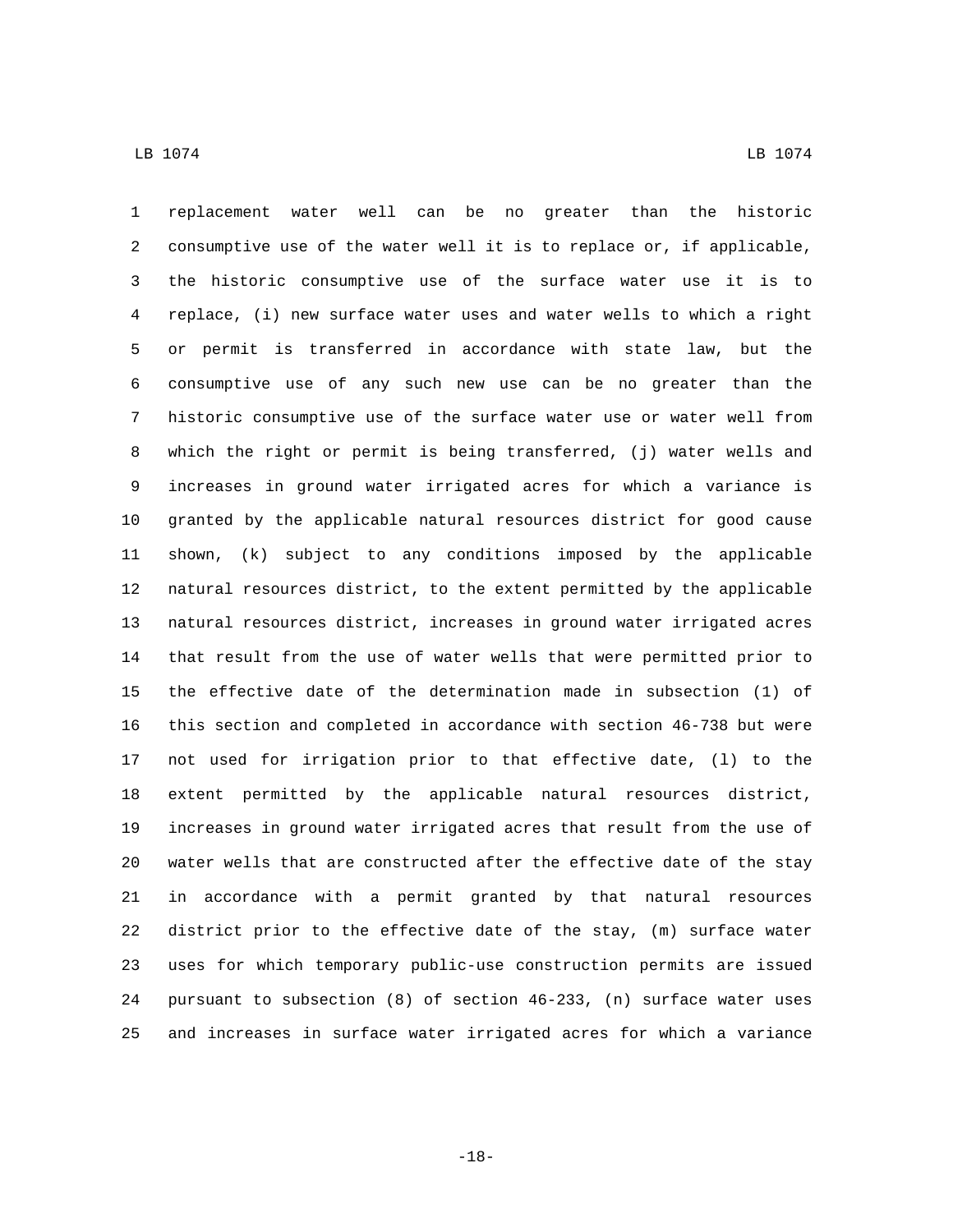is granted by the department for good cause shown, and (o) water wells for which permits have been approved by the Department of Natural Resources pursuant to the Municipal and Rural Domestic Ground Water Transfers Permit Act prior to the effective date of the stay.

 (4) Except as otherwise provided in this section, any stay imposed pursuant to subsections (1) and (2) of this section shall remain in effect for the affected river basin, subbasin, or reach until the department has made a final determination regarding 9 whether the river basin, subbasin, or reach is fully appropriated or overappropriated and, if the department's final determination is that 11 the river basin, subbasin, or reach is fully appropriated or 12 overappropriated, shall remain in effect as provided in subsection (11) of this section. Within the time period between the dates of the preliminary and final determinations, the department and the affected natural resources districts shall consult with any irrigation district, reclamation district, public power and irrigation district, mutual irrigation company, canal company, or municipality that relies on water from the affected river basin, subbasin, or reach and with other water users and stakeholders as deemed appropriate by the department or the natural resources districts. The department shall also hold one or more public hearings not more than ninety days after the first publication of the notice required by subsection (1) of this section. Notice of the hearings shall be provided in the same manner as the notice required by such subsection. Any interested person may appear at such hearing and present written or oral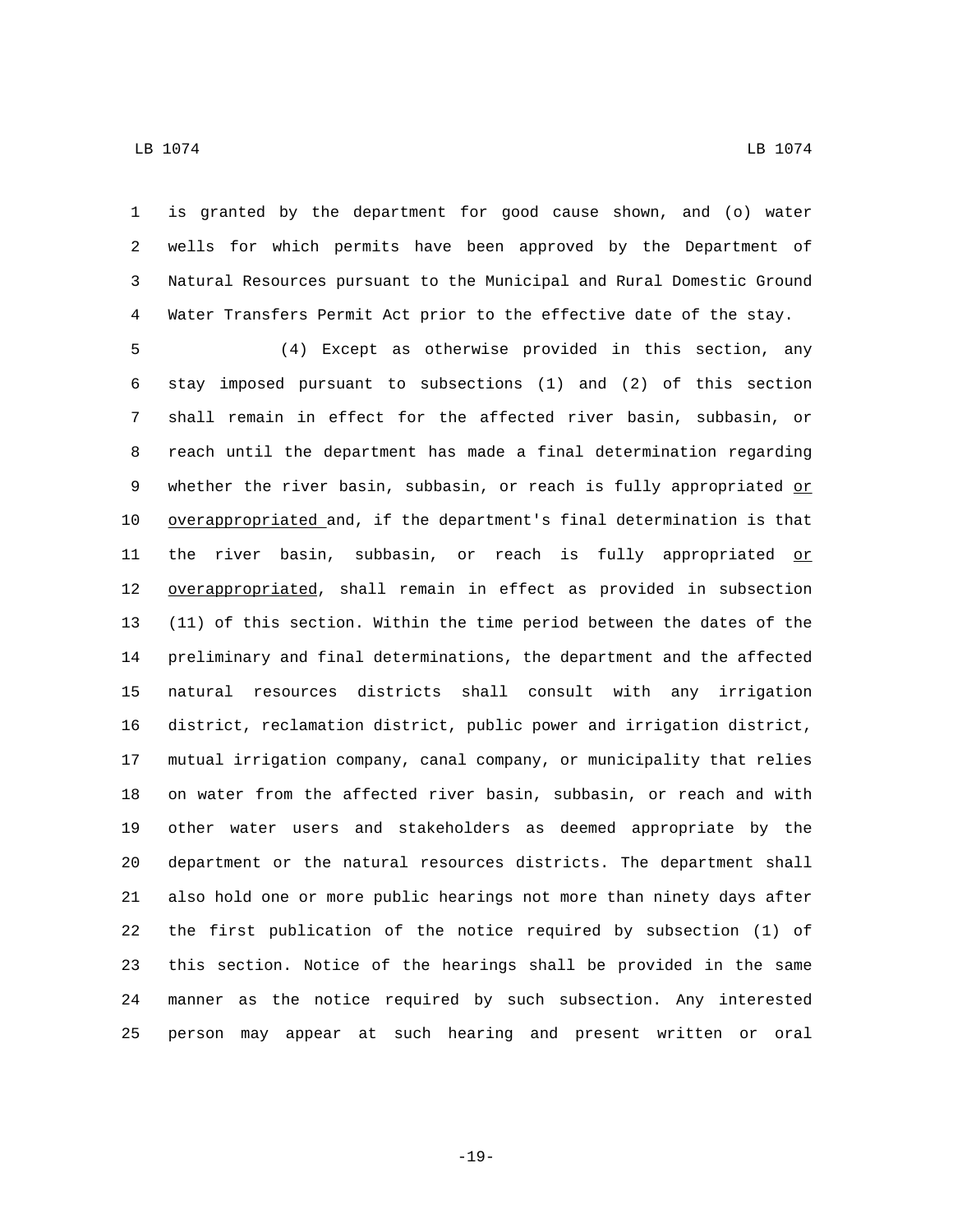testimony and evidence concerning the appropriation status of the river basin, subbasin, or reach, the department's preliminary conclusions about the extent of the area within which the surface water and ground water supplies for the river basin, subbasin, or reach are determined to be hydrologically connected, and whether the 6 stays on new uses should be terminated.

 (5) Within thirty days after the final hearing under subsection (4) of this section, the department shall notify the appropriate natural resources districts of the department's final determination with respect to the appropriation status of the river basin, subbasin, or reach. If the final determination is that the 12 river basin, subbasin, or reach is fully appropriated or overappropriated, the department, at the same time, shall (a) decide whether to continue or to terminate the stays on new surface water uses and on increases in the number of surface water irrigated acres and (b) designate the geographic area within which the department considers surface water and ground water to be hydrologically connected in the river basin, subbasin, or reach and describe the methods and criteria used in making that determination. The department shall provide notice of its decision to continue or terminate the stays in the same manner as the notice required by 22 subsection (1) of this section.

 (6) Within ninety days after a final determination by the department that a river basin, subbasin, or reach is fully appropriated or overappropriated, an affected natural resources

-20-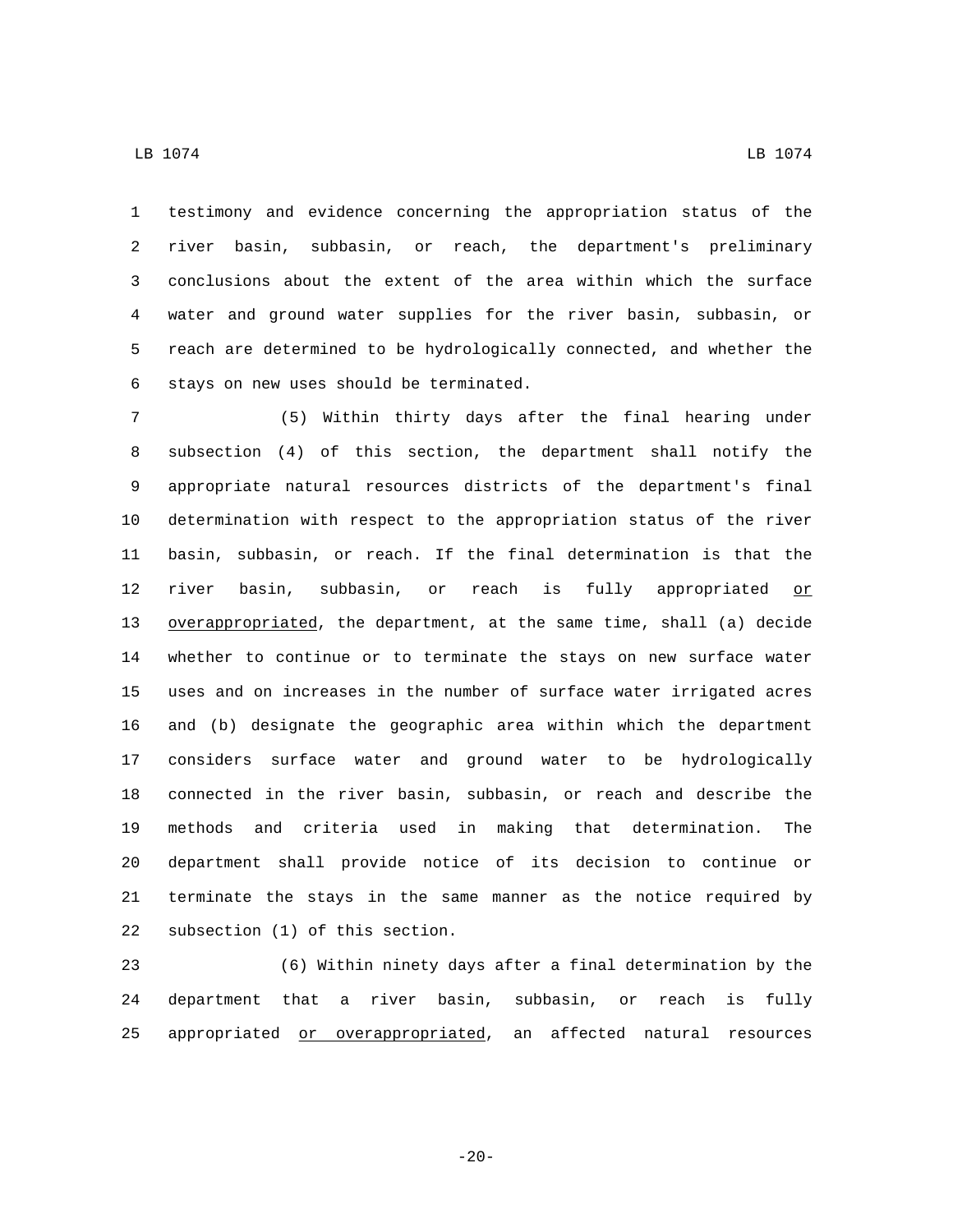district may hold one or more public hearings on the question of whether the stays on the issuance of new water well permits, on the

 construction of new water wells, or on increases in ground water irrigated acres should be terminated. Notice of the hearings shall be 5 published as provided in section 46-743.

 (7) Within forty-five days after a natural resources district's final hearing pursuant to subsection (6) of this section, the natural resources district shall decide (a) whether to terminate the stay on new water wells in all or part of the natural resources district subject to the stay and (b) whether to terminate the stay on increases in ground water irrigated acres. If the natural resources district decides not to terminate the stay on new water wells in any geographic area, it shall also decide whether to exempt from such stay the construction of water wells for which permits were issued prior to the issuance of the stay but for which construction had not begun prior to issuance of the stay. If construction of water wells for which permits were issued prior to the stay is allowed, all permits that were valid when the stay went into effect shall be extended by a time period equal to the length of the stay.

20 (8) Whenever the department designates a river basin, subbasin, or reach as overappropriated, each previously declared moratorium on the issuance of new surface water appropriations in the river basin, subbasin, or reach shall continue in effect. The department shall also provide prompt notice of such designation to all licensed water well contractors in the state and to each natural

-21-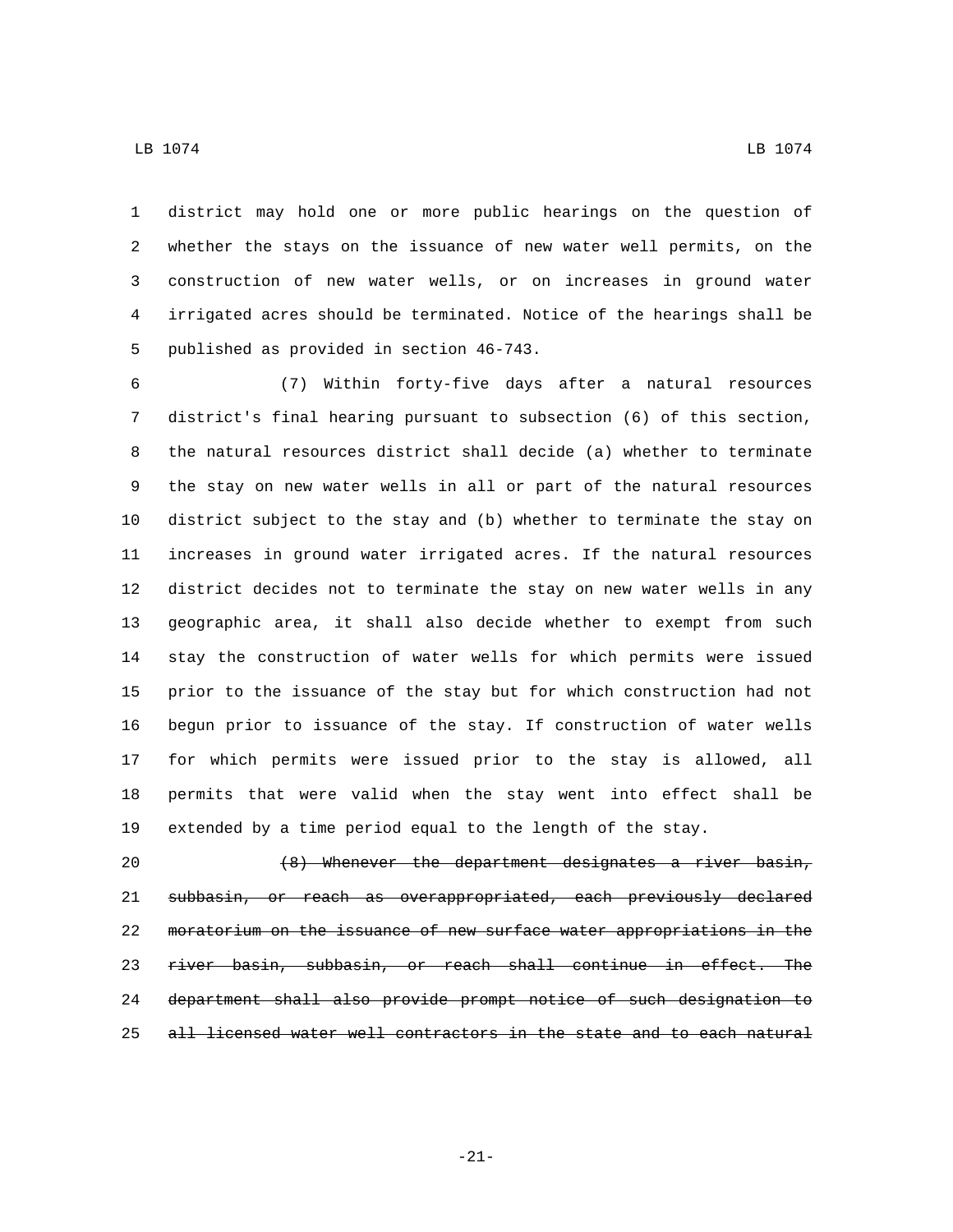resources district that encompasses any of the geographic area involved. Immediately upon receipt of such notice by a natural resources district, there shall be a stay on the issuance of new water well construction permits in any portion of such natural resources district that is within the hydrologically connected area designated by the department. The department shall also notify the public of its designation of such river basin, subbasin, or reach as overappropriated and of the geographic area involved in such designation. Such notice shall be published once each week for three consecutive weeks in at least one newspaper of statewide circulation 11 and in such other newspapers as are deemed appropriate by the 12 department to provide general notice in the river basin, subbasin, or 13 reach. (9) Beginning ten days after the first publication of notice under subsection (8) of this section in a newspaper of statewide circulation, there shall also be stays (a) on the construction of any new water well in the hydrologically connected 18 area if such construction has not commenced prior to such date and if no permit for construction of the water well has been issued previously by either the department or the natural resources district, (b) on the use of an existing water well in the hydrologically connected area to increase the number of acres 23 historically irrigated, and  $(e)$  on the use of an existing surface

water appropriation to increase the number of acres historically

25 irrigated in the affected area.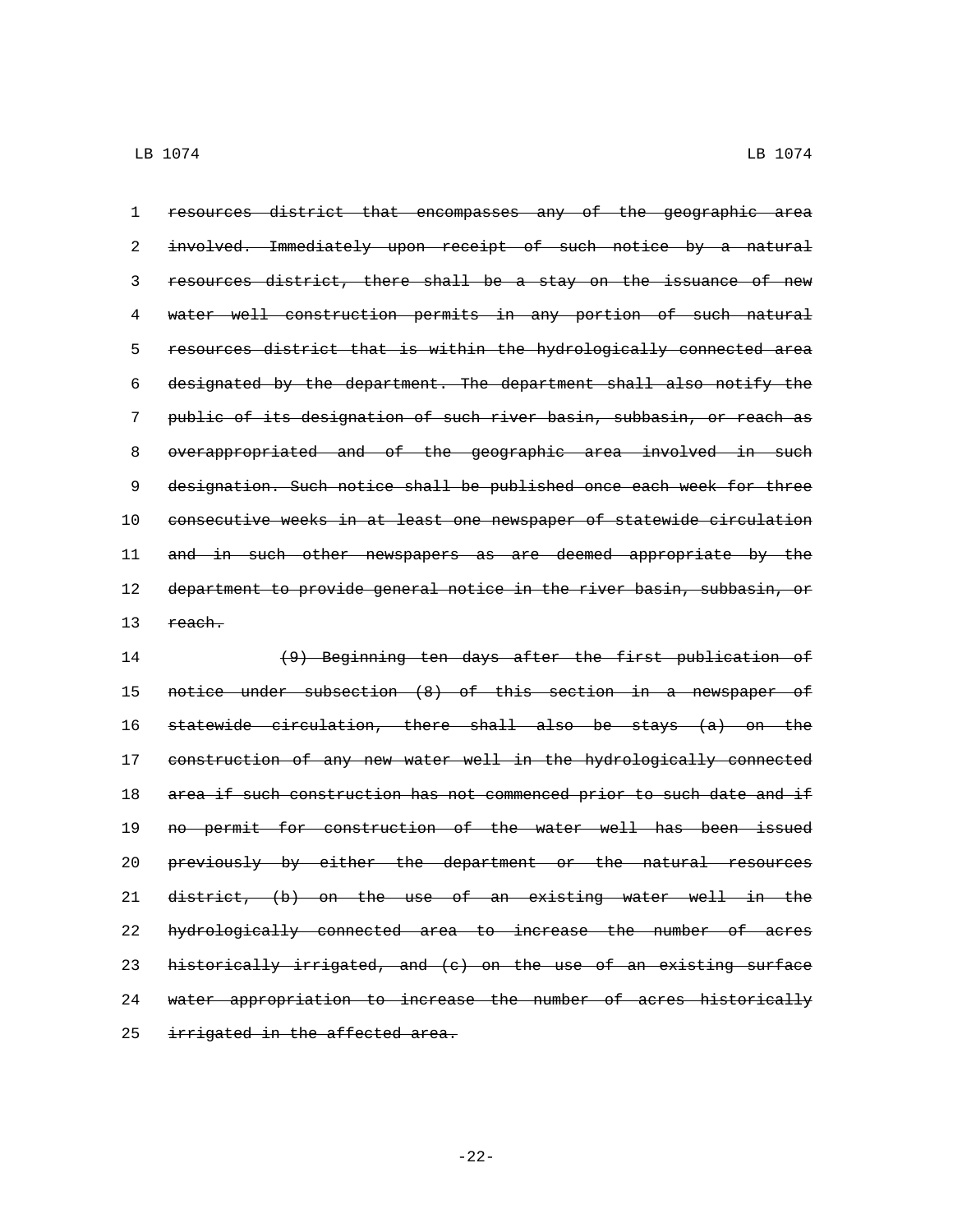| $\mathbf{1}$ | (10) Within ninety days after a designation by the                     |
|--------------|------------------------------------------------------------------------|
| 2            | department of a river basin, subbasin, or reach as overappropriated,   |
| 3            | natural resources district that encompasses any of the                 |
| 4            | hydrologically connected area designated by the department may hold    |
| 5            | one or more public hearings on the question of whether to terminate    |
| 6            | the stays on (a) the construction of new water wells within all or     |
| 7            | part of its portion of the hydrologically connected area, (b) the      |
| 8            | issuance of new water well construction permits in such area, or $(e)$ |
| 9            | the increase in ground water irrigated acres in such area. Notice of   |
| 10           | any hearing for such purpose shall be provided pursuant to section     |
| 11           | 46-743. Prior to the scheduling of a natural resources district        |
| 12           | hearing on the question of whether to terminate any such stay, the     |
| 13           | department and the affected natural resources district shall consult   |
| 14           | with any irrigation district, reclamation district, public power and   |
| 15           | irrigation district, mutual irrigation company, canal company, or      |
| 16           | municipality that relies on water from the affected river basin,       |
| 17           | subbasin, or reach and with other water users and stakeholders as      |
| 18           | deemed appropriate by the department or the natural resources          |
| 19           | district.                                                              |

20 (11) (8) Any stay issued pursuant to this section shall remain in effect until (a) the stay has been terminated pursuant to subsection (5), (7), or (10) of this section, (b) an integrated management plan for the affected river basin, subbasin, or reach has been adopted by the department and the affected natural resources districts and has taken effect, (c) an integrated management plan for

-23-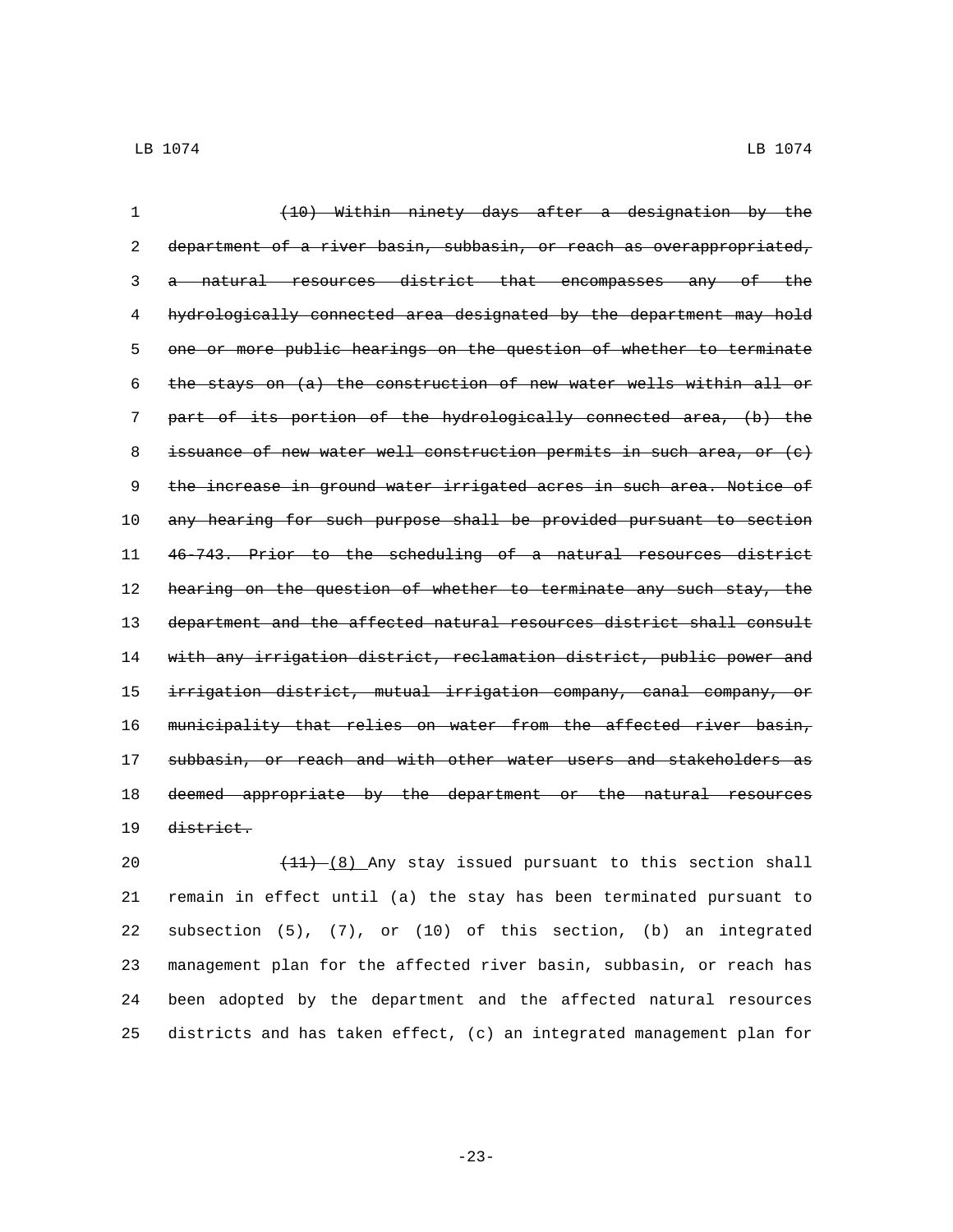the affected river basin, subbasin, or reach has been adopted by the Interrelated Water Review Board and has taken effect, (d) the department has completed a reevaluation pursuant to subsection (2) of section 46-713 and has determined that the affected river basin, subbasin, or reach is not fully appropriated or overappropriated, or (e) the stay expires pursuant to this subsection. Such stay may be imposed initially for not more than three years following the department's designation of the river basin, subbasin, or reach as overappropriated or the department's final determination that a river basin, subbasin, or reach is fully appropriated and may be extended thereafter on an annual basis by agreement of the department and the affected natural resources district for not more than two additional years if necessary to allow the development, adoption, and implementation of an integrated management plan pursuant to sections 15 46-715 to 46-719.

 $\left(\frac{12}{a}\right)\left(\frac{9}{a}\right)$  For purposes of this subsection, (i) a status change occurs when a preliminary or final determination that a 18 river basin, subbasin, or reach is fully appropriated or overappropriated is reversed by the department or by judicial determination and such river basin, subbasin, or reach is determined not to be fully appropriated or overappropriated and (ii) the hydrologically connected area means the geographic area within which the department considers surface water and ground water in such river basin, subbasin, or reach to be hydrologically connected.

(b) If a status change occurs, any stays previously in

-24-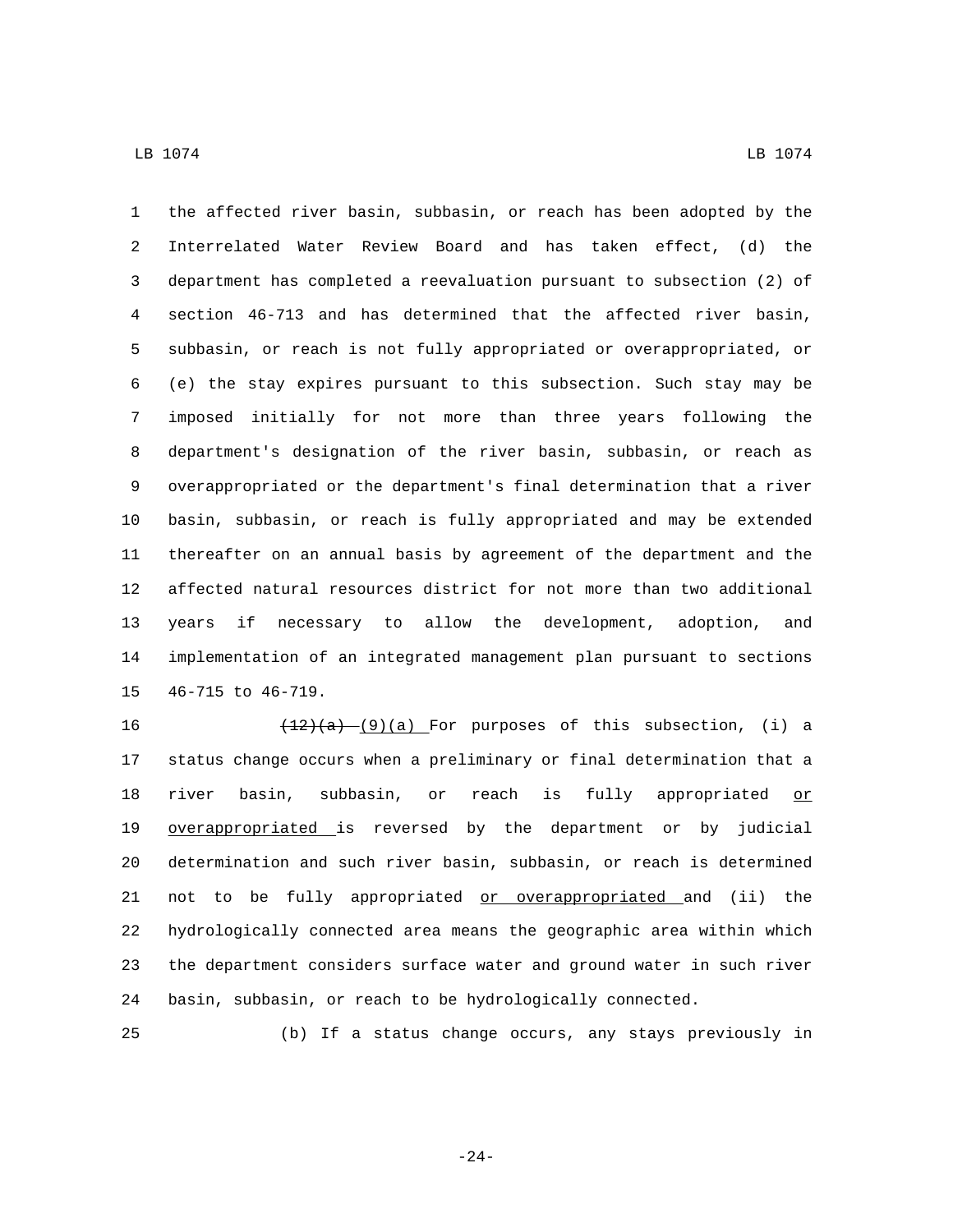force by the department or affected natural resources districts shall remain in force until the stays imposed under this subsection are in place and the department shall place an immediate stay on the issuance of any new natural-flow, storage, or storage-use appropriations in the river basin, subbasin, or reach. The department shall also provide prompt notice of the status change in accordance with subsection (1) of this section. Immediately upon receipt of the notice by the affected natural resources district, there shall be stays imposed as set forth in subsections (1) and (2) of this section, subject to the exceptions set forth in subsection (3) of this section. The stays imposed pursuant to this subsection shall remain in effect within each affected natural resources district until such district adopts rules and regulations in accordance with 14 subdivision (c), (d), or (e) of this subsection.

 (c) Upon receipt of notice of a status change, each affected natural resources district shall adopt rules and regulations within one hundred twenty days after receipt of such notice for the prioritization and granting of water well permits within the hydrologically connected area for the four-year period following the status change. Nothing in this subsection shall be construed to supersede the authority provided to natural resources districts under 22 subsection (2) of section  $46-707$  and subdivisions  $(1)(f)$  and  $(1)(m)$ 23 of section 46-739.

 (d) The rules and regulations adopted by each affected natural resources district in accordance with subdivision (c) of this

-25-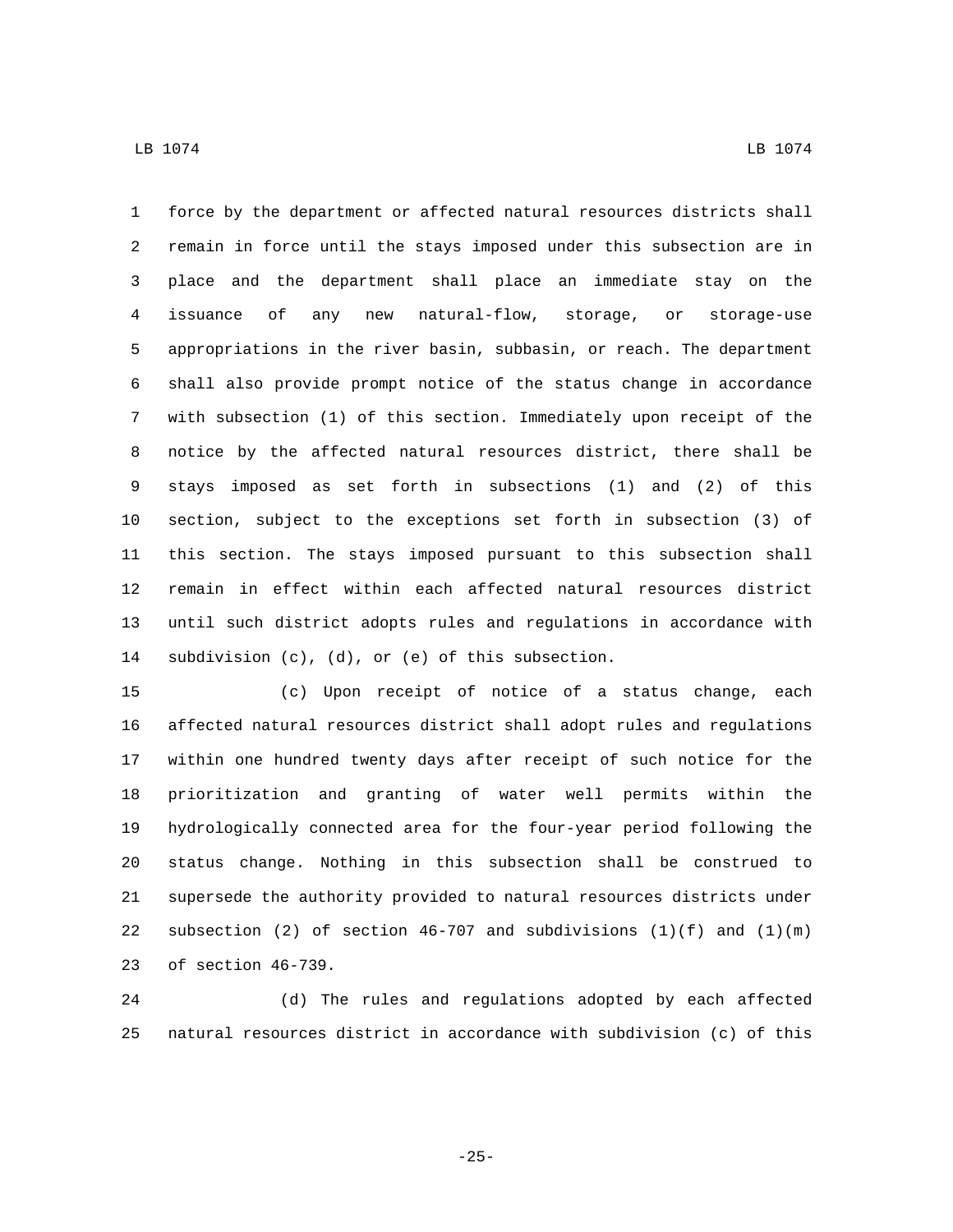subsection shall (i) allow a limited number of total new ground water irrigated acres annually, (ii) be created with the purpose of maintaining the status of not fully appropriated based on the most recent basin determination, (iii) be for a term of not less than four years, and (iv) limit the number of new permits so that total new ground water irrigated acres do not exceed the number set in the rules and regulations. The department shall approve the proposed new number of ground water irrigated acres within sixty days after approval by the natural resources district if such district meets the conditions set forth in subdivision (d)(ii) of this subsection, based 11 on the most recent basin determination.

 (e) If the proposed new number of acres is not approved by the department within the applicable time period as provided in subdivision (d) of this subsection, the affected natural resources districts shall adopt rules and regulations that allow water well permits to be issued that will result in no more than two thousand five hundred irrigated acres or that will result in an increase of not more than twenty percent of all historically irrigated acres within the hydrologically connected area of each natural resources district within the affected river basin, subbasin, or reach, whichever is less, for each calendar year of the four-year period following the date of the determination described in this subsection. Each affected natural resources district may, after the initial four- year period has expired, annually determine whether water well permit limitations should continue and may enforce such limitations.

-26-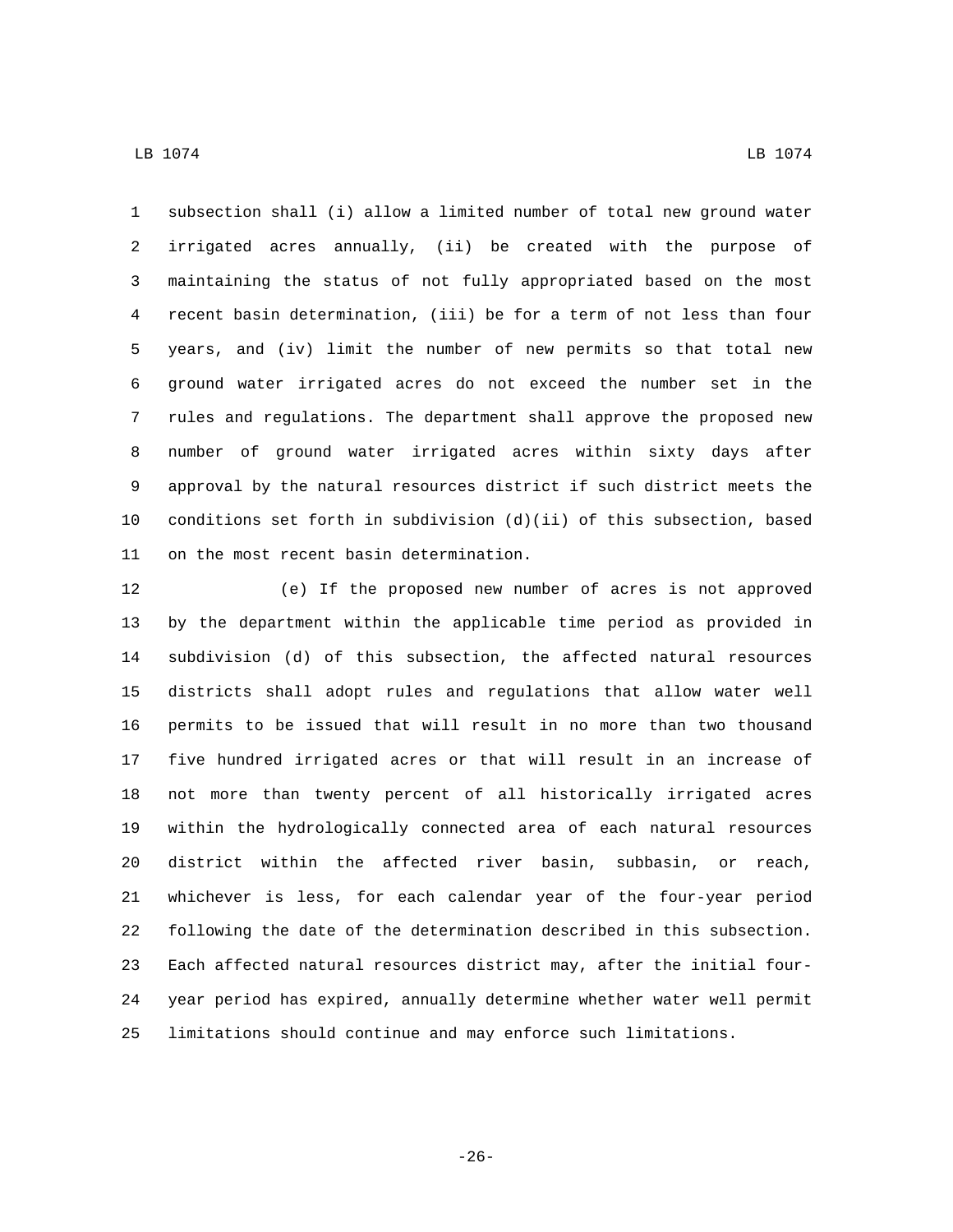(f) During the four-year period following the status change, the department shall ensure that any new appropriation granted will not cause the basin, subbasin, or reach to be fully appropriated based on the most recent basin determination. The department, pursuant to its rules and regulations, shall not issue new natural flow surface water appropriations for irrigation, within the river basin, subbasin, or reach affected by the status change, that will result in a net increase of more than eight hundred thirty- four irrigated acres in each natural resources district during each calendar year of the four-year period following the date of the 11 determination described in this subsection.

 (10)(a) For purposes of this subsection (i) a status change also occurs if a preliminary or final determination that a basin, subbasin, or reach is fully appropriated is changed to a status of overappropriated, or a preliminary or final determination that an overappropriated basin is changed to a status of fully appropriated and (ii) hydrologically connected area means the geographic area within which the department considers surface water and ground water in such river basin, subbasin, or reach to be 20 hydrologically connected.

 (b) If a status change occurs, the department shall provide prompt notice of the status change pursuant to subsection (1) 23 of this section. Any restrictions on the use of surface water and ground water by the department or natural resources district in any integrated management plan regulating the area affected by a status

-27-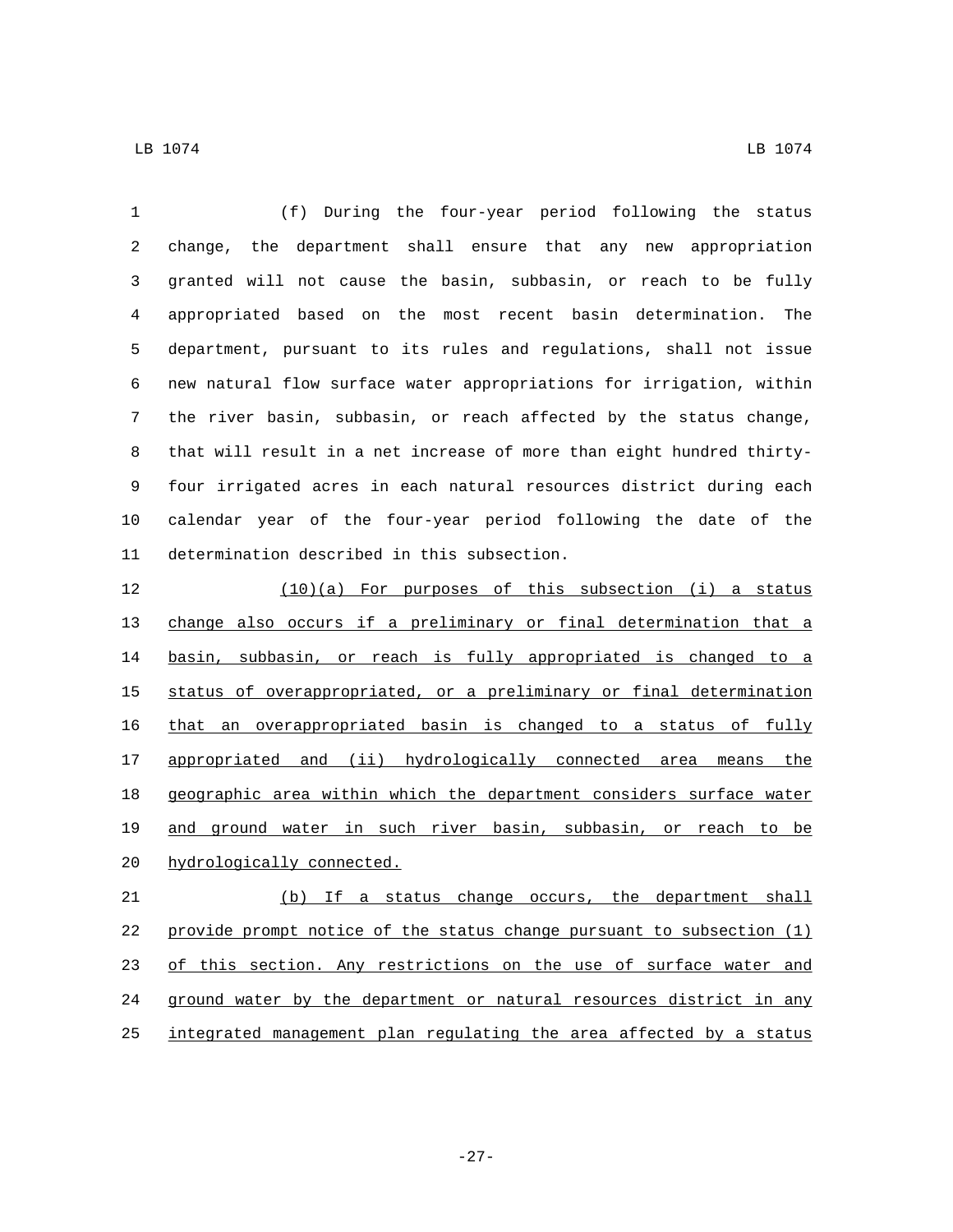change shall remain in force until a new integrated management plan 2 for the area affected by the status change is adopted by the department and affected natural resource districts pursuant to section 46-715. Before the adoption of a new integrated management plan pursuant to this subsection, the department may adopt rules and regulations to further restrict surface water uses and the affected natural resource districts may adopt rules and regulations to further 8 restrict ground water uses.

 Sec. 4. Section 46-715, Reissue Revised Statutes of 10 Nebraska, is amended to read:

 46-715 (1)(a) Whenever the Department of Natural Resources has designated a river basin, subbasin, or reach as overappropriated or has made a final determination that a river basin, subbasin, or reach is fully appropriated, the natural resources districts encompassing such river basin, subbasin, or reach and the department shall jointly develop an integrated management plan for such river basin, subbasin, or reach. The plan shall be completed, adopted, and take effect within three years after such designation or final determination unless the department and the natural resources districts jointly agree to an extension of not more 21 than two additional years.

 (b) A natural resources district encompassing a river 23 basin, subbasin, or reach that has not been designated as  $or$ </u> determined to be overappropriated or has not been finally determined to be fully appropriated may, jointly with the department, develop an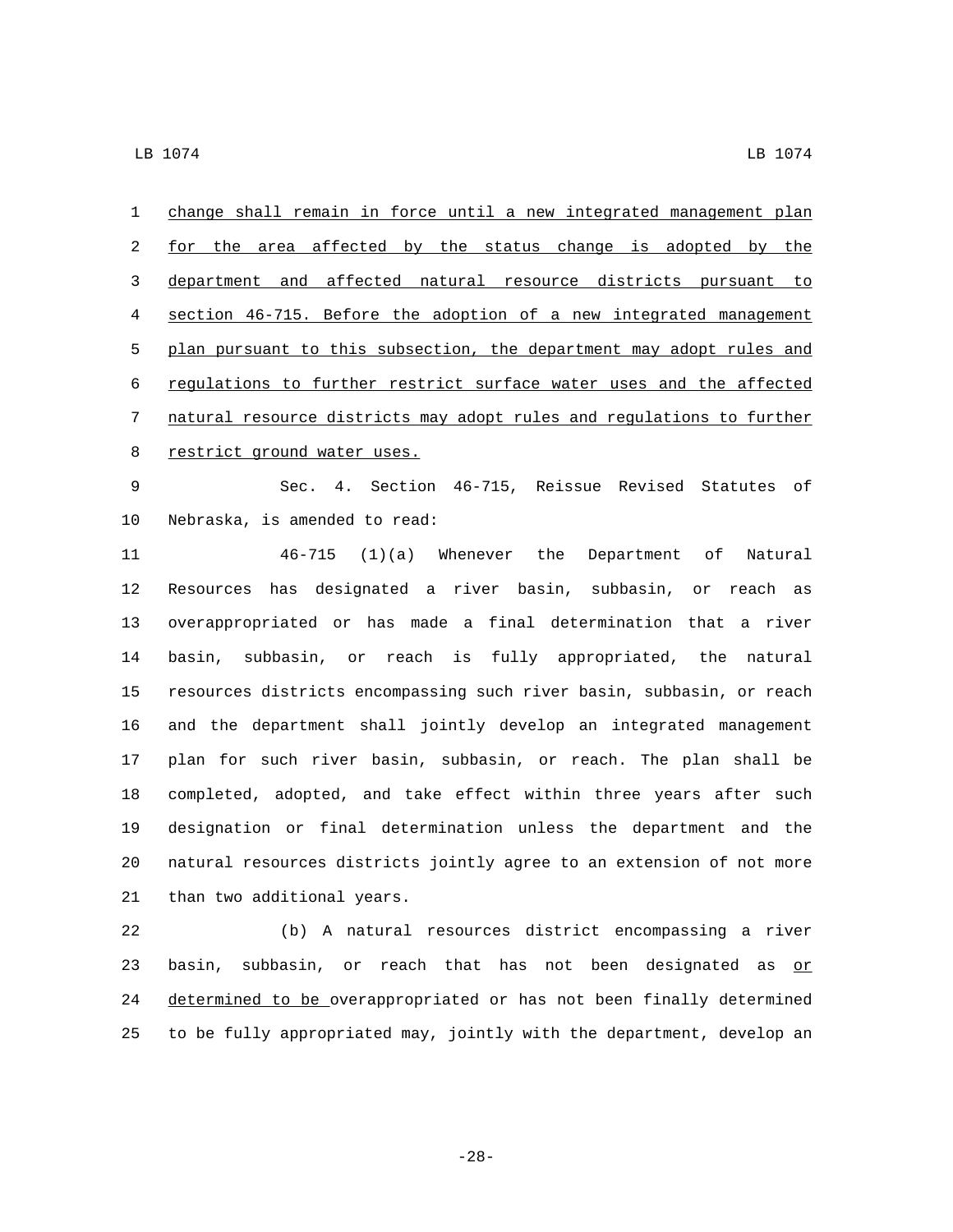integrated management plan for such river basin, subbasin, or reach located within the district. The district shall notify the department of its intention to develop an integrated management plan which shall be developed and adopted according to sections 46-715 to 46-717 and subsections (1) and (2) of section 46-718. The objective of an integrated management plan under this subdivision is to manage such river basin, subbasin, or reach to achieve and sustain a balance between water uses and water supplies for the long term. If a district develops an integrated management plan under this subdivision and the department subsequently determines the affected river basin, subbasin, or reach to be fully appropriated, the department and the affected natural resources district may amend the 13 integrated management plan.

 (2) In developing an integrated management plan, the effects of existing and potential new water uses on existing surface water appropriators and ground water users shall be considered. An integrated management plan shall include the following: (a) Clear goals and objectives with a purpose of sustaining a balance between water uses and water supplies so that the economic viability, social and environmental health, safety, and welfare of the river basin, subbasin, or reach can be achieved and maintained for both the near term and the long term; (b) a map clearly delineating the geographic area subject to the integrated management plan; (c) one or more of the ground water controls authorized for adoption by natural resources districts pursuant to section 46-739; (d) one or more of

-29-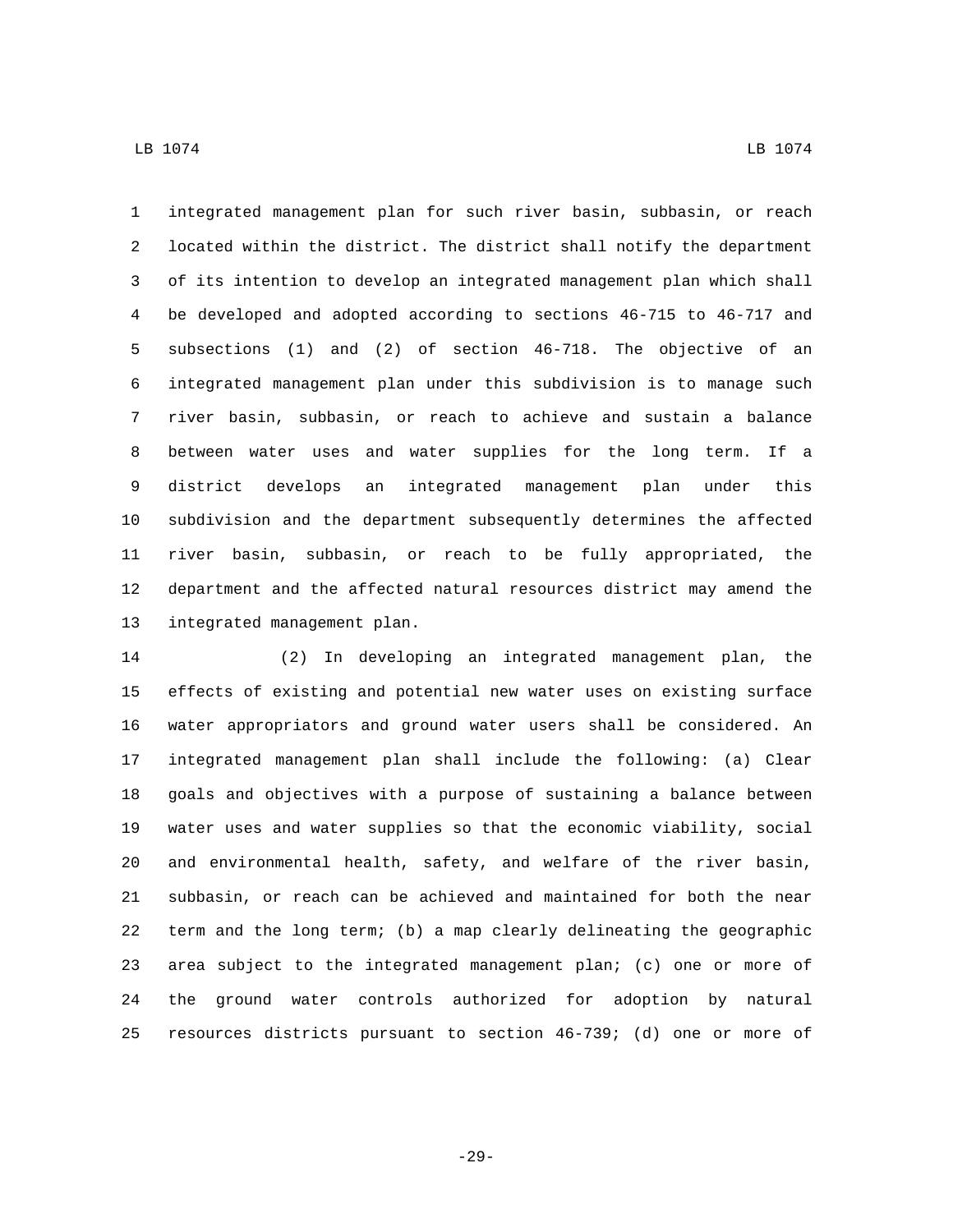the surface water controls authorized for adoption by the department pursuant to section 46-716; and (e) a plan to gather and evaluate data, information, and methodologies that could be used to implement sections 46-715 to 46-717, increase understanding of the surface water and hydrologically connected ground water system, and test the validity of the conclusions and information upon which the integrated management plan is based. The plan may also provide for utilization of any applicable incentive programs authorized by law. Nothing in the integrated management plan for a fully appropriated river basin, subbasin, or reach shall require a natural resources district to regulate ground water uses in place at the time of the department's preliminary determination that the river basin, subbasin, or reach is fully appropriated, but a natural resources district may voluntarily adopt such regulations. The applicable natural resources district may decide to include all water users within the district boundary in an 16 integrated management plan.

 (3) In order to provide a process for economic development opportunities and economic sustainability within a river basin, subbasin, or reach, the integrated management plan shall include clear and transparent procedures to track depletions and gains to streamflows resulting from new, retired, or other changes to uses within the river basin, subbasin, or reach. The procedures 23 shall:

 (a) Utilize generally accepted methodologies based on the 25 best available information, data, and science;

-30-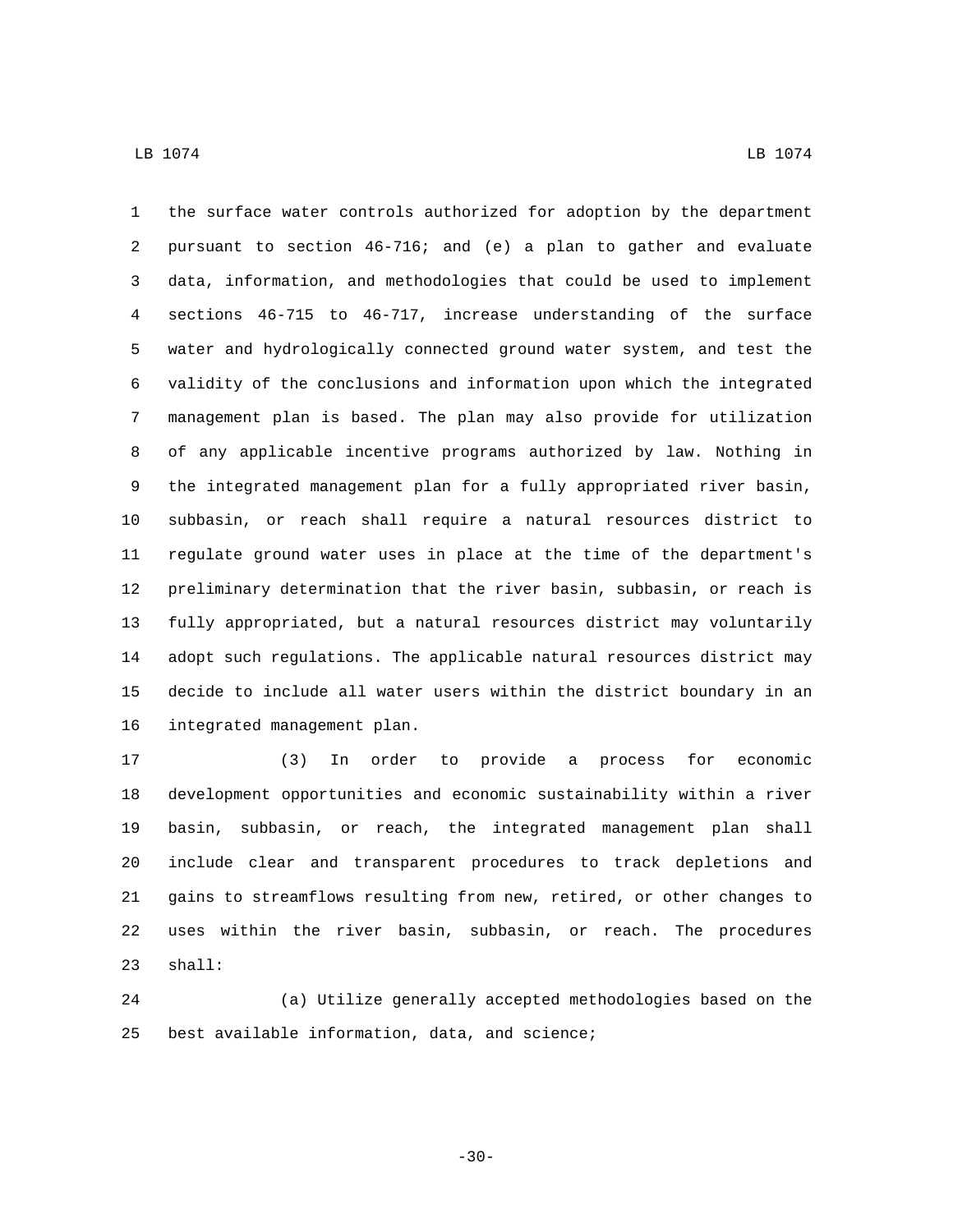(b) Include a generally accepted methodology to be utilized to estimate depletions and gains to streamflows, which methodology includes location, amount, and time regarding gains to 4 streamflows as offsets to new uses;

 (c) Identify means to be utilized so that new uses will not have more than a de minimis effect upon existing surface water 7 users or ground water users;

 (d) Identify procedures the natural resources district and the department will use to report, consult, and otherwise share information on new uses, changes in uses, or other activities affecting water use in the river basin, subbasin, or reach;

 (e) Identify, to the extent feasible, potential water available to mitigate new uses, including, but not limited to, water rights leases, interference agreements, augmentation projects, 15 conjunctive use management, and use retirement;

 (f) Develop, to the extent feasible, an outline of plans after consultation with and an opportunity to provide input from irrigation districts, public power and irrigation districts, reclamation districts, municipalities, other political subdivisions, and other water users to make water available for offset to enhance and encourage economic development opportunities and economic sustainability in the river basin, subbasin, or reach; and

 (g) Clearly identify procedures that applicants for new uses shall take to apply for approval of a new water use and 25 corresponding offset.

-31-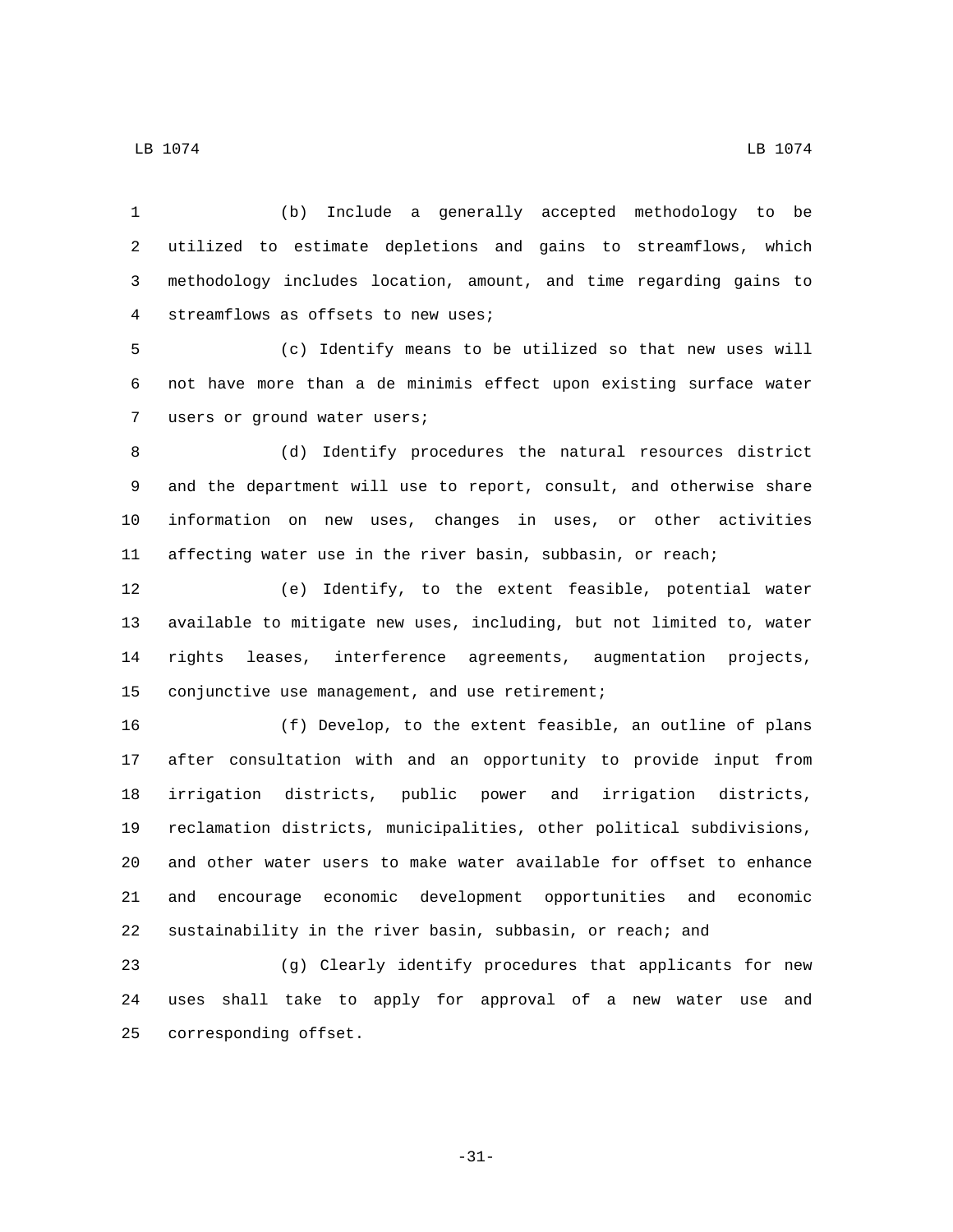Nothing in this subsection shall require revision or amendment of an integrated management plan approved on or before 3 August 30, 2009.

 (4) The ground water and surface water controls proposed for adoption in the integrated management plan pursuant to subsection (1) of this section shall, when considered together and with any applicable incentive programs, (a) be consistent with the goals and objectives of the plan, (b) be sufficient to ensure that the state will remain in compliance with applicable state and federal laws and with any applicable interstate water compact or decree or other formal state contract or agreement pertaining to surface water or ground water use or supplies, and (c) protect the ground water users whose water wells are dependent on recharge from the river or stream involved and the surface water appropriators on such river or stream from streamflow depletion caused by surface water uses and ground water uses begun, in the case of a river basin, subbasin, or reach designated as overappropriated or preliminarily determined to be 18 fully appropriated or overappropriated in accordance with section 46-713, after the first date of any such designation or preliminary 20 determination.

 (5)(a) In any river basin, subbasin, or reach that is designated as or determined to be overappropriated, when the designated area lies within two or more natural resources districts, the department and the affected natural resources districts shall 25 jointly develop a basin-wide plan for the area designated as  $p$ 

-32-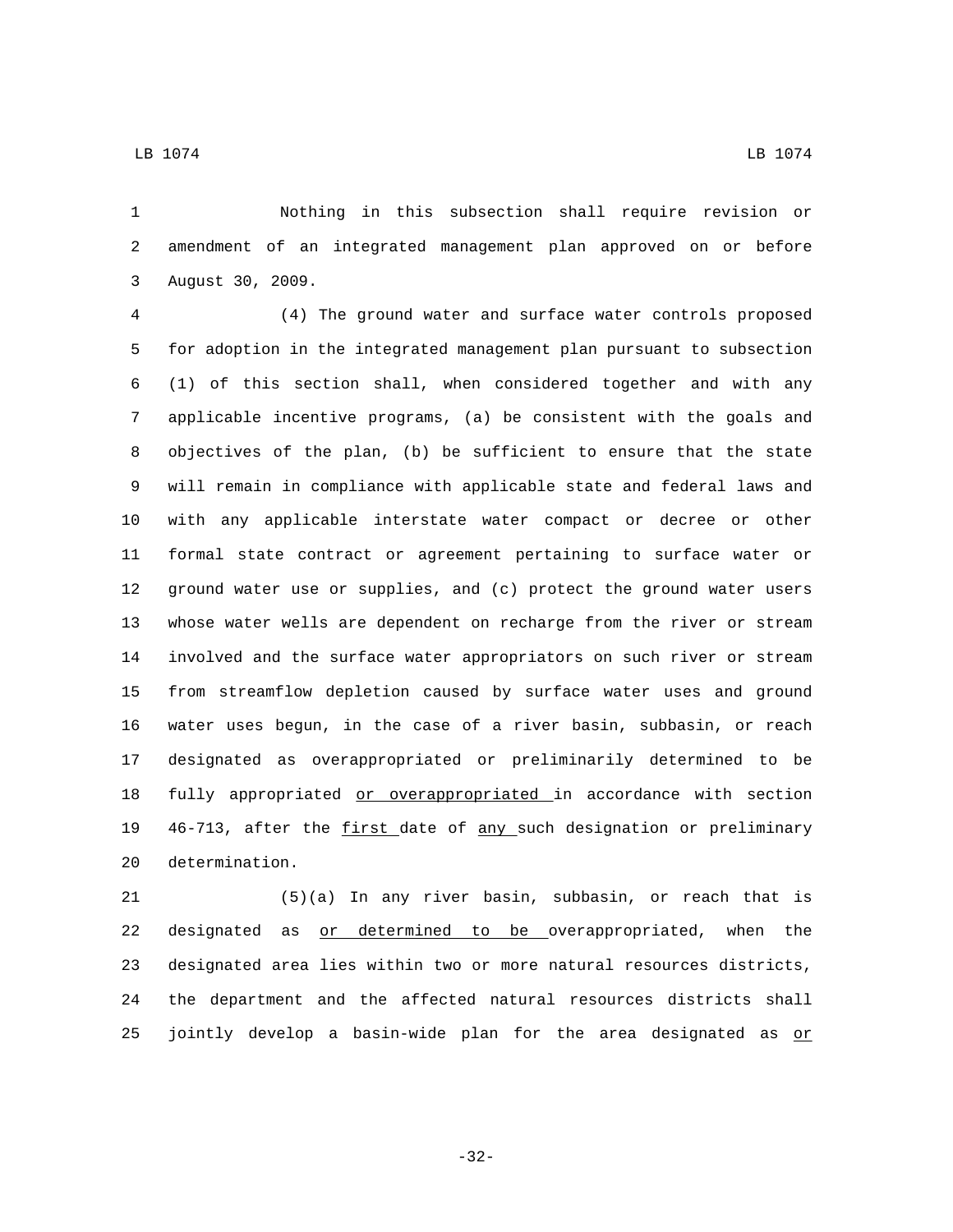determined to be overappropriated. Such plan shall be developed using the consultation and collaboration process described in subdivision (b) of this subsection, shall be developed concurrently with the development of the integrated management plan required pursuant to subsections (1) through (4) of this section, and shall be designed to achieve, in the incremental manner described in subdivision (d) of this subsection, the goals and objectives described in subsection (2) of this section. The basin-wide plan shall be adopted after hearings by the department and the affected natural resources districts.

 (b) In any river basin, subbasin, or reach designated as 11 or determined to be overappropriated and subject to this subsection, the department and each natural resources district encompassing such river basin, subbasin, or reach shall jointly develop an integrated management plan for such river basin, subbasin, or reach pursuant to subsections (1) through (4) of this section. Each integrated management plan for a river basin, subbasin, or reach subject to this subsection shall be consistent with any basin-wide plan developed pursuant to subdivision (a) of this subsection. Such integrated management plan shall be developed after consultation and collaboration with irrigation districts, reclamation districts, public power and irrigation districts, mutual irrigation companies, canal companies, and municipalities that rely on water from within the affected area and that, after being notified of the commencement of the plan development process, indicate in writing their desire to participate in such process. In addition, the department or the

-33-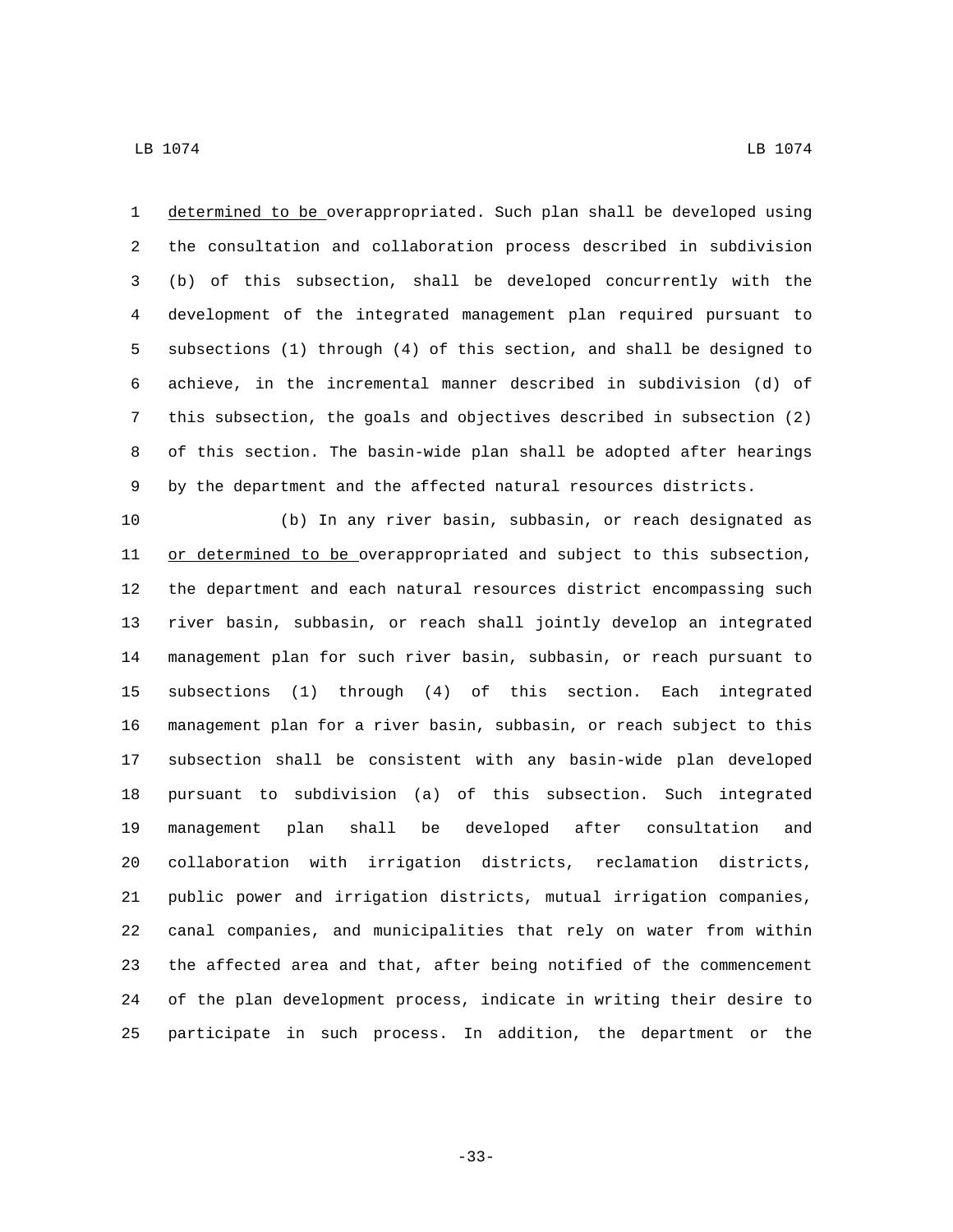$\,$  LB 1074  $\,$  LB 1074  $\,$ 

 affected natural resources districts may include designated representatives of other stakeholders. If agreement is reached by all parties involved in such consultation and collaboration process, the department and each natural resources district shall adopt the agreed-upon integrated management plan. If agreement cannot be reached by all parties involved, the integrated management plan shall be developed and adopted by the department and the affected natural resources district pursuant to sections 46-715 to 46-718 or by the Interrelated Water Review Board pursuant to section 46-719.

 (c) Any integrated management plan developed under this subsection shall identify the overall difference between the current 12 and fully appropriated levels of development and streamflow depletions. Such determination shall take into account cyclical supply, including drought, identify the portion of the overall difference between the current and fully appropriated levels of 16 development and streamflow depletions that is are due to conservation measures, and identify the portions of the overall difference between 18 the current and fully appropriated levels of development and streamflow depletions that are due to water use initiated prior to July 1, 1997, and to water use initiated on or after such date.

 (d) Any integrated management plan developed under this subsection shall adopt an incremental approach to achieve the goals and objectives identified under subdivision (2)(a) of this section 24 using and a timeline indicating the date the stated goals will be achieved. The incremental approach shall use the following steps:

-34-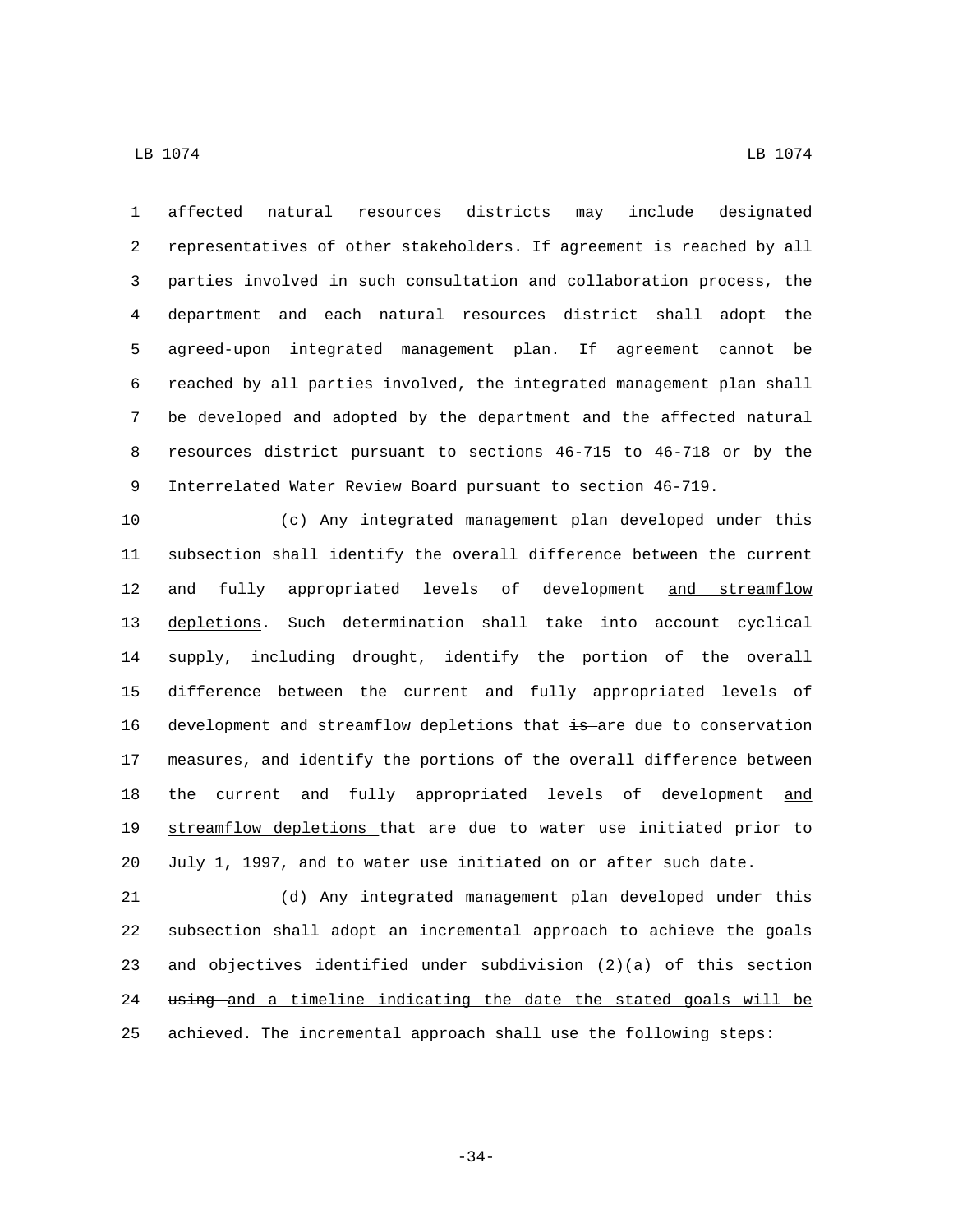(i) The first incremental goals shall be to address the 2 impact of streamflow depletions  $\overline{t}o$  (A)  $\underline{t}o$  surface water 3 appropriations<sub>1</sub> and (B) to water wells constructed in aquifers dependent upon recharge from streamflow, to the extent those depletions are due to water use initiated after July 1, 1997, and (C) on Nebraska's ability to comply with an interstate decree, compact, 7 or agreement. , and, unless an interstate cooperative agreement for such river basin, subbasin, or reach is no longer in effect, to prevent streamflow depletions that would cause noncompliance by Nebraska with such interstate cooperative agreement. During the first increment, the department and the affected natural resources districts shall also pursue voluntary efforts, subject to the availability of funds, to offset any increase in streamflow depletive effects that occur after July 1, 1997, but are caused by ground water uses initiated prior to such date. The department and the affected natural resources districts may also use other appropriate and 17 authorized measures for such purpose;

 (ii) The department and the affected natural resources districts may amend an integrated management plan subject to this subsection (5) as necessary based on an annual review of the progress being made toward achieving the goals for that increment;

 (iii) During the ten years following adoption of an integrated management plan developed under this subsection (5) or during the ten years after the adoption of any subsequent increment 25 of the integrated management plan pursuant to subdivision  $(d)(iv)$  of

-35-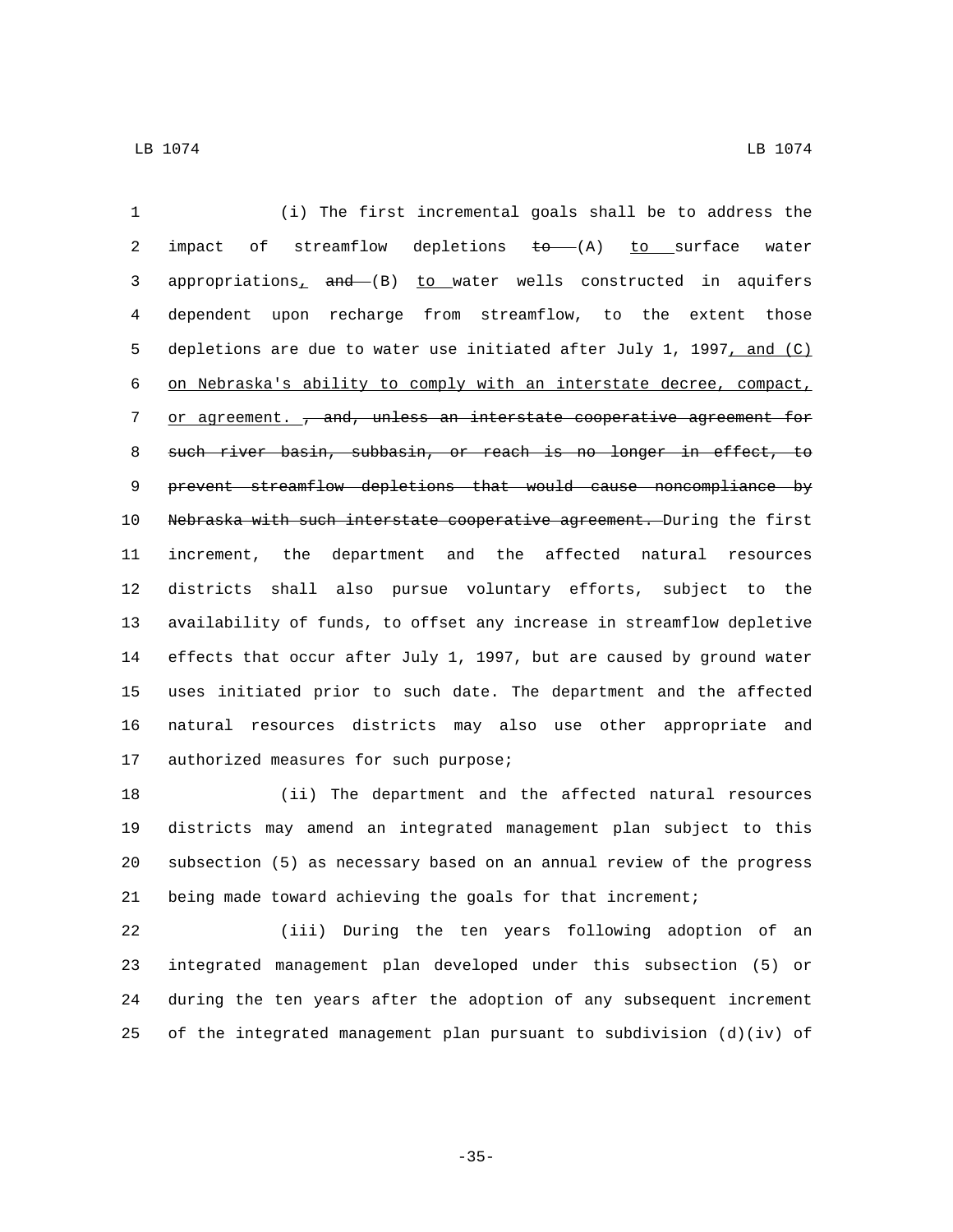this subsection, the department and the affected natural resources district shall conduct a technical analysis of the actions taken in such increment to determine the progress towards meeting the goals and objectives adopted pursuant to subsection (2) of this section. The analysis shall include an examination of (A) available supplies and changes in long-term availability, (B) the effects of conservation practices and natural causes, including, but not limited to, drought, and (C) the effects of the plan on reducing the overall difference between the current and fully appropriated levels of development identified in subdivision (5)(c) of this section. The analysis shall determine whether a subsequent increment is necessary in the integrated management plan to meet the goals and objectives adopted pursuant to subsection (2) of this section and reduce the overall difference between the current and fully appropriated levels of development identified in subdivision (5)(c) of this section;

 (iv) Based on the determination made in subdivision (d) (iii) of this subsection, the department and the affected natural resources districts, utilizing the consultative and collaborative process described in subdivision (b) of this subsection, shall if necessary identify goals for a subsequent increment of the integrated management plan. Subsequent increments shall be completed, adopted, and take effect not more than ten years after adoption of the 23 previous increment; and

 (v) If necessary, the steps described in subdivisions (d) (ii) through (iv) of this subsection shall be repeated up to, but no

-36-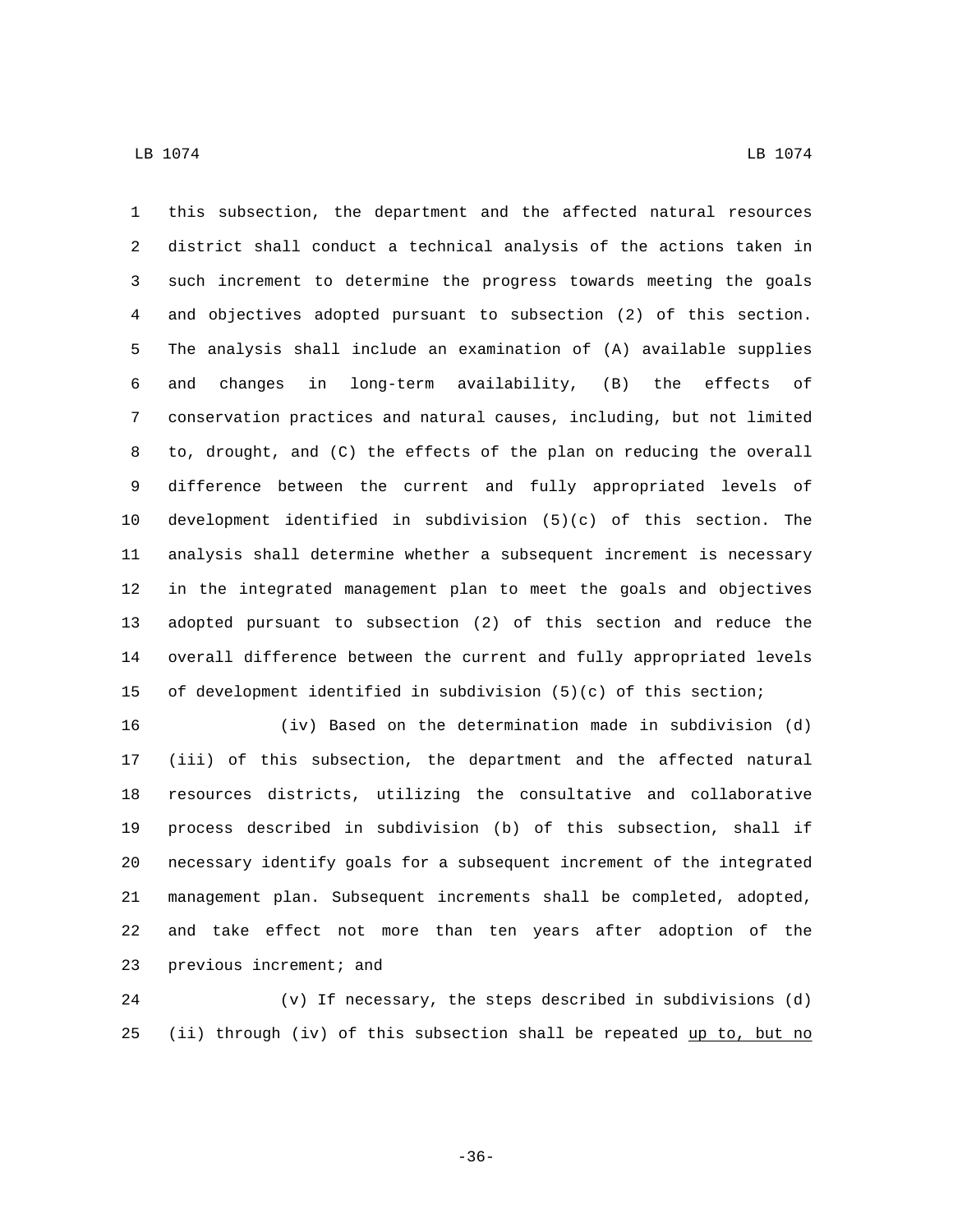more than, three times or until the department and the affected natural resources districts agree that the goals and objectives identified pursuant to subsection (2) of this section have been met and the overall difference between the current and fully appropriated levels of development identified in subdivision (5)(c) of this 6 section has been addressed-reduced to zero or addressed by obtaining the consent of existing appropriators so that the river basin, subbasin, or reach has returned to a fully appropriated condition.

 (6) In any river basin, subbasin, or reach that is designated as or determined to be fully appropriated or overappropriated and whenever necessary to ensure that the state is in compliance with an interstate compact or decree or a formal state contract or agreement, the department, in consultation with the affected districts, shall forecast on an annual basis the maximum amount of water that may be available from streamflow for beneficial use in the short term and long term in order to comply with the requirement of subdivision (4)(b) of this section. This forecast shall be made by January 1, 2008, and each January 1 thereafter.

 Sec. 5. Section 46-720, Reissue Revised Statutes of 20 Nebraska, is amended to read:

 46-720 (1) The Legislature finds that, prior to July 16, 2004, actions were taken by the Department of Natural Resources and by one or more natural resources districts pursuant to section 46-656.28, as such section existed immediately prior to such date, for the purpose of addressing circumstances that are, after such

-37-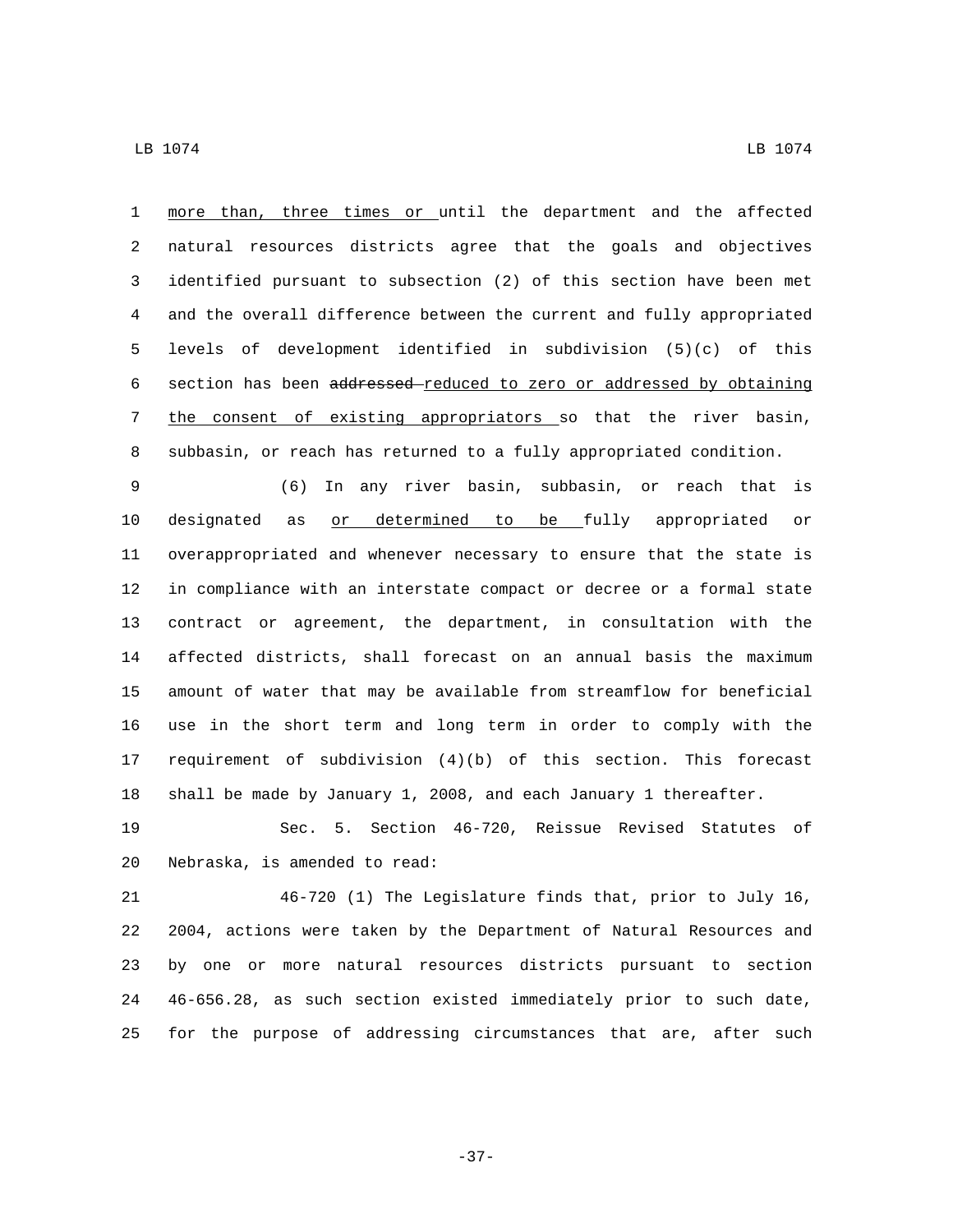date, to be addressed in accordance with sections 46-713 to 46-719. It is the intent of the Legislature that actions taken pursuant to section 46-656.28, as such section existed immediately prior to July 16, 2004, should not be negated and that transition from the authorities and responsibilities granted by such section to those granted by sections 46-713 to 46-719 should occur in as efficient a manner as possible. Such transition shall be therefor governed by subsections (2) through (5) of this section, and all references in such subsections to section 46-656.28 shall be construed to mean section 46-656.28 as such section existed immediately prior to July 16, 2004.

 (2) If, prior to July 16, 2004, (a) a natural resources district requested pursuant to subsection (1) of section 46-656.28 that affected appropriators, affected surface water project sponsors, and the department consult and that studies and a hearing be held but (b) the Director of Natural Resources has not made a preliminary determination relative to that request pursuant to subsection (2) of section 46-656.28, no further action on the district's request shall be required of the department. If under the same circumstances a temporary suspension in the drilling of certain water wells has been imposed by the district pursuant to subsection (16) of section 46-656.28 and remains in effect immediately prior to July 16, 2004, such temporary suspension shall remain in effect for thirty days after the department issues its first annual report under section 46-713, except that (i) such temporary suspension shall not apply to

-38-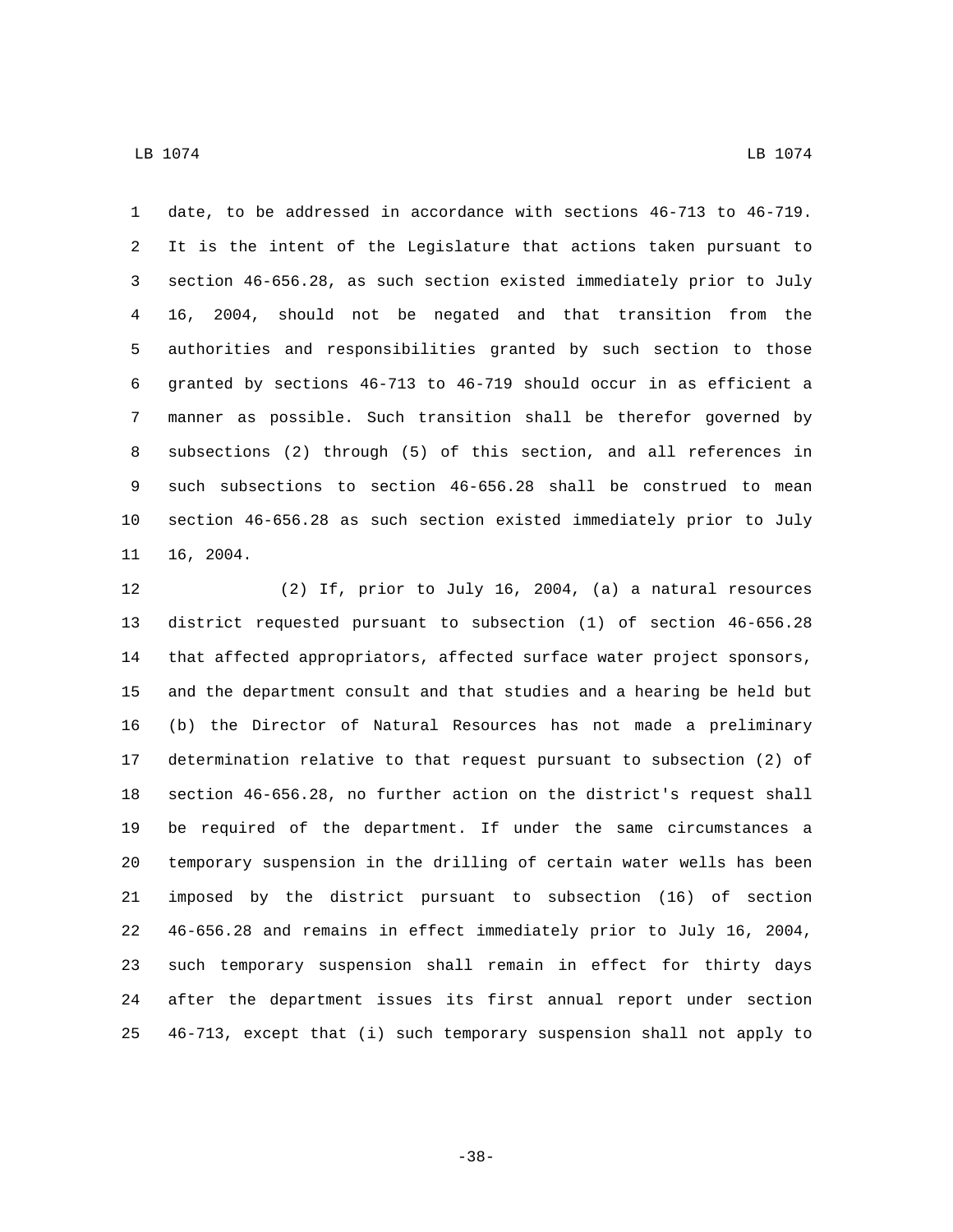$\,$  LB 1074  $\,$  LB 1074  $\,$ 

 water wells for which a permit has been obtained pursuant to the Municipal and Rural Domestic Ground Water Transfers Permit Act and (ii) to the extent any such temporary suspension is in effect for all or part of a hydrologically connected area for a river basin, subbasin, or reach designated as overappropriated by the department, such temporary suspension shall remain in effect only until it is 7 superseded by the stays imposed pursuant to subsections (8) and (9) 8 of section 46-714. To the extent that any such temporary suspension applies to a geographic area preliminarily considered by the department to have ground water hydrologically connected to the surface water of a fully appropriated river basin, subbasin, or reach, such temporary suspension shall be superseded by the stays imposed pursuant to subsections (1) and (2) of section 46-714.

 (3)(a) If prior to July 16, 2004, (i) the director has made a preliminary determination pursuant to subsection (2) of section 46-656.28 that there is reason to believe that the use of hydrologically connected ground water and surface water in a specific geographic area is contributing to or is in the reasonably foreseeable future likely to contribute to any conflict, dispute, or difficulty listed in such subsection, (ii) the director has not made a determination pursuant to subsection (4) of section 46-656.28 that a joint action plan should not be prepared, and (iii) preparation of a joint action plan pursuant to subsections (5) through (9) of such section has not been completed, the geographic area involved shall become subject to sections 46-713 to 46-719 on July 16, 2004, and the

-39-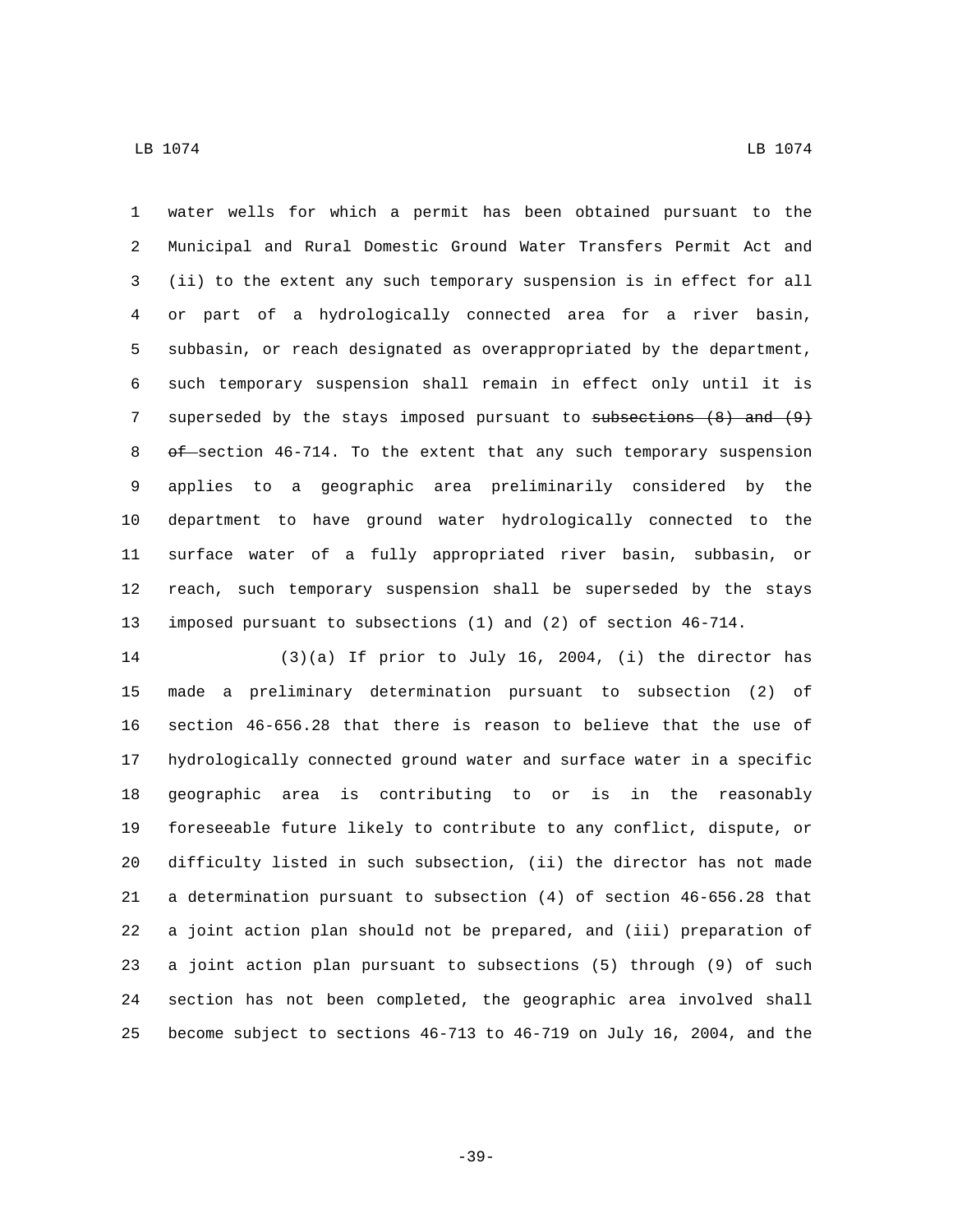department need not evaluate such geographic area in its first annual 2 report issued pursuant to section 46-713.

 (b) For purposes of this subsection and section 46-714 and except as otherwise provided in this section, (i) July 16, 2004, shall result in the imposition in any geographic area subject to this subsection of the stays required by subsections (1) and (2) of section 46-714, (ii) such stays shall be imposed in the manner required by such section, and (iii) July 16, 2004, shall be treated as if it were the date of a departmental preliminary determination pursuant to section 46-713 that such area is a geographic area within which ground water and surface water of a fully appropriated river basin, subbasin, or reach are hydrologically connected. Notwithstanding the other provisions of this subsection, if a temporary suspension in the drilling of certain new water wells has previously been imposed by the affected natural resources district, (A) the stays on construction of new water wells and on the increase in ground water irrigated acres shall be limited in geographic extent to only that part of the affected area within which the temporary suspension was in effect unless the director determines that inclusion of additional area is necessary because ground water and surface water are hydrologically connected in such additional area and (B) the stays on construction of certain new water wells shall not apply to a water well constructed in accordance with the terms of a water well construction permit approved by the district prior to July 16, 2004, unless such well was subject to the district's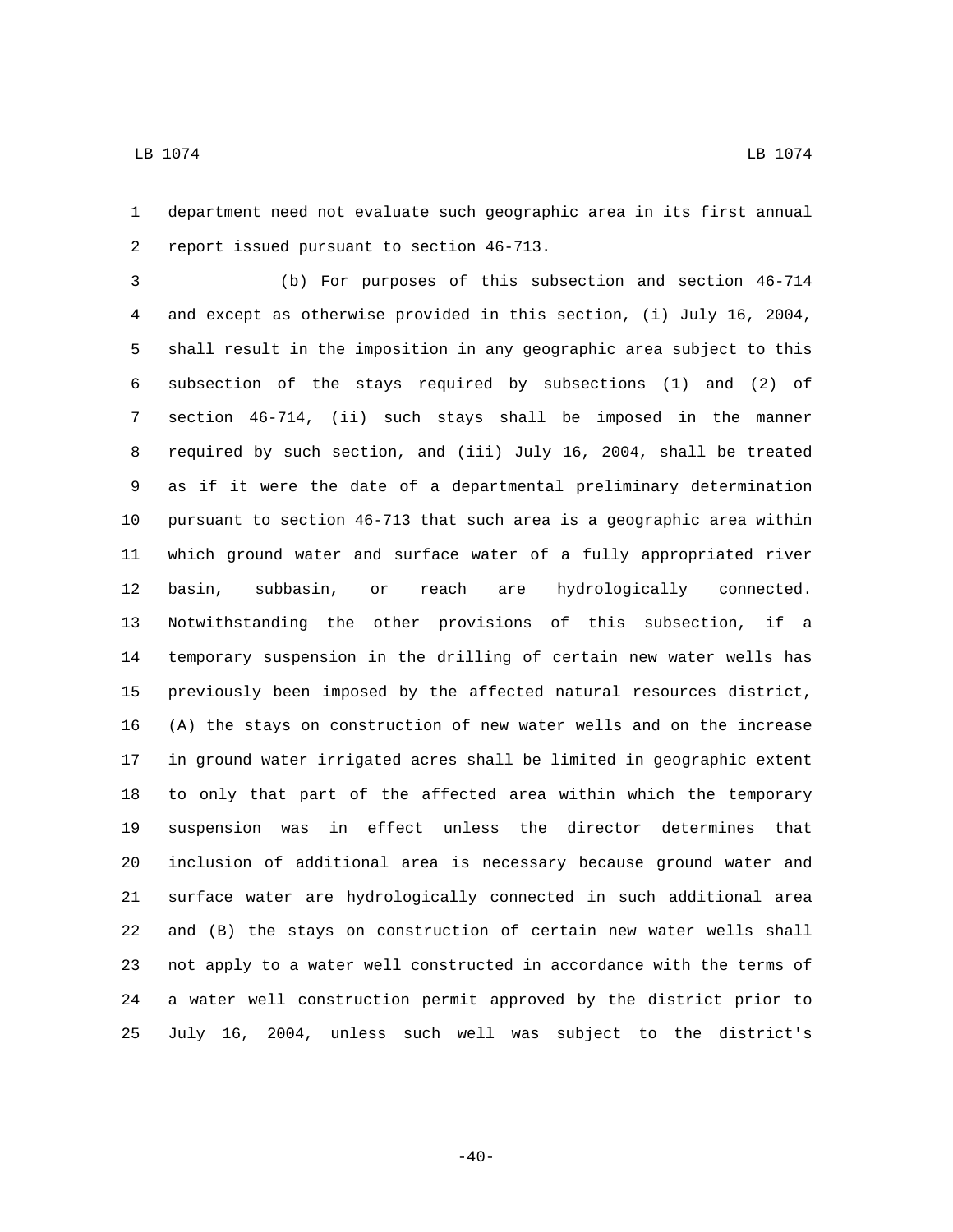temporary suspension. If, prior to July 16, 2004, the director has held a hearing on a report issued pursuant to subsection (3) of section 46-656.28 but has not yet determined whether a joint action plan should be prepared, no departmental hearing shall be required pursuant to subsection (4) of section 46-714 before a final determination is made about whether the river basin, subbasin, or reach involved is fully appropriated. If, prior to July 16, 2004, the director has determined pursuant to subsection (4) of section 46-656.28 that a joint action plan should be prepared, such determination shall have the same effect as a final departmental determination pursuant to subsection (5) of section 46-714 that the affected river basin, subbasin, or reach is fully appropriated and no separate determination to that effect shall be required. If, after July 16, 2004, the department determines that all or part of the area subject to this subsection is in an overappropriated river basin, subbasin, or reach, that portion of the area shall thereafter be subject to the provisions of the Nebraska Ground Water Management and Protection Act applicable to an overappropriated river basin, subbasin, or reach and stays that have previously taken effect in accordance with this subsection shall continue in effect as stays for an overappropriated river basin, subbasin, or reach without additional action or publication of notice by the department. Any temporary suspension in the drilling of certain water wells that has been imposed in the geographic area involved by a natural resources district pursuant to subsection (16) of section 46-656.28 prior to

-41-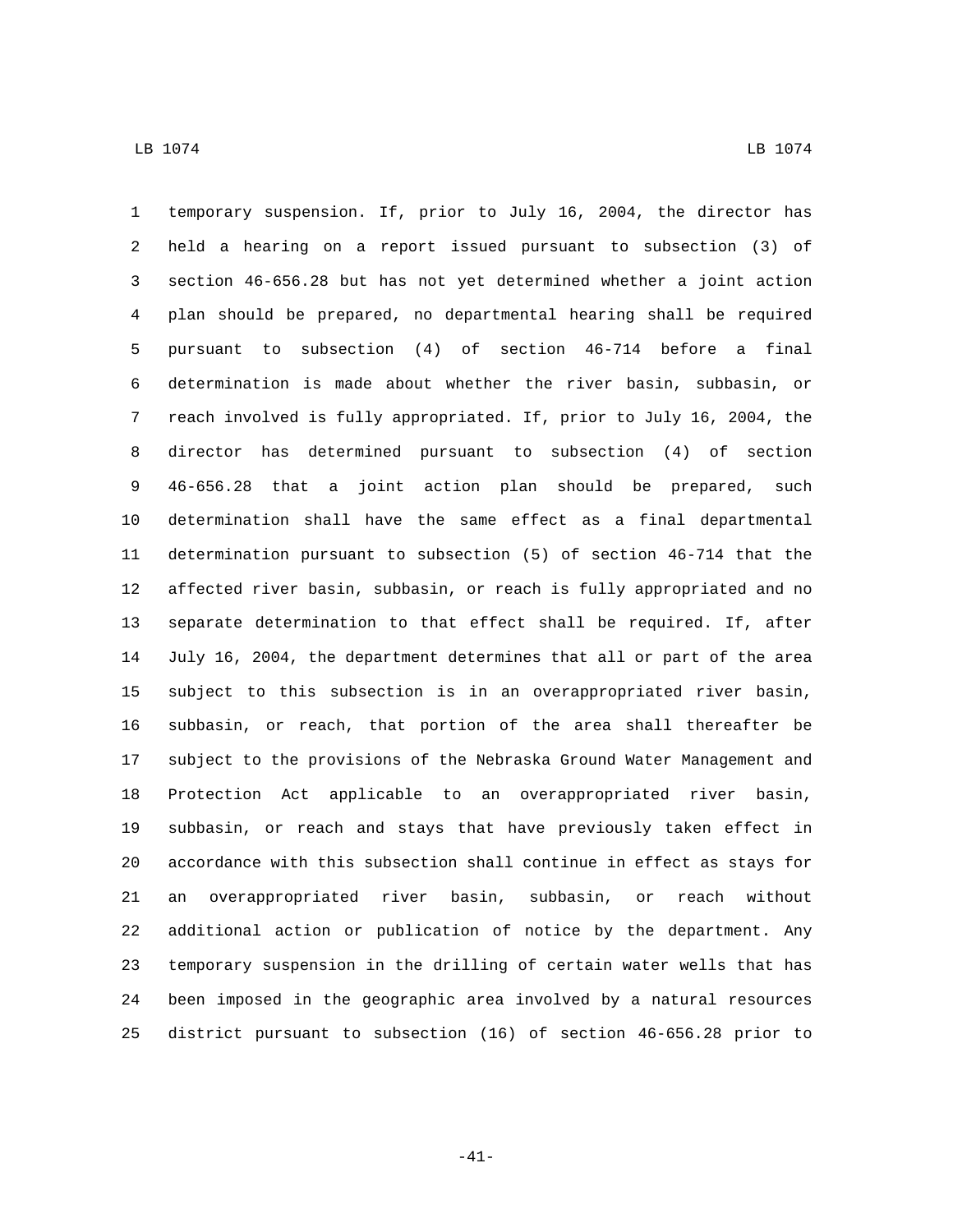July 16, 2004, shall remain in effect until superseded by the stays imposed pursuant to subsections (1) and (2) of section 46-714.

 (4) If, prior to July 16, 2004, preparation of a joint action plan has been completed pursuant to subsections (5) through (9) of section 46-656.28 but the plan has not yet been adopted pursuant to subsection (11) of such section, the department need not evaluate the affected geographic area in its first annual report issued pursuant to section 46-713. The department and the affected natural resources district shall review the completed joint action plan for its compliance with sections 46-715 to 46-717. If the joint action plan is determined to be in compliance with sections 46-715 to 46-717 or if agreement is reached on the revisions necessary to bring it into such compliance, the department and the district shall adopt the plan and implement the controls as provided in section 46-718. If the joint action plan is determined not to be in compliance with sections 46-715 to 46-717 and agreement on the proposed plan or the proposed controls cannot be reached pursuant to section 46-718, section 46-719 shall apply. Except to the extent that any portion of the affected area is designated as all or part of an overappropriated river basin, subbasin, or reach, any temporary suspension in the drilling of certain water wells imposed in the affected geographic area by a natural resources district pursuant to subsection (16) of section 46-656.28 shall remain in effect until (a) the department and the affected district have jointly decided to implement the plan, with or without modifications, and controls have been adopted and

-42-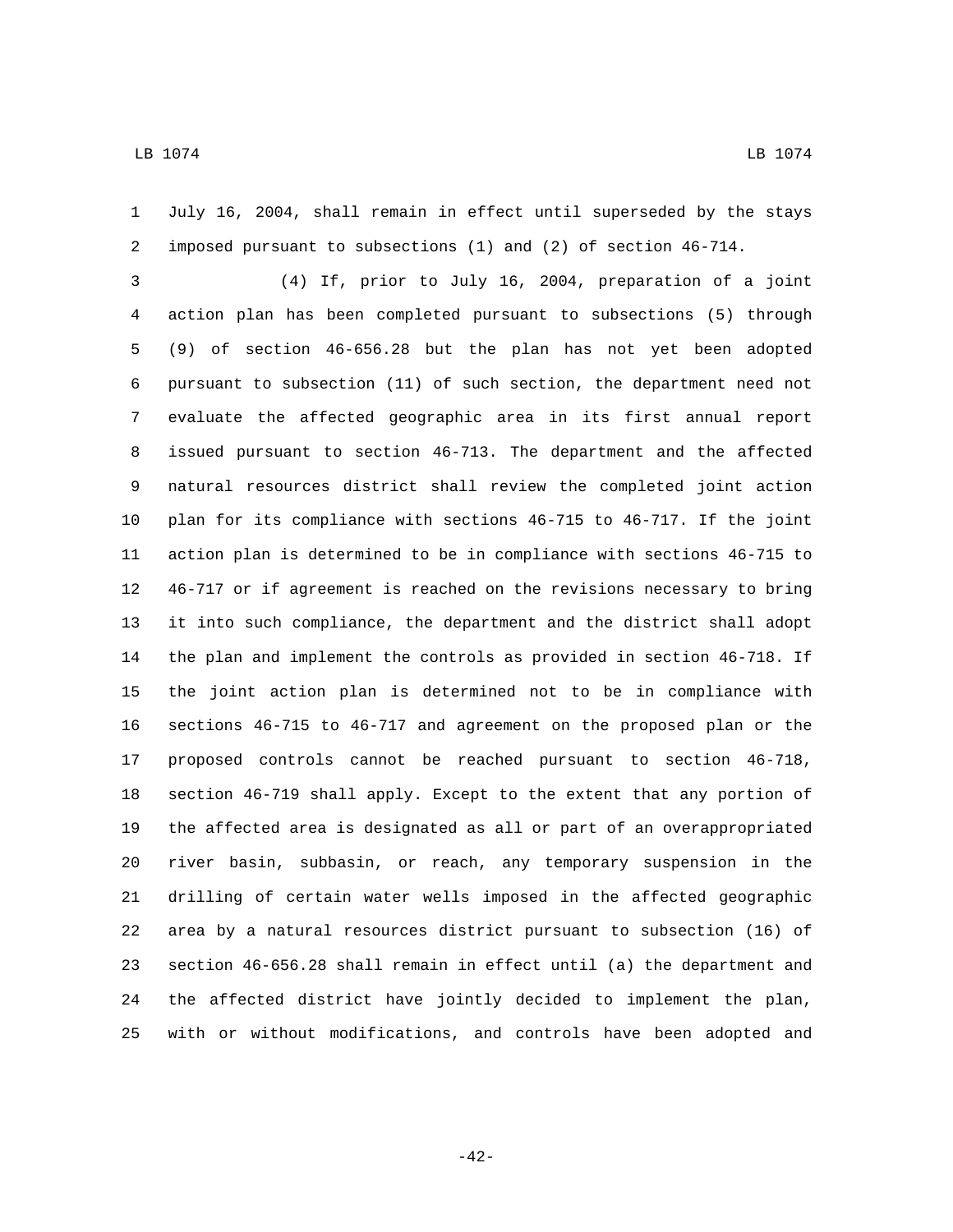taken effect or (b) the Interrelated Water Review Board, pursuant to section 46-719, has adopted an integrated management plan for the affected river basin, subbasin, or reach and the controls adopted by the board have taken effect. To the extent that any portion of the affected area is designated as all or part of an overappropriated river basin, subbasin, or reach, any temporary suspension in the drilling of water wells shall be superseded by the stays imposed 8 pursuant to subsections (8) and (9) of section 46-714.

 (5) If, before July 16, 2004, a joint action plan has been adopted and implemented pursuant to subsections (10) through (12) of section 46-656.28 and is in effect immediately prior to such date, the department need not evaluate the geographic area subject to the plan in the department's first annual report issued pursuant to section 46-713. For purposes of the Nebraska Ground Water Management and Protection Act, (a) the plan adopted shall be considered an integrated management plan adopted pursuant to section 46-718, (b) the management area designated shall be considered an integrated management area or subarea designated pursuant to section 46-718, and (c) the controls adopted shall be considered controls adopted pursuant to section 46-718 and shall remain in effect until amended 21 or repealed pursuant to section 46-718 or 46-719.

 Sec. 6. Section 46-739, Reissue Revised Statutes of 23 Nebraska, is amended to read:

 46-739 (1) A district in which a management area has been designated shall by order adopt one or more of the following controls

-43-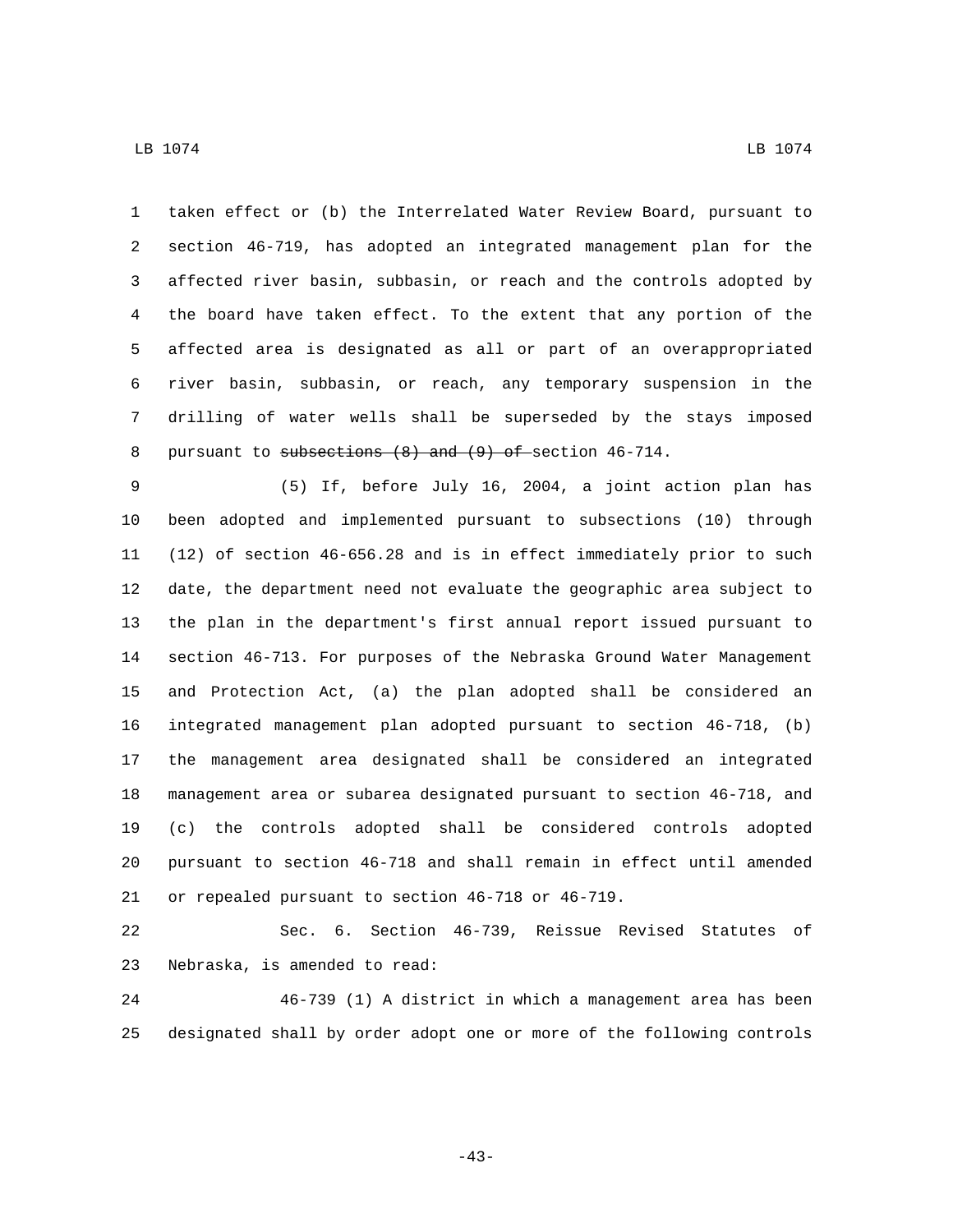1 for the management area: (a) It may allocate the amount of ground water that may 3 be withdrawn by ground water users; (b) It may adopt a system of rotation for use of ground 5 water; (c) It may adopt well-spacing requirements more restrictive than those found in sections 46-609 and 46-651; (d) It may require the installation of devices for 9 measuring ground water withdrawals from water wells; (e) It may adopt a system which requires reduction of irrigated acres pursuant to subsection (2) of section 46-740; (f) It may limit or prevent the expansion of irrigated acres or otherwise limit or prevent increases in the consumptive use of ground water withdrawals from water wells used for irrigation or 15 other beneficial purposes; (g) It may require the use of best management practices; (h) It may require the analysis of water or deep soils 18 for fertilizer and chemical content; (i) It may impose mandatory educational requirements designed to protect water quality or to stabilize or reduce the incidence of ground water depletion, conflicts between ground water users and surface water appropriators, disputes over interstate compacts or decrees, or difficulties fulfilling the provisions of 24 other formal state contracts or agreements; (j) It may require water quality monitoring and reporting

 $\,$  LB 1074  $\,$  LB 1074  $\,$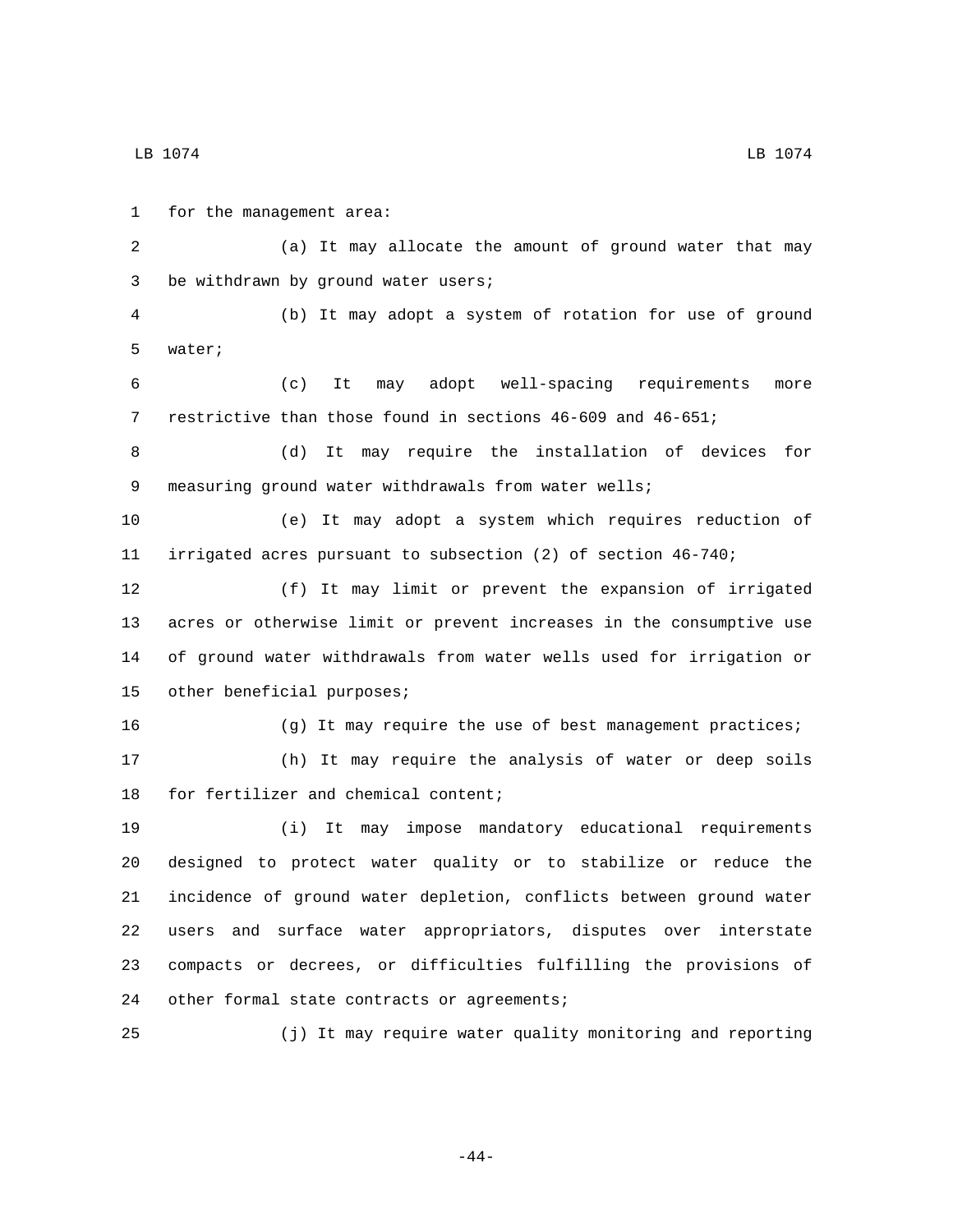of results to the district for all water wells within all or part of 2 the management area;

 (k) It may require district approval of (i) transfers of ground water off the land where the water is withdrawn, (ii) transfers of rights to use ground water that result from district allocations imposed pursuant to subdivision (1)(a) of this section or from other restrictions on use that are imposed by the district in accordance with this section, (iii) transfers of certified water uses or certified irrigated acres between landowners or other persons, or (iv) transfers of certified water uses or certified irrigated acres between parcels or tracts under the control of a common landowner or other person. Such approval may be required whether the transfer is within the management area, from inside to outside the management area, or from outside to inside the management area, except that transfers for which permits have been obtained from the Department of Natural Resources prior to July 16, 2004, or pursuant to the Municipal and Rural Domestic Ground Water Transfers Permit Act shall not be subject to district approval pursuant to this subdivision. If the district adopts rules and regulations pursuant to this subdivision, such regulations shall require that the district deny or condition the approval of any such transfer when and to the extent such action is necessary to (A) ensure the consistency of the transfer with the purpose or purposes for which the management area was designated, (B) prevent adverse effects on other ground water users or on surface water appropriators, (C) prevent adverse effects

-45-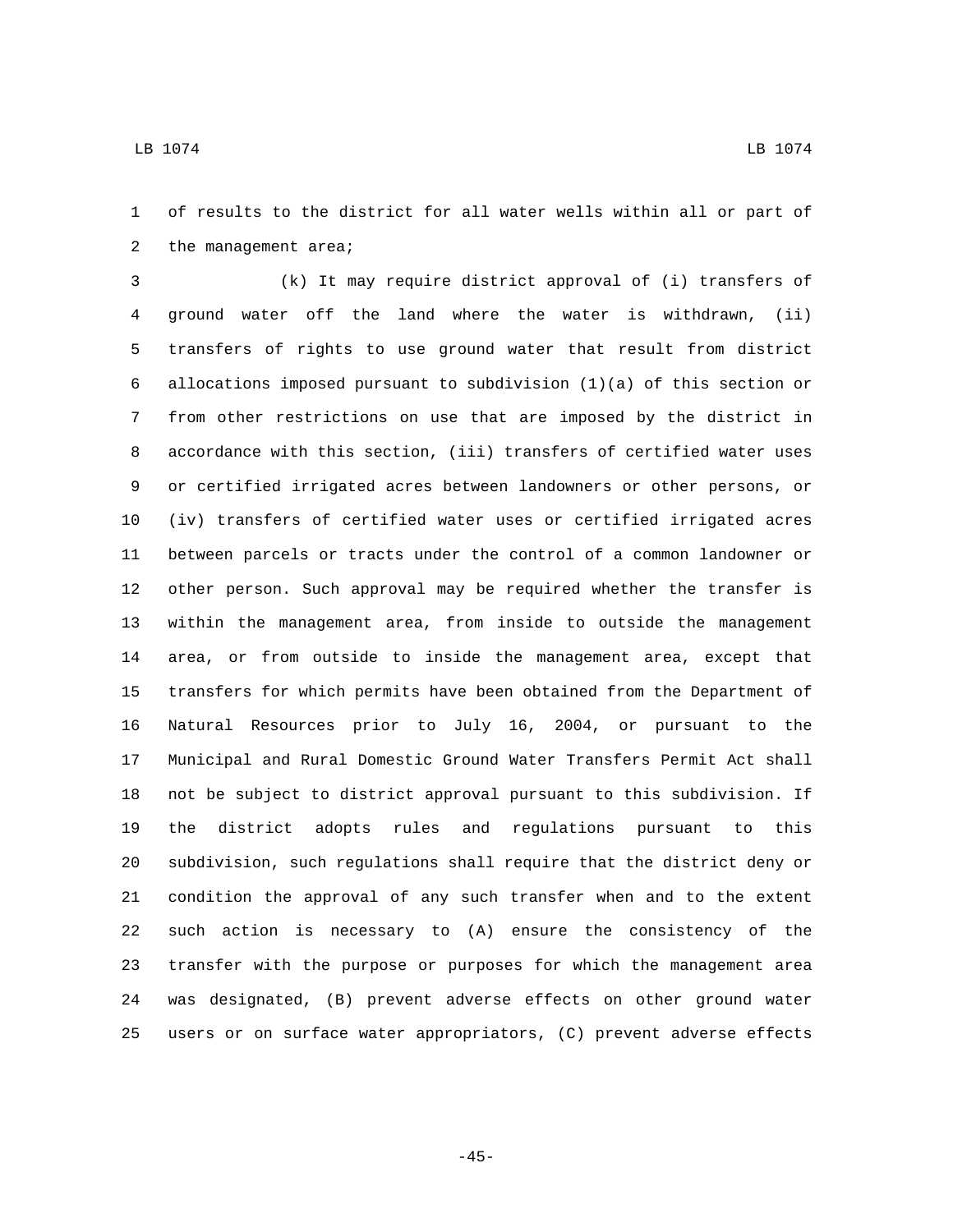on the state's ability to comply with an interstate compact or decree or to fulfill the provisions of any other formal state contract or agreement, and (D) otherwise protect the public interest and prevent detriment to the public welfare. Approval of any transfer of certified water uses or certified irrigated acres under subdivision 6 (1)(k)(iii) or (iv) of this section shall further be subject to the district having complied with the requirements of section 46-739.01;

8 (1) It may require, when conditions so permit, that new or replacement water wells to be used for domestic or other purposes shall be constructed to such a depth that they are less likely to be affected by seasonal water level declines caused by other water wells 12 in the same area;

 (m) It may close all or a portion of the management area to the issuance of additional permits or may condition the issuance of additional permits on compliance with other rules and regulations adopted and promulgated by the district to achieve the purpose or purposes for which the management area was designated; and

 (n) It may adopt and promulgate such other reasonable rules and regulations as are necessary to carry out the purpose for 20 which a management area was designated.

 (2) In adopting, amending, or repealing any control authorized by subsection (1) of this section or sections 46-740 and 46-741, the district's considerations shall include, but not be limited to, whether it reasonably appears that such action will mitigate or eliminate the condition which led to designation of the

-46-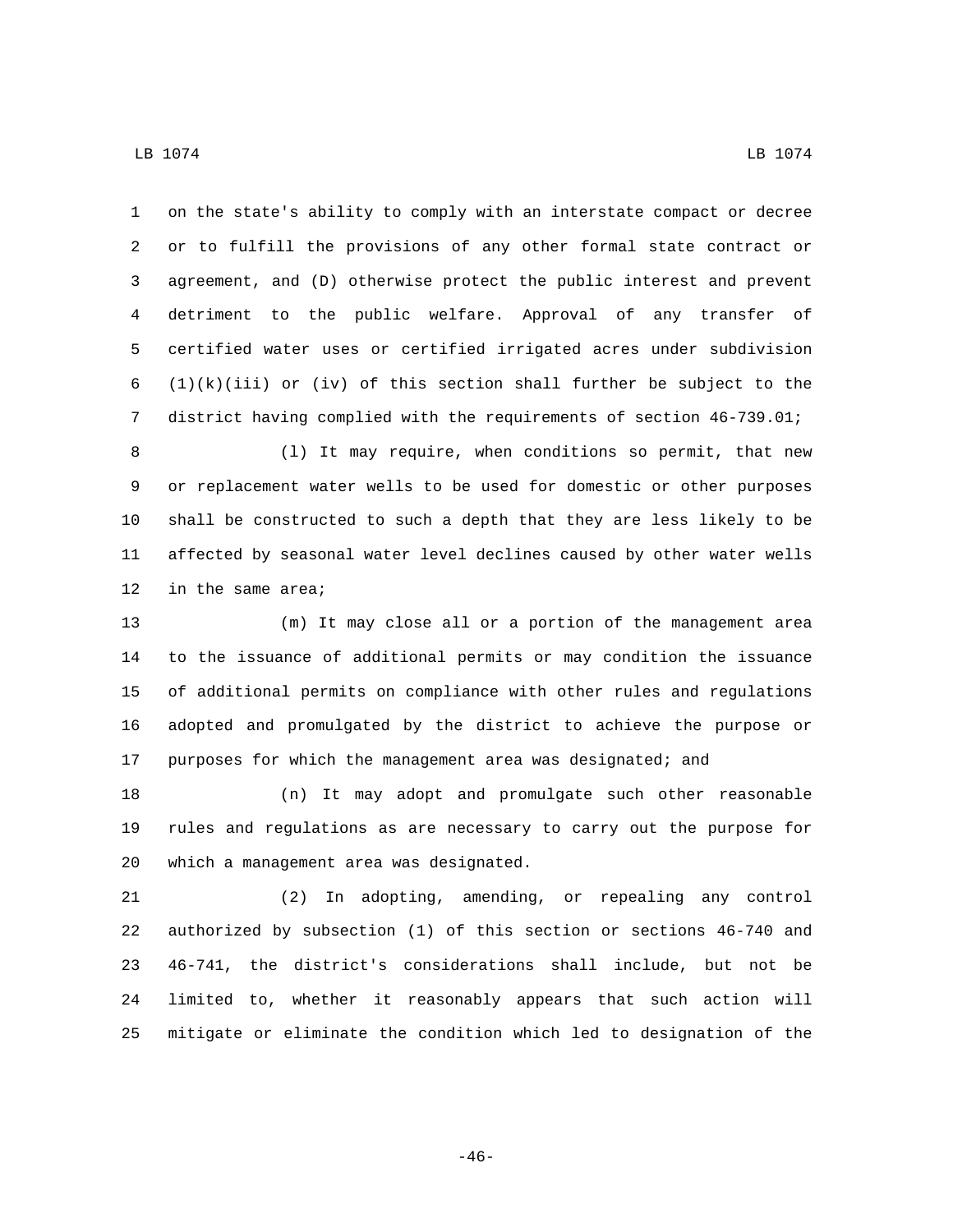management area or will improve the administration of the area.

 (3) Upon request by the district or when any of the controls being proposed are for the purpose of integrated management of hydrologically connected ground water and surface water, the Director of Natural Resources shall review and comment on the adoption, amendment, or repeal of any authorized control in a management area. The director may hold a public hearing to consider testimony regarding the control prior to commenting on the adoption, amendment, or repeal of the control. The director shall consult with the district and fix a time, place, and date for such hearing. In reviewing and commenting on an authorized control in a management area, the director's considerations shall include, but not be limited to, those enumerated in subsection (2) of this section.

 (4) If because of varying ground water uses, varying surface water uses, different irrigation distribution systems, or varying climatic, hydrologic, geologic, or soil conditions existing within a management area the uniform application throughout such area of one or more controls would fail to carry out the intent of the Nebraska Ground Water Management and Protection Act in a reasonably effective and equitable manner, the controls adopted by the district pursuant to this section may contain different provisions for different categories of ground water use or portions of the management area which differ from each other because of varying climatic, hydrologic, geologic, or soil conditions. Any differences in such provisions shall recognize and be directed toward such

-47-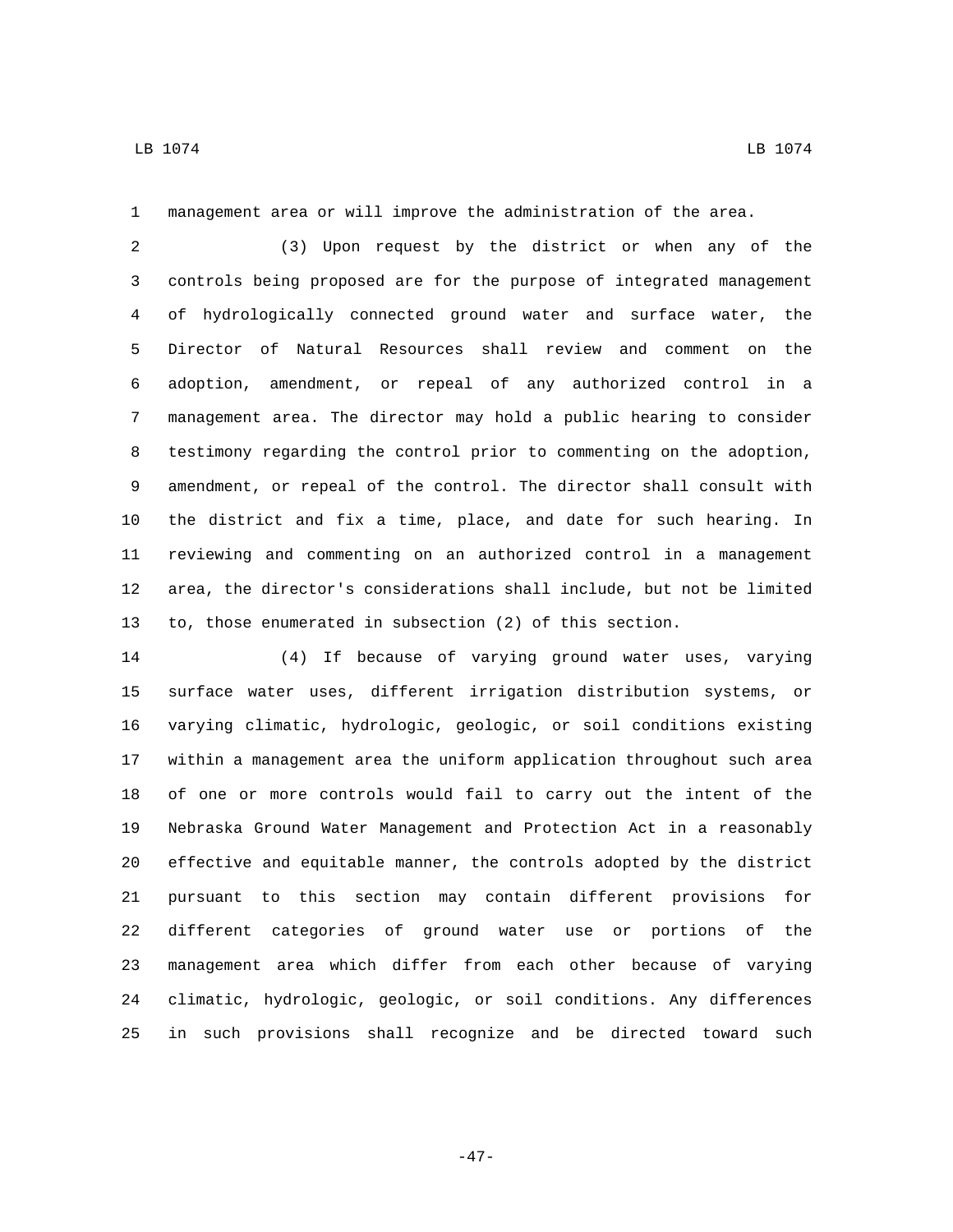varying ground water uses or varying conditions. Except as otherwise provided in this section, if the district adopts different controls

 for different categories of ground water use, those controls shall be consistent with section 46-613 and shall, for each such category, be uniform for all portions of the area which have substantially similar climatic, hydrologic, geologic, and soil conditions.

 (5) The district may establish different water allocations for different irrigation distribution systems.

 (6)(a) The district may establish different provisions for different hydrologic relationships between ground water and 11 surface water.

 (b) For management areas a purpose of which is the integrated management of hydrologically connected ground water and surface water, the district may establish different provisions for water wells either permitted or constructed before the designation of a management area for integrated management of hydrologically connected ground water and surface water and for water wells either permitted or constructed on or after the designation date or any other later date or dates established by the district. Permits for construction of new wells not completed by the date of the determination of fully appropriated or overappropriated shall be subject to any conditions imposed by the applicable natural resources 23 district.

 (c) For a management area in a river basin or part of a river basin that is or was the subject of litigation over an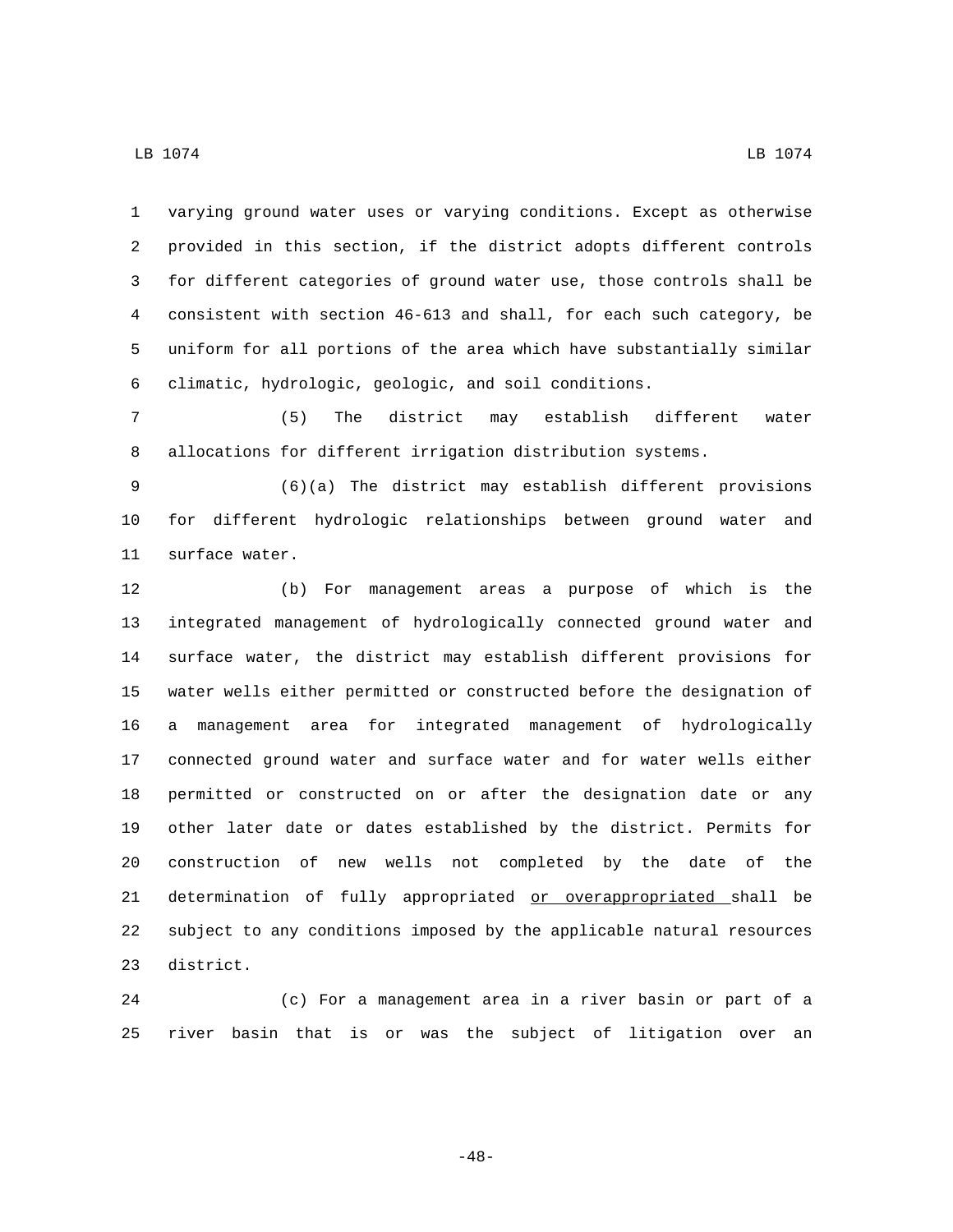interstate water compact or decree in which the State of Nebraska is a named defendant, the district may establish different provisions for restriction of water wells constructed after January 1, 2001, if such litigation was commenced before or on May 22, 2001. If such litigation is commenced after May 22, 2001, the district may establish different provisions for restriction of water wells constructed after the date on which such litigation is commenced in federal court. An appeal from a decision of the district under this subdivision shall be in accordance with the hearing procedures established in the Nebraska Ground Water Management and Protection 11 Act.

 (d) Except as otherwise authorized by law, the district shall make a replacement water well as defined in section 46-602, or as further defined in district rules and regulations, subject to the 15 same provisions as the water well it replaces.

 (7) If the district has included controls delineated in subdivision (1)(m) of this section in its management plan, but has not implemented such controls within two years after the initial public hearing on the controls, the district shall hold a public hearing, as provided in section 46-712, regarding the controls before 21 implementing them.

 (8) In addition to the controls listed in subsection (1) of this section, a district in which a management area has been designated may also adopt and implement one or more of the following measures if it determines that any such measures would help the

-49-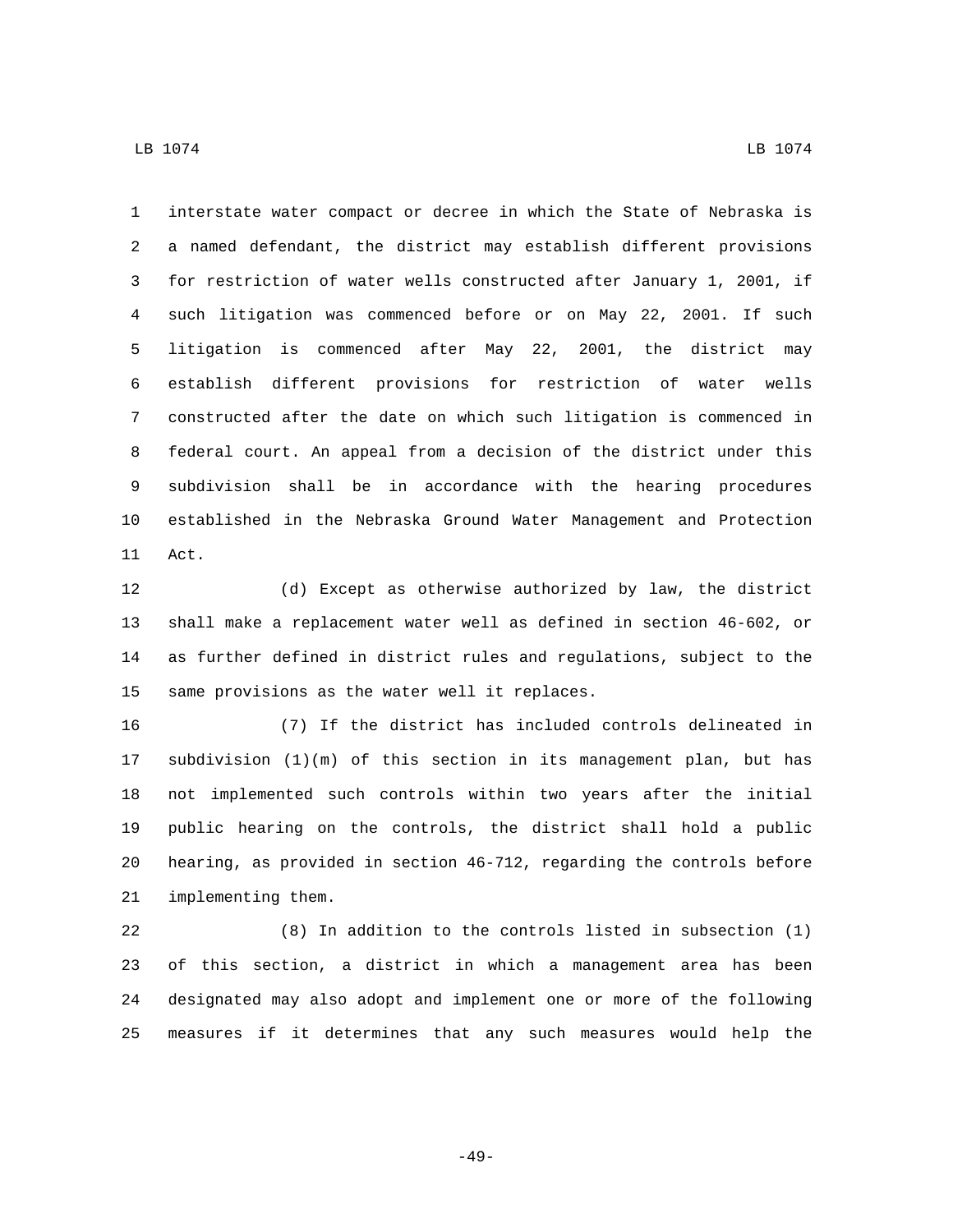district and water users achieve the goals and objectives of the management area: (a) It may sponsor nonmandatory educational programs; and (b) it may establish and implement financial or other incentive programs. As a condition for participation in an incentive program, the district may require water users or landowners to enter into and perform such agreements or covenants concerning the use of land or water as are necessary to produce the benefits for which the incentive program is established and shall further condition participation upon satisfaction of the requirements of section 10 46-739.01.

 Sec. 7. Section 46-740, Reissue Revised Statutes of 12 Nebraska, is amended to read:

 46-740 (1) If allocation is adopted for use of ground water for irrigation purposes in a management area, the permissible withdrawal of ground water shall be allocated equally per irrigated acre except as permitted by subsections (4) through (6) of section 46-739. Such allocation shall specify the total number of acre-inches that are allocated per irrigated acre per year, except that the district may allow a ground water user to average his or her allocation over any reasonable period of time. A ground water user may use his or her allocation on all or any part of the irrigated acres to which the allocation applies or in any other manner approved 23 by the district.

 (2) Except as permitted pursuant to subsections (4) through (6) of section 46-739, if annual rotation or reduction of

-50-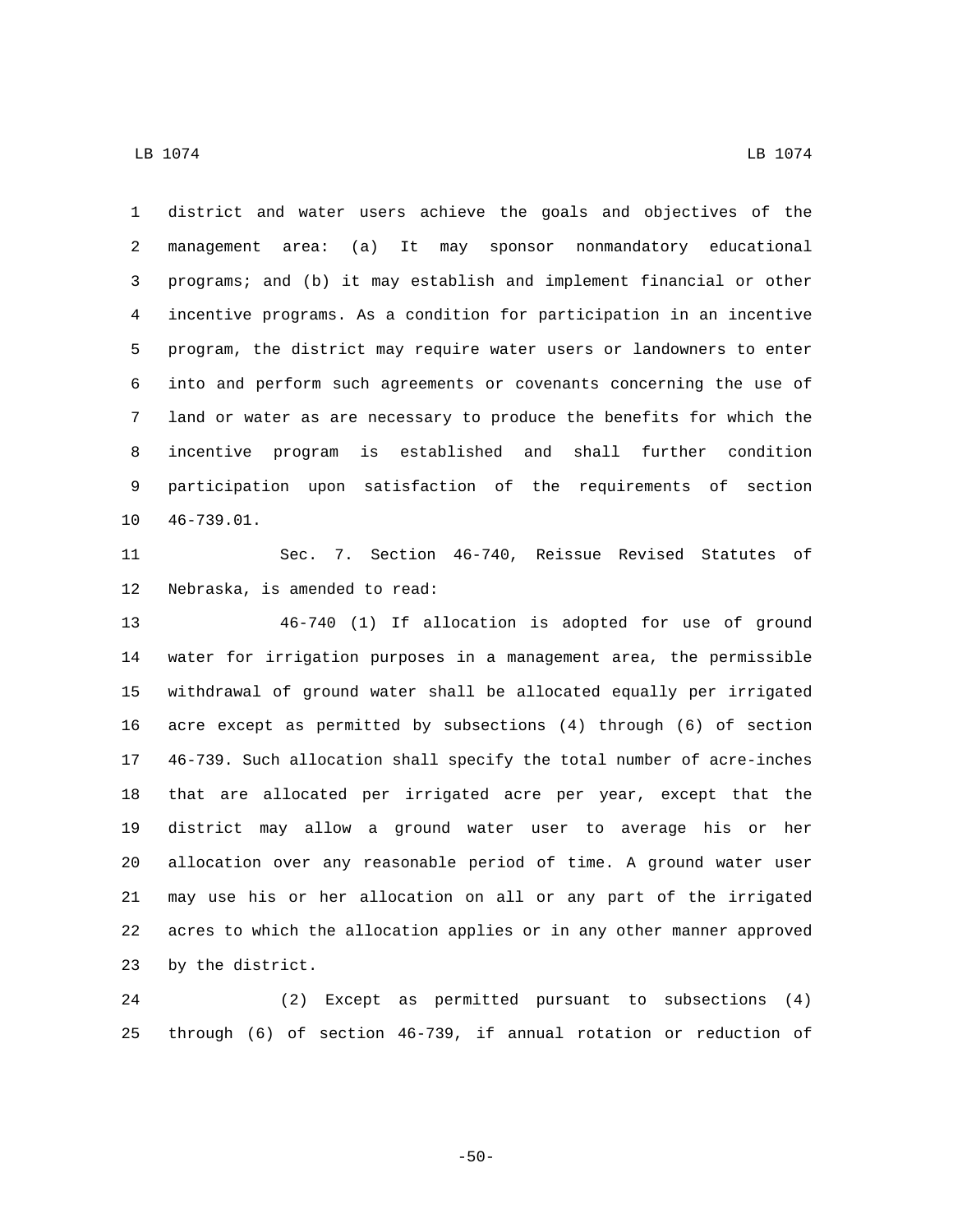$\,$  LB 1074  $\,$  LB 1074  $\,$ 

 purposes in a management area, the nonuse of irrigated acres shall be a uniform percentage reduction of each landowner's irrigated acres within the management area or a subarea of the management area. Such uniform reduction may be adjusted for each landowner based upon crops grown on his or her land to reflect the varying consumptive 7 requirements between crops.

 (3) Unless an integrated management plan, a rule, or an order is established, adopted, or issued prior to November 1, 2005, no integrated management plan, rule, or order shall limit the use of ground water by a municipality, within an area determined by the Department of Natural Resources to be fully appropriated pursuant to 13 section 46-714 or designated as or determined to be overappropriated 14 pursuant to section  $46-713$  or  $46-714$ , until January 1, 2026, except 15 that:

 (a) Any allocations to a municipality that have been made as of November 1, 2005, shall remain in full force and effect unless changed by the appropriate natural resources district;

 (b)(i) For any municipality that has not received an allocation as of November 1, 2005, the minimum annual allocation may be the greater of either the amount of ground water authorized by a permit issued pursuant to the Municipal and Rural Domestic Ground Water Transfers Permit Act or the governmental, commercial, and industrial uses of the municipality plus a per capita allowance. Water for commercial and industrial uses may be limited as specified

-51-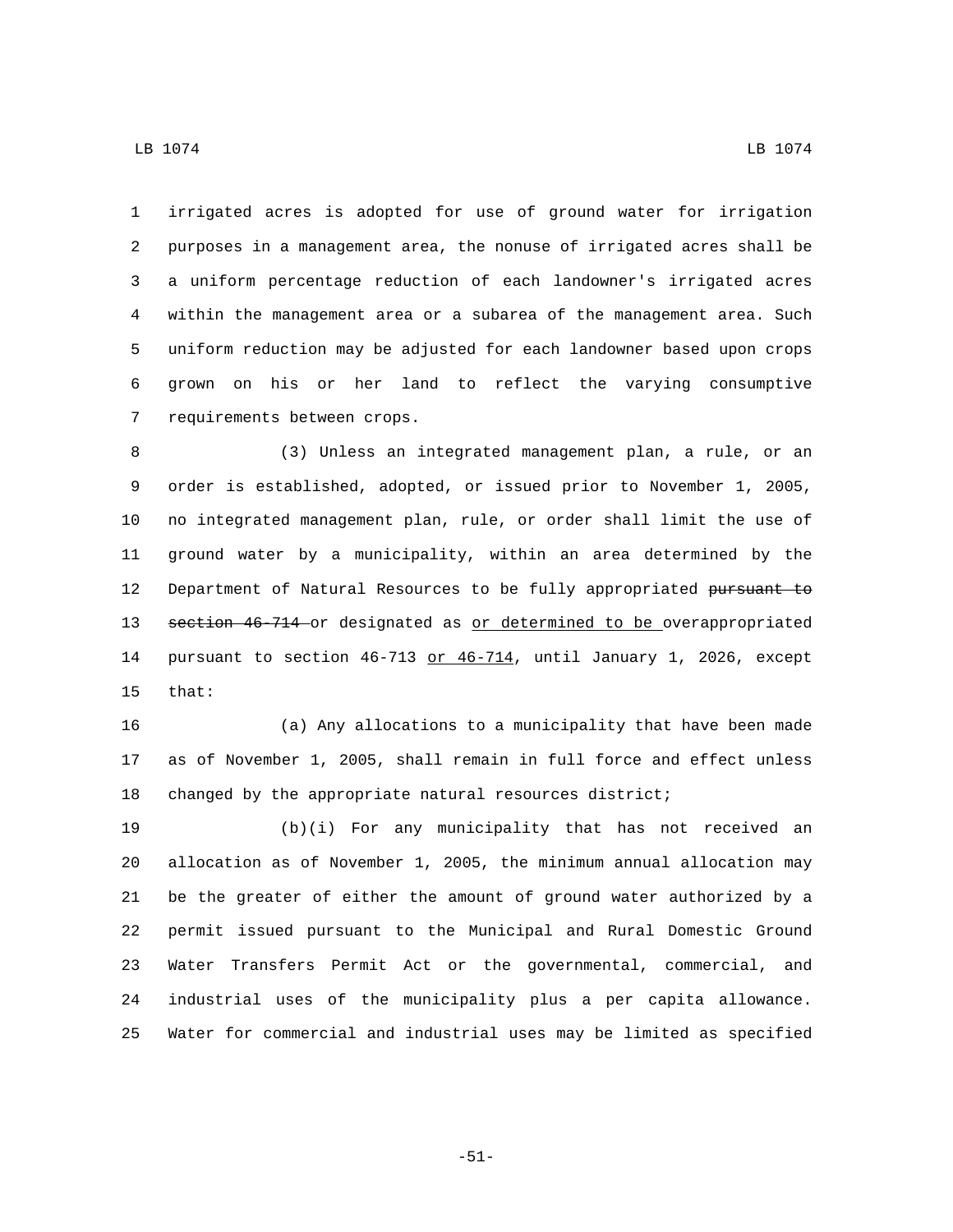in subdivision (b)(iii) of this subsection.1

 (ii) The per capita allowance shall be based on the location of the municipality, increasing in equal increments from east to west, and shall not be less than two hundred gallons per person per day at 95 degrees, 19 minutes, 00 seconds longitude and not less than two hundred fifty gallons per person per day at 104 degrees, 04 minutes, 00 seconds longitude. Persons served by a municipality outside of its corporate limits shall be considered part of the municipality's population if such service begins prior to 10 January 1, 2026.

 (iii) Prior to January 1, 2026, any new or expanded single commercial or single industrial development served by any municipality within the fully appropriated or overappropriated area which, after July 14, 2006, commences water use resulting in the consumptive use of water in amounts greater than twenty-five million gallons annually may be subject to controls adopted pursuant to 17 section 46-715;

 (c) Prior to January 1, 2026, increases in the consumptive use of water by a municipality that result in a decrease in streamflow shall be addressed by the integrated management plan pursuant to controls or incentive programs adopted pursuant to section 46-715 and shall not affect the municipal allocations outlined in subdivisions (3)(a) and (b) of this section. Any permanent reduction in consumptive use of water associated with municipal growth, including governmental, industrial, and commercial

-52-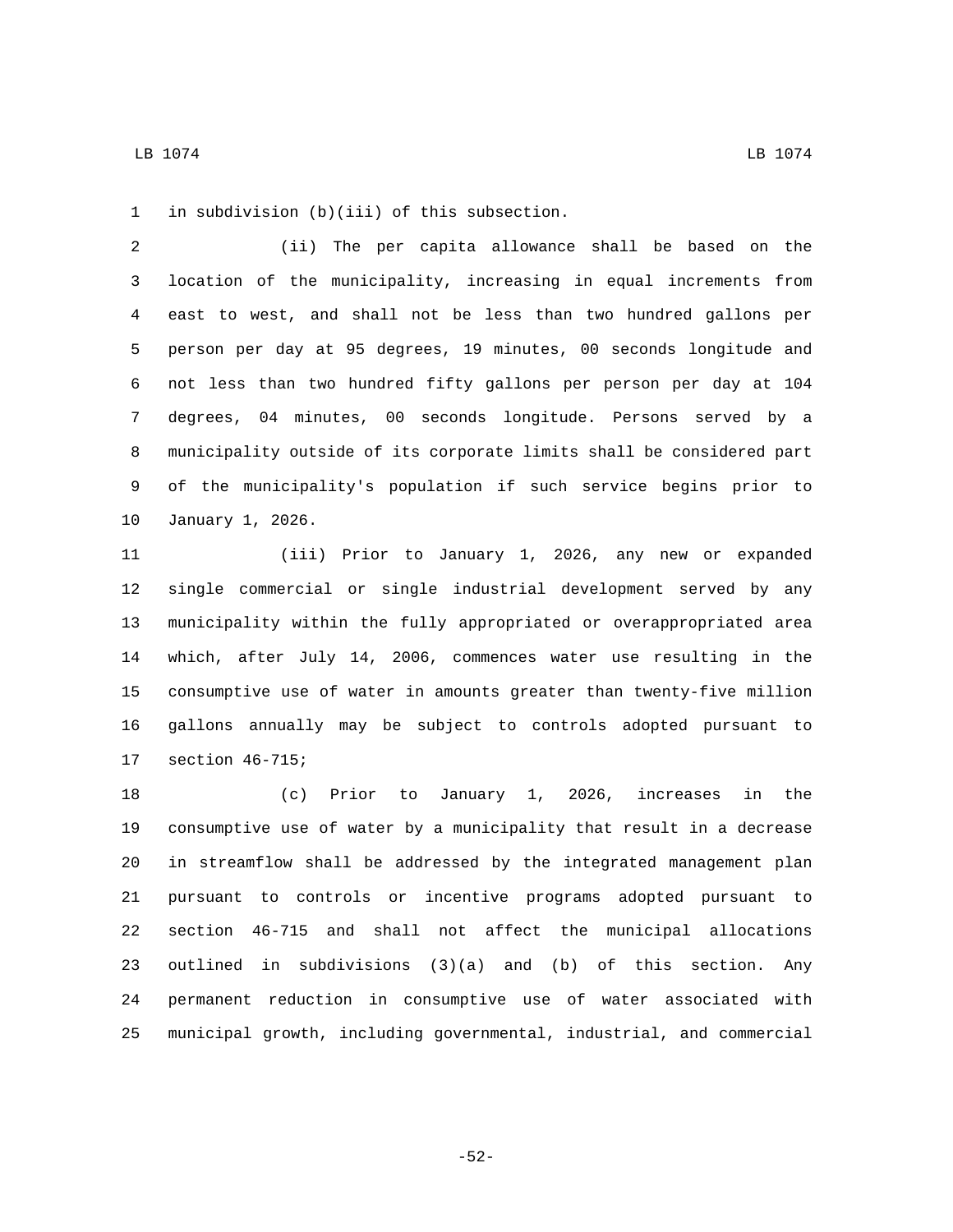growth, during the period between July 14, 2006, and January 1, 2026, shall accrue to the benefit of the natural resources district within 3 which such municipality is located; and

 (d) To qualify for the exemption specified in subsection (3) of this section, any city of the metropolitan class, city of the primary class, city of the first class, or city of the second class shall file a conservation plan with the natural resources district, if required by the integrated management plan. Villages and other municipalities smaller than a city of the second class shall not be required to submit a conservation plan to qualify for such exemption.

 (4) On and after January 1, 2026, the base amount for an annual allocation to a municipality shall be determined as the greater of either (a) the amount of water authorized by a permit issued pursuant to the Municipal and Rural Domestic Ground Water Transfers Permit Act or (b) the greatest annual use prior to January 1, 2026, for uses specified in subdivision (3)(b) of this section plus the per capita allowance described in subdivision (3)(b)(ii) of this section. On and after January 1, 2026, increases in the consumptive use of water by a municipality that result in a decrease in streamflow shall be addressed by the integrated management plan pursuant to controls or incentive programs adopted pursuant to section 46-715. Each municipality may be subject to controls adopted pursuant to such section for amounts in excess of the allocations.

 (5) Unless an integrated management plan, rule, or order is established, adopted, or issued prior to November 1, 2005, no

-53-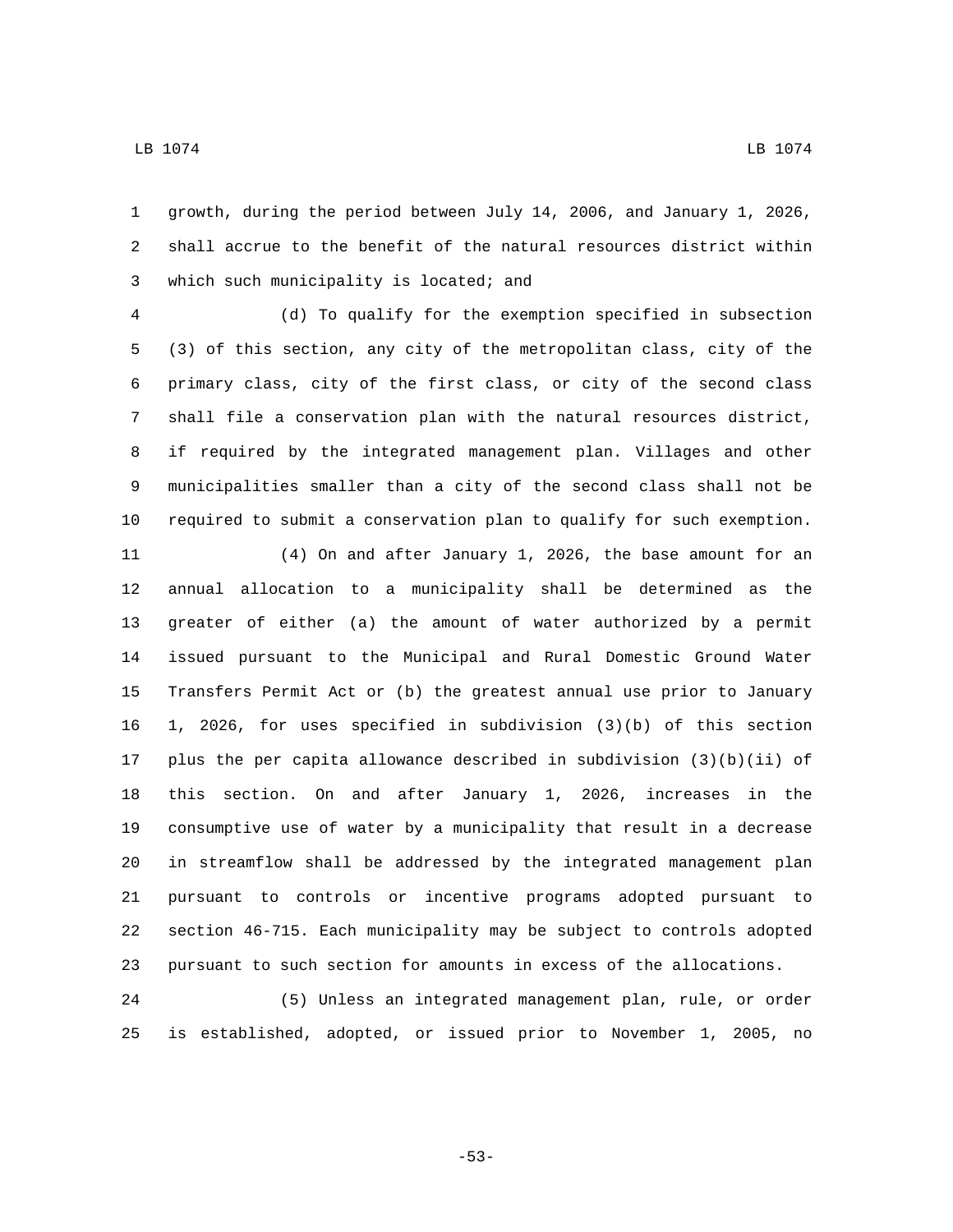integrated management plan, rule, or order shall limit the use of ground water by a nonmunicipal commercial or industrial water user within an area determined by the department to be fully appropriated pursuant to section 46-714 or designated as or determined to be overappropriated pursuant to section 46-713 or 46-714, until January  $1, 2026,$  except that:

 (a) Prior to January 1, 2026, the minimum annual allocation for a nonmunicipal commercial or industrial user shall be the greater of either (i) the amount specified in a permit issued pursuant to the Industrial Ground Water Regulatory Act or (ii) the amount necessary to achieve the commercial or industrial use, including all new or expanded uses that consume less than twenty-five million gallons annually. Any increases in the consumptive use of water by a nonmunicipal commercial or industrial water user that result in a decrease in streamflow shall be addressed by the integrated management plan pursuant to controls or incentive programs 17 adopted pursuant to section 46-715;

 (b) Prior to January 1, 2026, any new or expanded single commercial or industrial development served by a nonmunicipal well within an area determined by the department to be fully appropriated pursuant to section 46-714 or designated as or determined to be overappropriated pursuant to section 46-713 or 46-714 which, after July 14, 2006, commences water use resulting in the consumptive use of water in amounts greater than twenty-five million gallons annually may be subject to controls adopted pursuant to section 46-715. This

-54-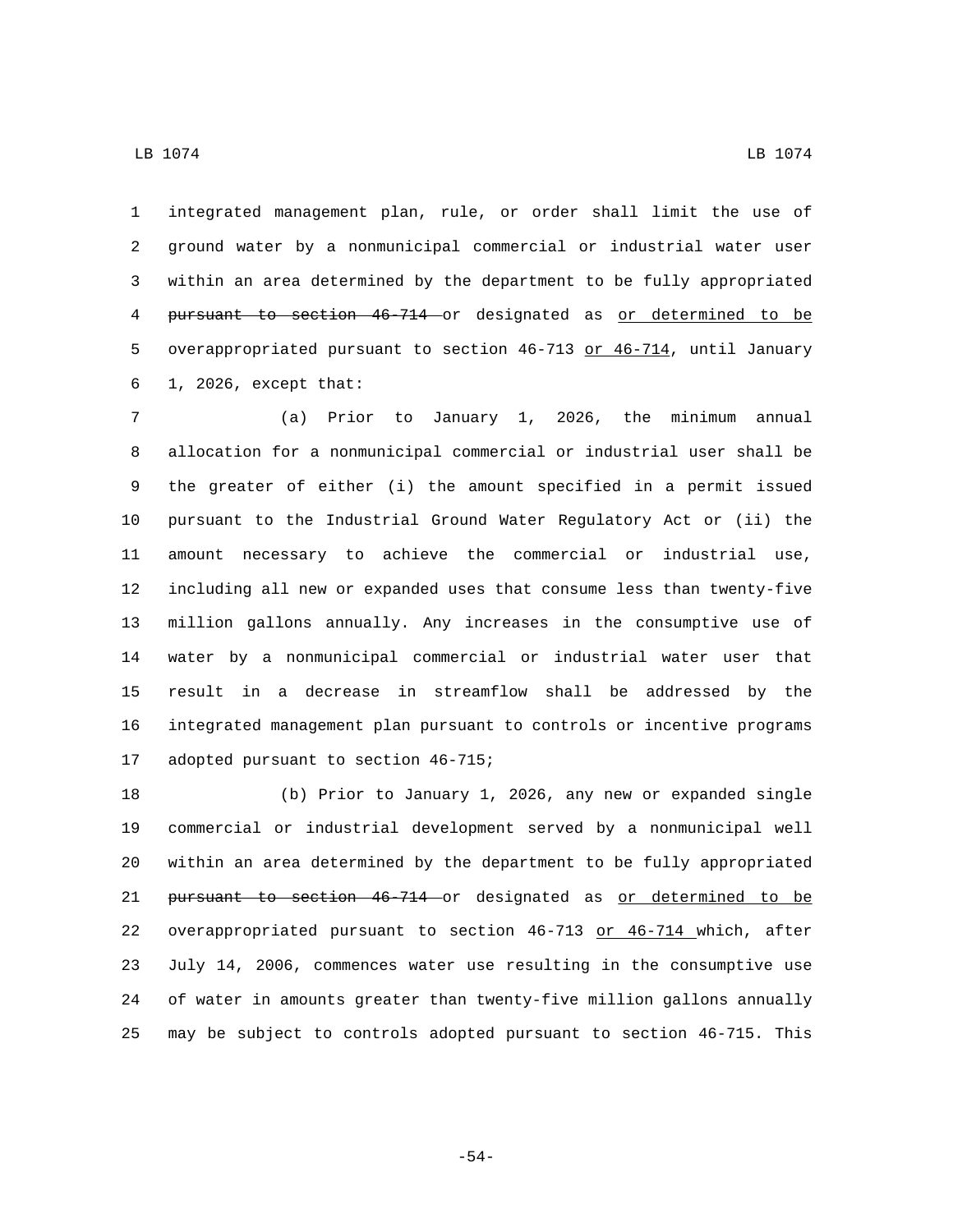$\,$  LB 1074  $\,$  LB 1074  $\,$ 

 subdivision does not apply to a water user described in this subdivision that is regulated by the Industrial Ground Water Regulatory Act and the United States Nuclear Regulatory Commission;

 (c) On and after January 1, 2026, the base amount for an annual allocation to a nonmunicipal commercial or industrial user within an area determined by the department to be fully appropriated 7 pursuant to section 46-714 or designated as or determined to be overappropriated pursuant to section 46-713 shall be the amount specified in subdivision (5)(a) or (b) of this section;

 (d) On and after January 1, 2026, increases in the consumptive use of water by a nonmunicipal commercial or industrial water user that result in a decrease in streamflow shall be addressed by the integrated management plan pursuant to controls or incentive 14 programs adopted pursuant to section 46-715; and

 (e) Any reduction in consumptive use associated with new nonmunicipal industrial or commercial uses of less than twenty-five million gallons, during the period between July 14, 2006, and January 1, 2026, shall accrue to the benefit of the natural resources district within which such nonmunicipal industrial or commercial user 20 is located.

 Sec. 8. Section 46-753, Revised Statutes Cumulative 22 Supplement, 2012, is amended to read:

 46-753 (1) The Water Resources Trust Fund is created. The State Treasurer shall credit to the fund such money as is specifically appropriated thereto by the Legislature, transfers

-55-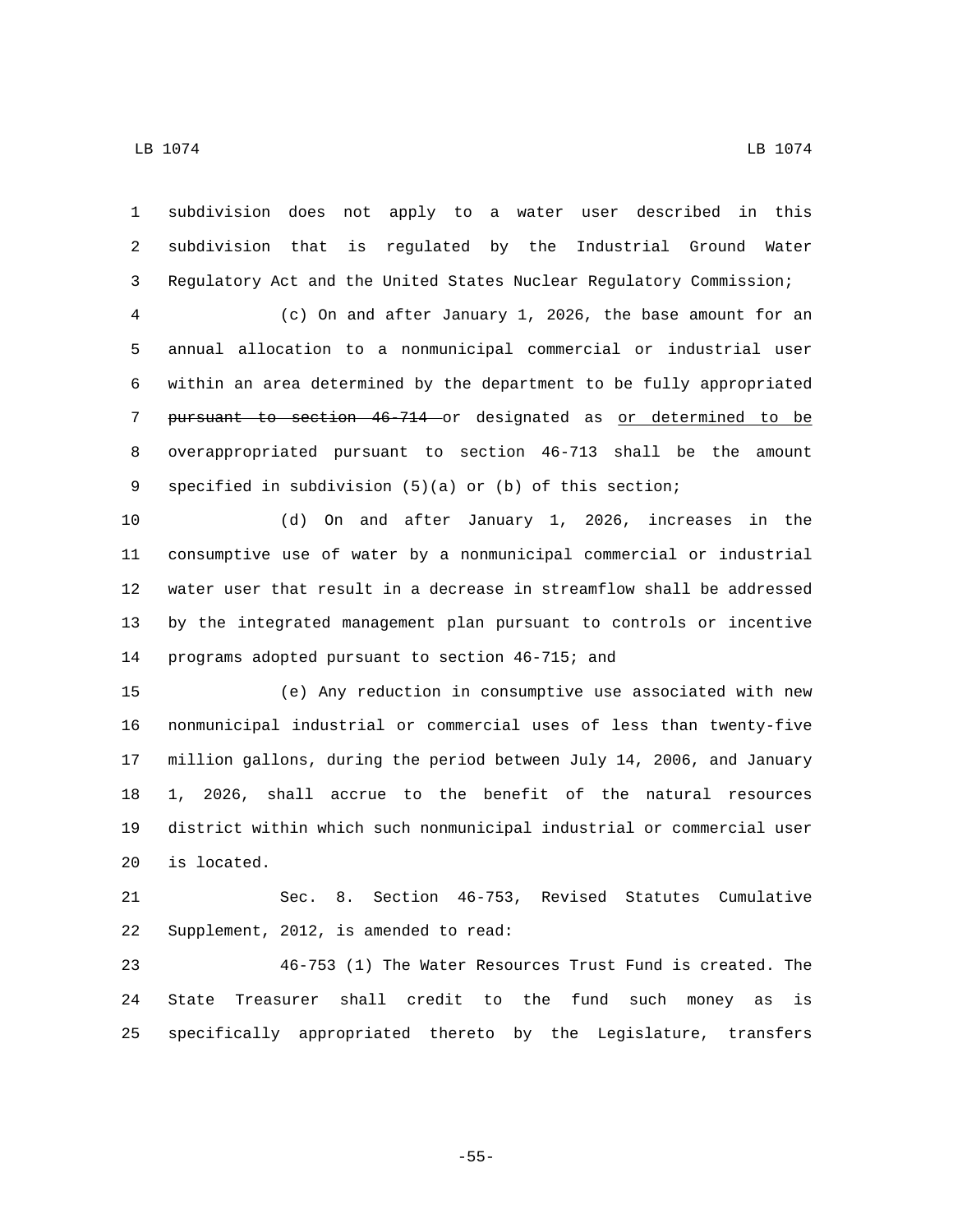$\,$  LB 1074  $\,$  LB 1074  $\,$ 

 authorized by the Legislature, and such funds, fees, donations, gifts, or bequests received by the Department of Natural Resources from any federal, state, public, or private source for expenditure for the purposes described in the Nebraska Ground Water Management and Protection Act. Money in the fund shall not be subject to any fiscal-year limitation or lapse provision of unexpended balance at the end of any fiscal year or biennium. Any money in the fund available for investment shall be invested by the state investment officer pursuant to the Nebraska Capital Expansion Act and the 10 Nebraska State Funds Investment Act.

 (2) The fund shall be administered by the department. The department shall adopt and promulgate rules and regulations regarding the allocation and expenditure of money from the fund.

 (3) Money in the fund may be expended by the department for costs incurred by the department, by natural resources districts, or by other political subdivisions in (a) determining whether river 17 basins, subbasins, or reaches are fully appropriated or overappropriated in accordance with section 46-713, (b) developing or implementing integrated management plans for such fully appropriated river basins, subbasins, or reaches or for river basins, subbasins, or reaches designated as overappropriated in accordance with section 46-713, (c) developing or implementing integrated management plans in river basins, subbasins, or reaches which have not yet become either fully appropriated or overappropriated, or (d) attaining state compliance with an interstate water compact or decree or other formal

-56-